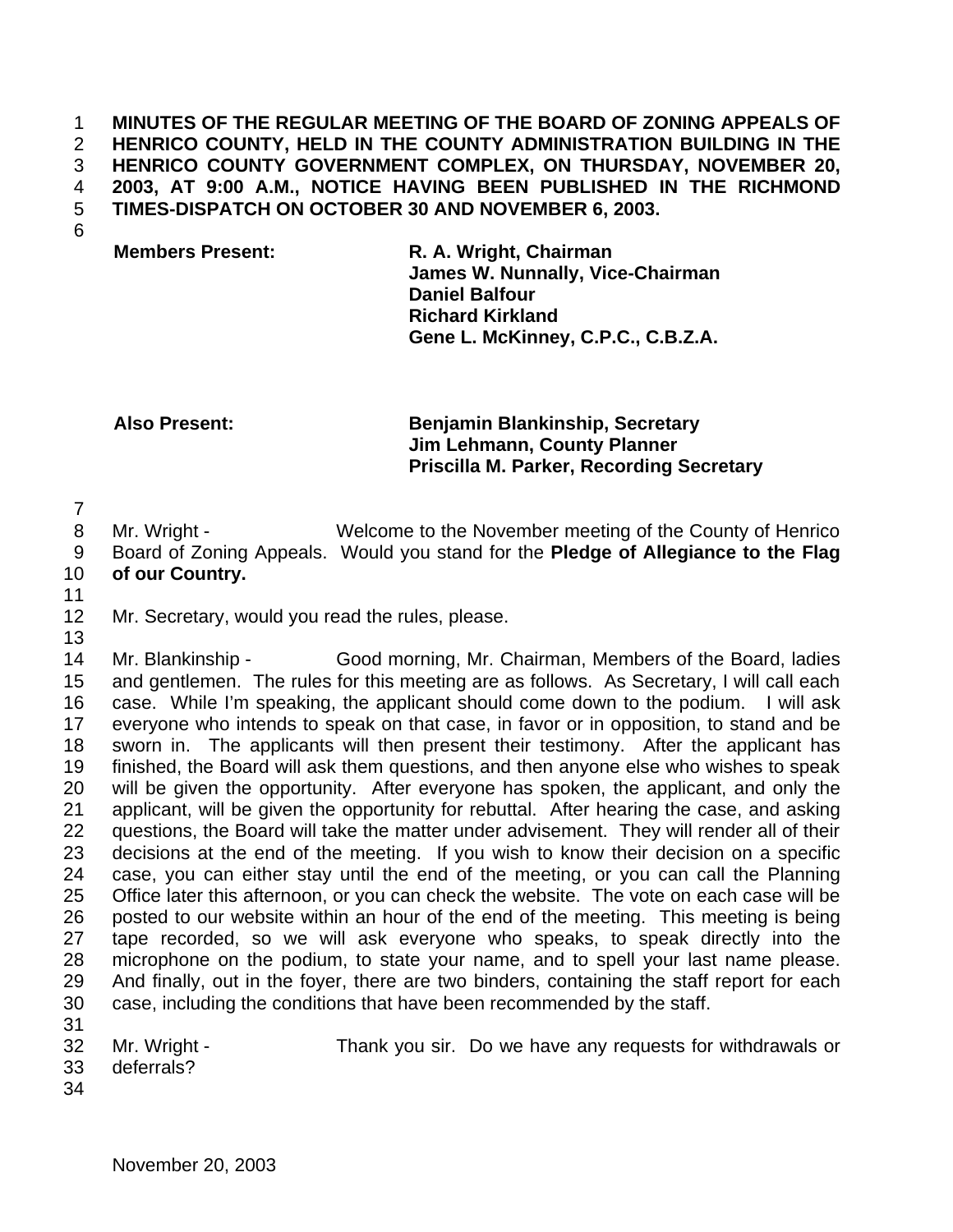| 35                                                             | <b>Beginning at 9:00</b>                        |                                                                                                                                                                                                                                                                                                                                                                                                                                                                                                                                                                                                                                                                   |  |
|----------------------------------------------------------------|-------------------------------------------------|-------------------------------------------------------------------------------------------------------------------------------------------------------------------------------------------------------------------------------------------------------------------------------------------------------------------------------------------------------------------------------------------------------------------------------------------------------------------------------------------------------------------------------------------------------------------------------------------------------------------------------------------------------------------|--|
| 36<br>37<br>38                                                 | <b>Call for deferrals and withdrawals</b>       |                                                                                                                                                                                                                                                                                                                                                                                                                                                                                                                                                                                                                                                                   |  |
| 39<br>40                                                       | Deferred from Previous Meeting                  |                                                                                                                                                                                                                                                                                                                                                                                                                                                                                                                                                                                                                                                                   |  |
| 41<br>42<br>43<br>44<br>45<br>46<br>47<br>48<br>49<br>50<br>51 | A-122-2003                                      | <b>HOME EXTERIOR CONCEPTS</b> requests a variance from Section<br>24-94 of Chapter 24 of the County Code to build an attached<br>carport at 804 Lakewater Drive (Sleepy Hollow Forest) (Parcel 746-<br>740-1653), zoned R-3, One-family Residence District (Tuckahoe).<br>The minimum side yard setback and total side yard setback are not<br>met. The applicant has 10 feet minimum side yard setback and 25<br>feet total side yard setback, where the Code requires 12 feet<br>minimum side yard setback and 30 feet total side yard setback.<br>The applicant requests a variance of 2 feet minimum side yard<br>setback and 5 feet total side yard setback. |  |
| 52<br>53<br>54                                                 | Mr. Wright -<br>right hand and be sworn please? | Does anyone else desire to speak? Would you raise your                                                                                                                                                                                                                                                                                                                                                                                                                                                                                                                                                                                                            |  |
| 55<br>56<br>57                                                 |                                                 | Mr. Blankinship - Do you swear that the testimony you are about to give is the<br>truth, the whole truth, and nothing but the truth, so help you God?                                                                                                                                                                                                                                                                                                                                                                                                                                                                                                             |  |
| 58<br>59<br>60<br>61                                           | really the gist of the whole thing.             | Mr. Dobrzeniecki - I do. I am Jim Dobrzeniecki. I'm the owner of the property<br>at 804 Lakewater Drive and would like to build a structure to store my car in. That's                                                                                                                                                                                                                                                                                                                                                                                                                                                                                            |  |
| 62<br>63                                                       | Mr. Wright -                                    | What type structure do you wish to build?                                                                                                                                                                                                                                                                                                                                                                                                                                                                                                                                                                                                                         |  |
| 64<br>65<br>66<br>67<br>68                                     |                                                 | Mr. Dobrzeniecki - It states here that we're looking for a carport, and we've<br>gone before our homeowners' association, and they don't think that a carport is<br>architecturally consistent with our neighborhood. Our objective would be to build a<br>garage in the same space as we have here.                                                                                                                                                                                                                                                                                                                                                              |  |
| 69<br>70<br>71                                                 | Mr. Wright -<br>Secretary?                      | Does that have anything to do with our notice, Mr.                                                                                                                                                                                                                                                                                                                                                                                                                                                                                                                                                                                                                |  |
| 72<br>73<br>74                                                 | Mr. Blankinship -                               | I wouldn't think so. I think anyone on notice that a carport<br>was proposed would have equivalent notice that it could be a garage.                                                                                                                                                                                                                                                                                                                                                                                                                                                                                                                              |  |
| 75<br>76<br>77                                                 | Mr. Wright -                                    | Would that be constructed at the end of your present<br>driveway, or would you have a new driveway for that?                                                                                                                                                                                                                                                                                                                                                                                                                                                                                                                                                      |  |
| 78<br>79                                                       | Mr. Dobrzeniecki -                              | It would be on top of the present driveway.                                                                                                                                                                                                                                                                                                                                                                                                                                                                                                                                                                                                                       |  |
| 80                                                             | Mr. Nunnally -                                  | And what's the size of the garage?                                                                                                                                                                                                                                                                                                                                                                                                                                                                                                                                                                                                                                |  |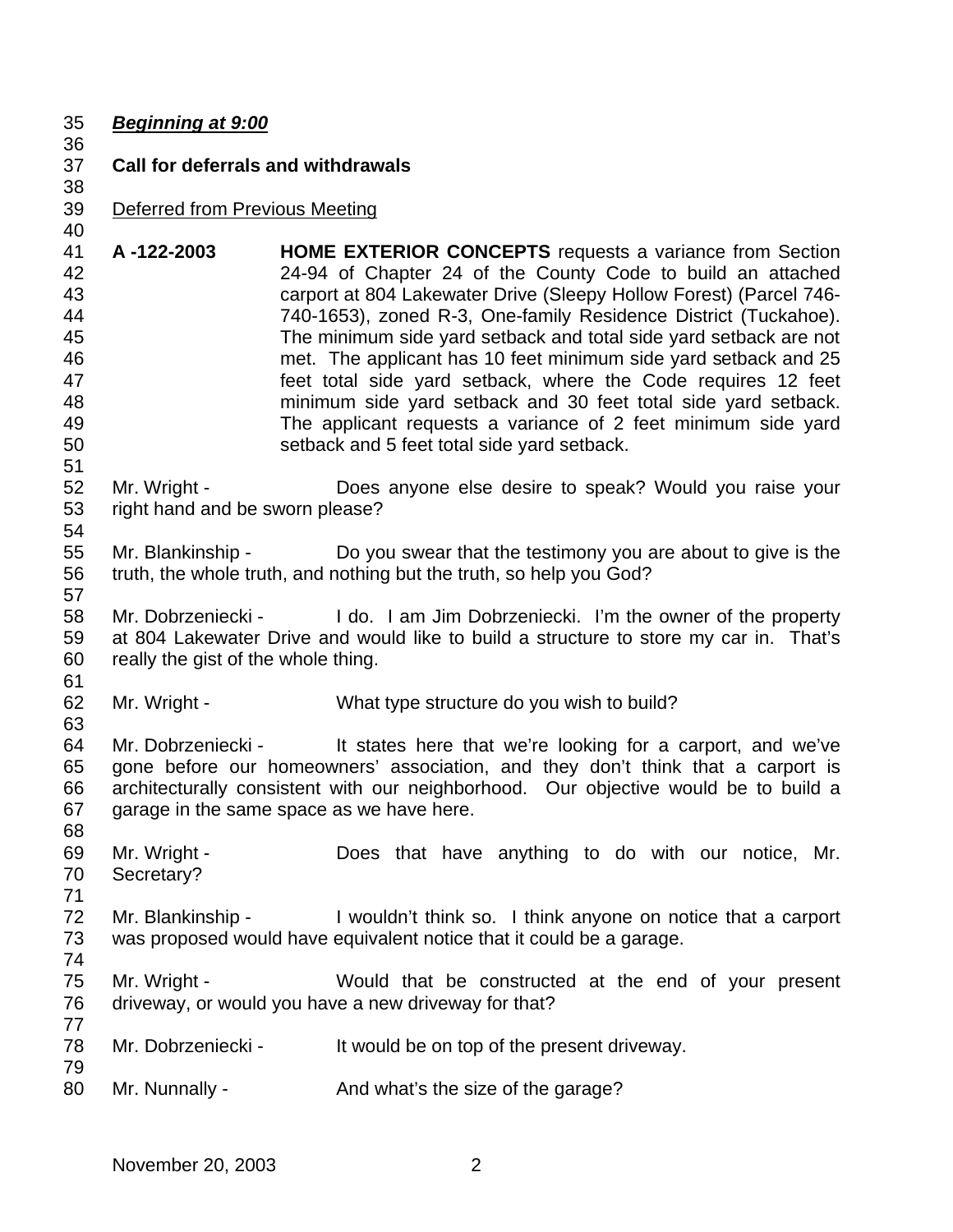| 81         |                                       |                                                                                                                             |
|------------|---------------------------------------|-----------------------------------------------------------------------------------------------------------------------------|
| 82         | Mr. Dobrzeniecki -                    | It would be 22 by 12 I believe.                                                                                             |
| 83         |                                       |                                                                                                                             |
| 84         | Mr. Wright -                          | So it would be a single-car garage?                                                                                         |
| 85         |                                       |                                                                                                                             |
| 86         | Mr. Dobrzeniecki -                    | Correct. There is a single-car garage today. We would be                                                                    |
| 87<br>88   | putting another one right next to it. |                                                                                                                             |
| 89         | Mr. McKinney -                        | And that would be entered from the side? You'd have a side                                                                  |
| 90         | entrance?                             |                                                                                                                             |
| 91         |                                       |                                                                                                                             |
| 92         | Mr. Dobrzeniecki -                    | It faces the front of the house.                                                                                            |
| 93         |                                       |                                                                                                                             |
| 94         | Mr. McKinney -                        | You would enter the garage from the front of the house or                                                                   |
| 95         | the side?                             |                                                                                                                             |
| 96         |                                       |                                                                                                                             |
| 97         | Mr. Dobrzeniecki -                    | From the front. The current garage also opens to the front of                                                               |
| 98         | the house.                            |                                                                                                                             |
| 99         |                                       |                                                                                                                             |
| 100<br>101 | Mr. Nunnally -                        | It looks like it opens from the side; that's why we're asking<br>the questions. The garage opens to the front of the house? |
| 102        |                                       |                                                                                                                             |
| 103        | Mr. Dobrzeniecki -                    | The current garage opens to the front; so would this.                                                                       |
| 104        |                                       |                                                                                                                             |
| 105        | Mr. Blankinship -                     | Let's put up a photo, Jim, would you.                                                                                       |
| 106        |                                       |                                                                                                                             |
| 107        | Mr. McKinney -                        | It enters from the side in this picture I have.                                                                             |
| 108        |                                       |                                                                                                                             |
| 109        | Mr. Blankinship -                     | The top photograph shows the side of the existing garage.                                                                   |
| 110        |                                       | The bottom photograph shows the front corner of the garage, and looking to where the                                        |
| 111        |                                       | new construction would be. The center of the photo is where the new construction                                            |
| 112<br>113 | would be.                             |                                                                                                                             |
| 114        | Mr. Nunnally -                        | So that space where the driveway is, is where you intend to                                                                 |
| 115        | add your next garage.                 |                                                                                                                             |
| 116        |                                       |                                                                                                                             |
| 117        | Mr. McKinney -                        | The existing garage that you have now, is that a one-car or a                                                               |
| 118        | two-car garage?                       |                                                                                                                             |
| 119        |                                       |                                                                                                                             |
| 120        | Mr. Dobrzeniecki -                    | It's a one-car garage.                                                                                                      |
| 121        |                                       |                                                                                                                             |
| 122        | Mr. Nunnally -                        | So you'll be next to 806 on the left side.                                                                                  |
| 123        |                                       |                                                                                                                             |
| 124        | Mr. Dobrzeniecki -                    | That's correct.                                                                                                             |
| 125<br>126 | Mr. Nunnally -                        | What's between you and that house next to you?                                                                              |
|            |                                       |                                                                                                                             |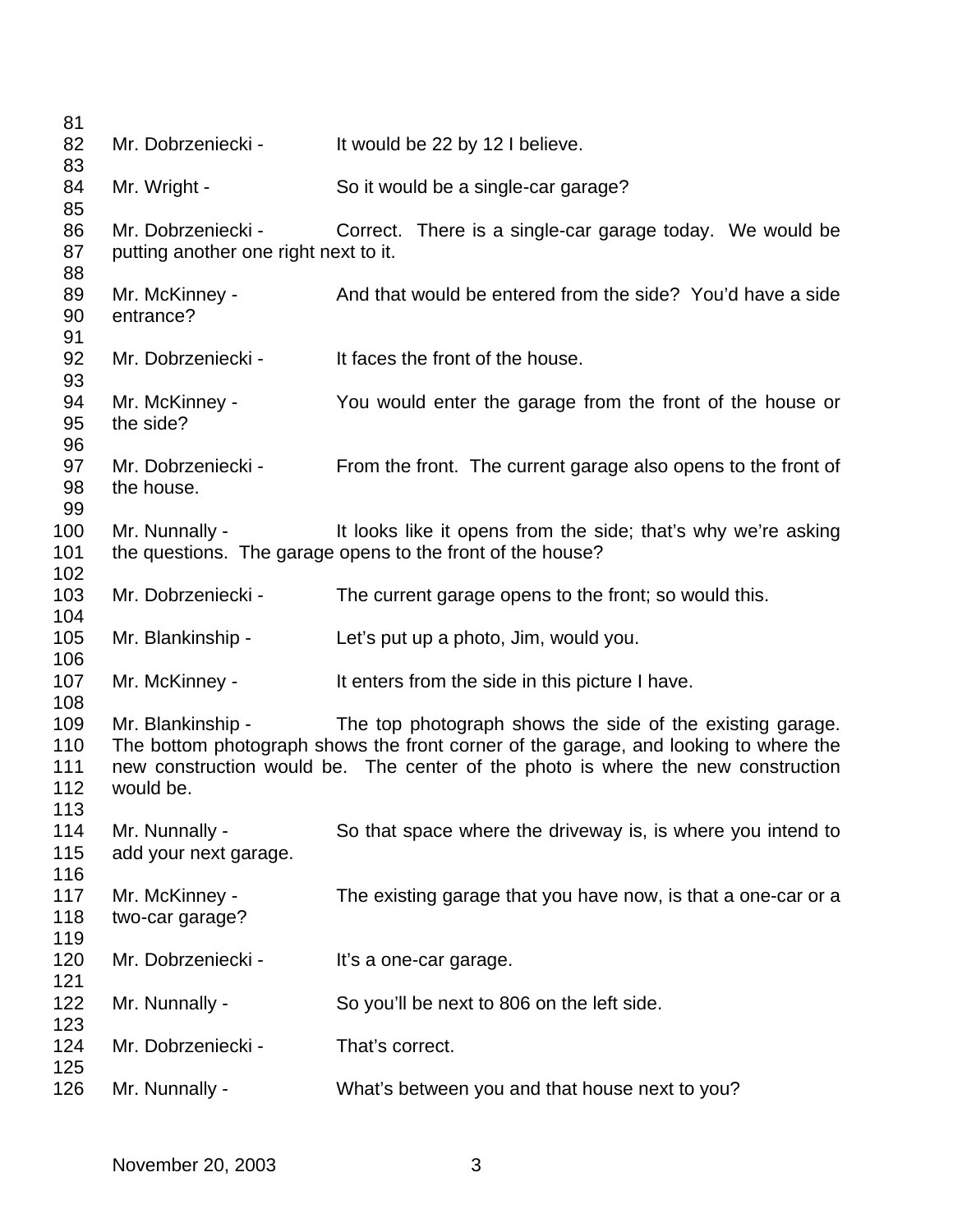Mr. Dobrzeniecki - There's about fifty feet of trees and things like that. 130 Mr. Wright - Any further questions by members of the Board? Is anyone here in opposition to this? Did you want to speak sir? Are you for it or against? Mr. Belleman - I'm for it, and I wanted to speak. My name is Bruce Belleman, and I live across the street, at the corner of Lakewater and Michelle, and I am the President of the homeowners association, and I wanted to support the opportunity to build a garage on this, as opposed to a carport. I was going to show you, if you had trouble seeing where the entrance is. We, as a Board, agreed that a garage would be more in line with the architectural integrity of the neighborhood, and we have no problems with him building a garage. We just wanted to put that on record that the Board does support a garage structure for this home. 142 Mr. Wright - Has the Board examined the plans, the type of structure, the material, etc.? Mr. Belleman - We have not seen the completed structure plans for the garage as of yet, but we have told him that we would definitely look at, we would prefer a garage as opposed to a carport. We told him assuming that they met the guidelines, we would have no problem with it. Mr. Wright - Thank you very much. Anything further, Mr. Dobrzeniecki? One question, what type of material will be used in this garage? Mr. Dobrzeniecki - What we have planned on doing is very consistent with what the house has, which is vinyl siding, with wrap-around brick, absolutely consistent with what we're doing today. 157 Mr. Wright - Thank you very much. That concludes the case After an advertised public hearing and on a motion by Mr. Balfour, seconded by Mr. McKinney, the Board **granted** application **A-122-2003** for a variance to build an attached carport at 804 Lakewater Drive (Sleepy Hollow Forest) (Parcel 746-740-1653). The Board granted the variance subject to the following conditions: 1. [Amended] Only a garage, not a carport, as shown on the plan filed with the application may be constructed pursuant to this approval. No substantial changes or additions to the layout may be made without the approval of the Board of Zoning Appeals. Any additional improvements shall comply with the applicable regulations of the County Code. 2. The new construction shall match the existing dwelling as nearly as practical. 172 Affirmative: Balfour, Kirkland, McKinney, Nunnally, Wright 5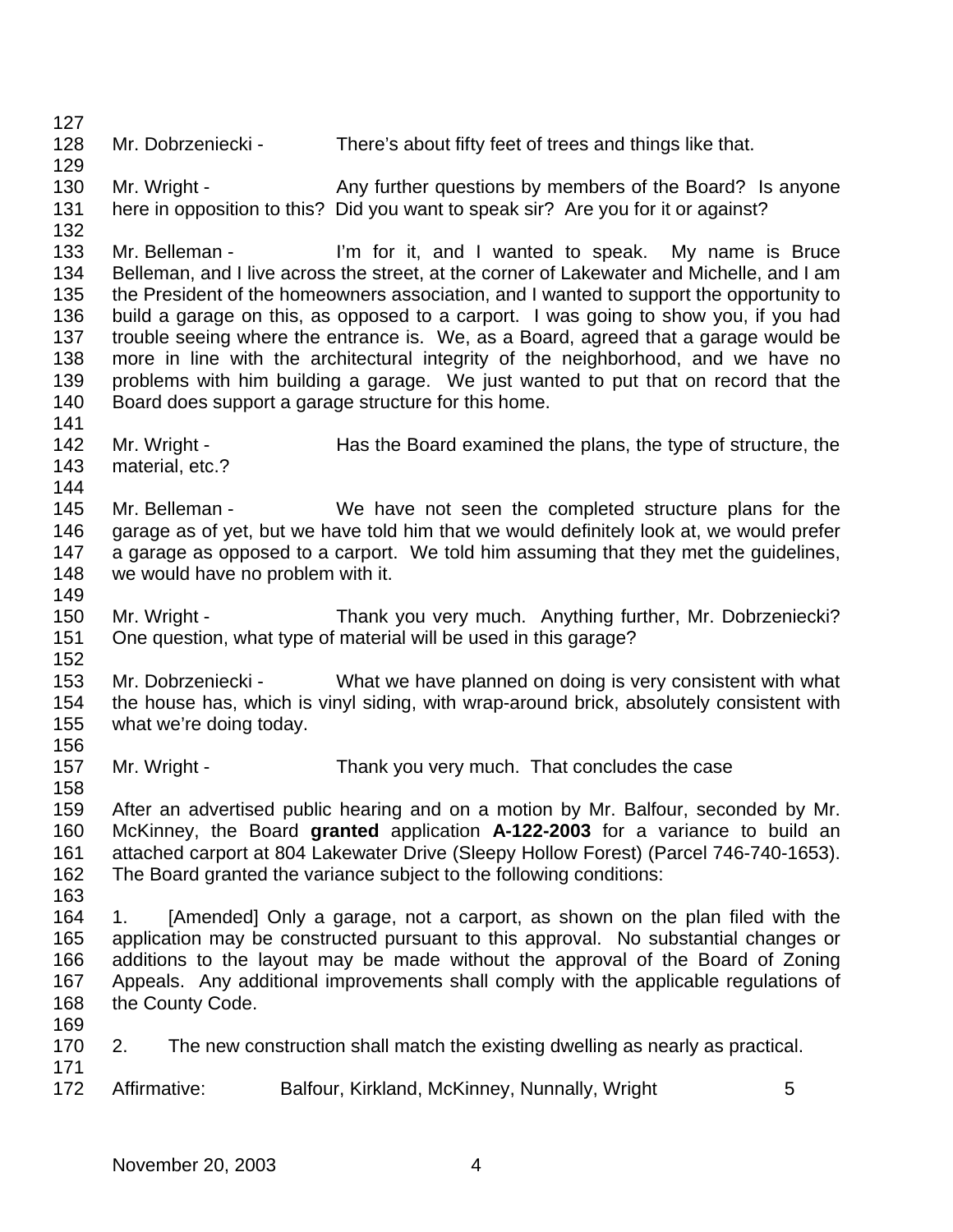| 173 | Negative:                                                                                 |  |
|-----|-------------------------------------------------------------------------------------------|--|
| 174 | Absent:<br>0                                                                              |  |
| 175 |                                                                                           |  |
| 176 | The Board granted this request, as it found from the evidence presented that, due to the  |  |
| 177 | unique circumstances of the subject property, strict application of the County Code       |  |
| 178 | would produce undue hardship not generally shared by other properties in the area, and    |  |
| 179 | authorizing this variance will neither cause a substantial detriment to adjacent property |  |
| 180 | nor materially impair the purpose of the zoning regulations.                              |  |
| 181 |                                                                                           |  |

- New Applications
- 

- **A -127-2003 KAREN INMAN** requests a variance from Section 24-95(k) of Chapter 24 of the County Code to build a garage at 12510 Poplar Forest Drive (Ridgefield) (Parcel 733-752-4754), zoned R-2A, One- family Residence District (Tuckahoe). The minimum side yard setback is not met. The applicant has 18 feet minimum side yard setback, where the Code requires 25 feet minimum side yard setback. The applicant requests a variance of 7 feet minimum side yard setback.
- Mr. Wright Please state your name. Does anyone else desire to speak with respect to this case? Would you raise your right hand and be sworn please?
- Mr. Blankinship Do you swear that the testimony you are about to give is the truth, the whole truth, and nothing but the truth, so help you God?
- Ms. Inman I do. My name is Karen Inman. I am the owner of the property at 12510 Poplar Forest, and I would like to build a garage attached to my home to cover the existing area where I already park the cars. Essentially, I would like to enclose it, consistent with the style of the existing home, something I've already discussed with my neighbors, who are in agreement that this is an appropriate action. They have not expressed any desire to impede that progress. That's pretty much it.
- Mr. Wright What size would this garage be?
- Ms. Inman To match up with the size of the house in terms of the length, it's 22 by 28.
- 211 Mr. Wright So that's a two-car garage?
- Ms. Inman Yes, it's a two-car garage.
- 215 Mr. Wright And you would access this from Brewer Road?
- 217 Ms. Inman It's a rear access. The current parking structure already has the driveway on the side from Brewer, and you come up and park, and it would be a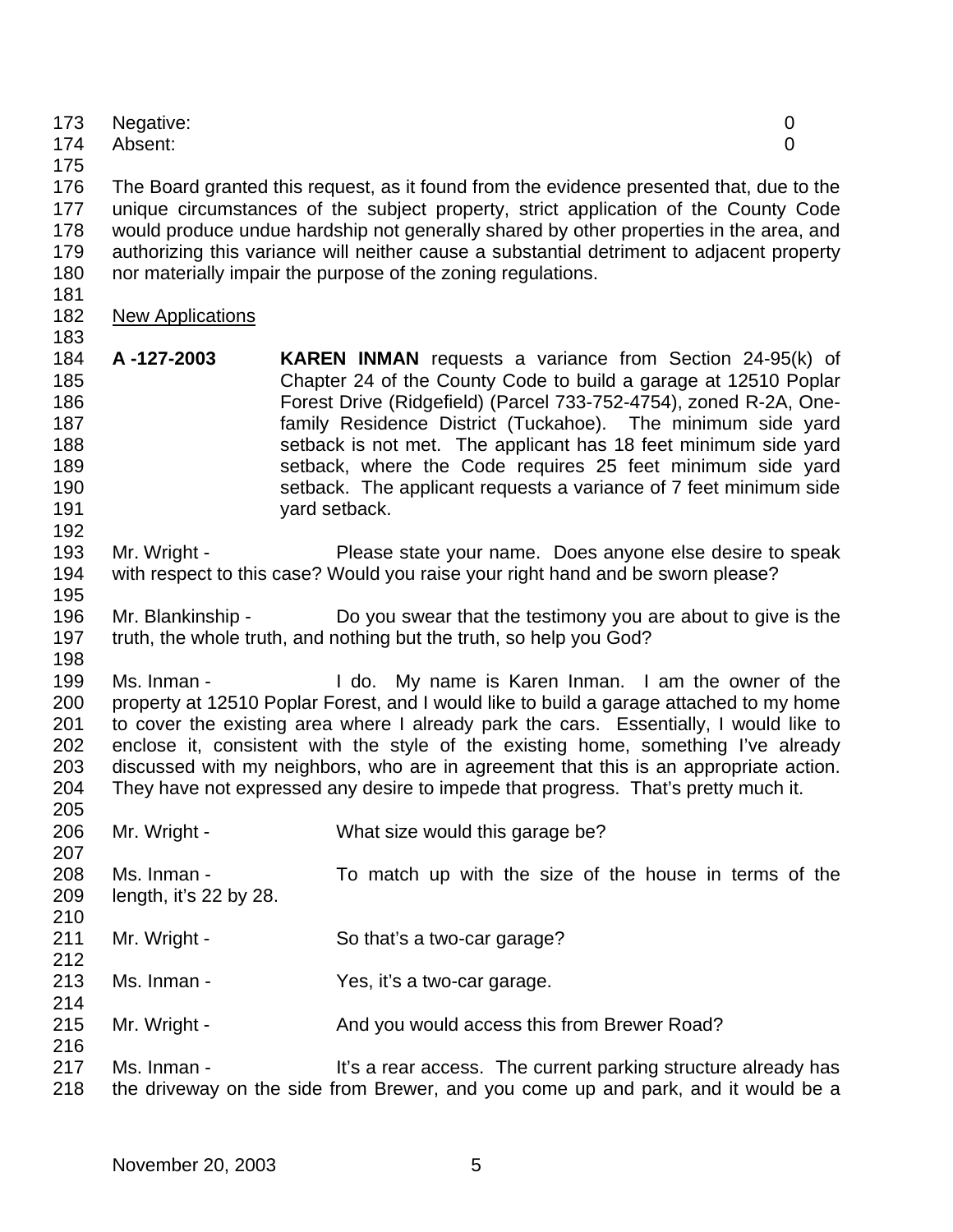rear access. 221 Mr. Wright - So you do access your property now on this same driveway? Ms. Inman - Yes sir, and I will not be changing that. 225 Mr. Wright - The garage would then be constructed at the end of the driveway? Ms. Inman - Yes. It essentially will cover the existing car parking. Mr. McKinney - Ms. Inman, is this a one or two-story garage? 232 Ms. Inman - The Actually it's not quite two-story; the house is a two-story house, so it doesn't come up to the existing roofline, to be consistent with the other garages that are constructed in the area. If you look at the picture of the house there, it will come right above the existing roof of the little side shed there, so it will come up not quite to the top of the house. 238 Mr. McKinney - So you're not going to use the upstairs for other than storage? 241 Ms. Inman - No. Mr. Wright - I believe you have what's called a reverse corner lot, and that causes your problems. Ms. Inman - I was not aware of that when I undertook the desire to have a garage. I'm kind of a single person who has to work a lot of late hours, so it was a security issue for me as well, but I did not include that in the request. 250 Mr. Wright - Any further questions from members of the Board? Is anyone here in opposition to this case? After an advertised public hearing and on a motion by Mr. Balfour, seconded by Mr. McKinney, the Board **granted** application **A-127-2003** for a variance to build a garage at 12510 Poplar Forest Drive (Ridgefield) (Parcel 733-752-4754). The Board granted the variance subject to the following conditions: 1. Only the garage shown on the plan filed with the application may be constructed pursuant to this approval. No substantial changes or additions to the layout may be made without the approval of the Board of Zoning Appeals. Any additional improvements shall comply with the applicable regulations of the County Code. 2. The new construction shall match the existing dwelling as nearly as practical.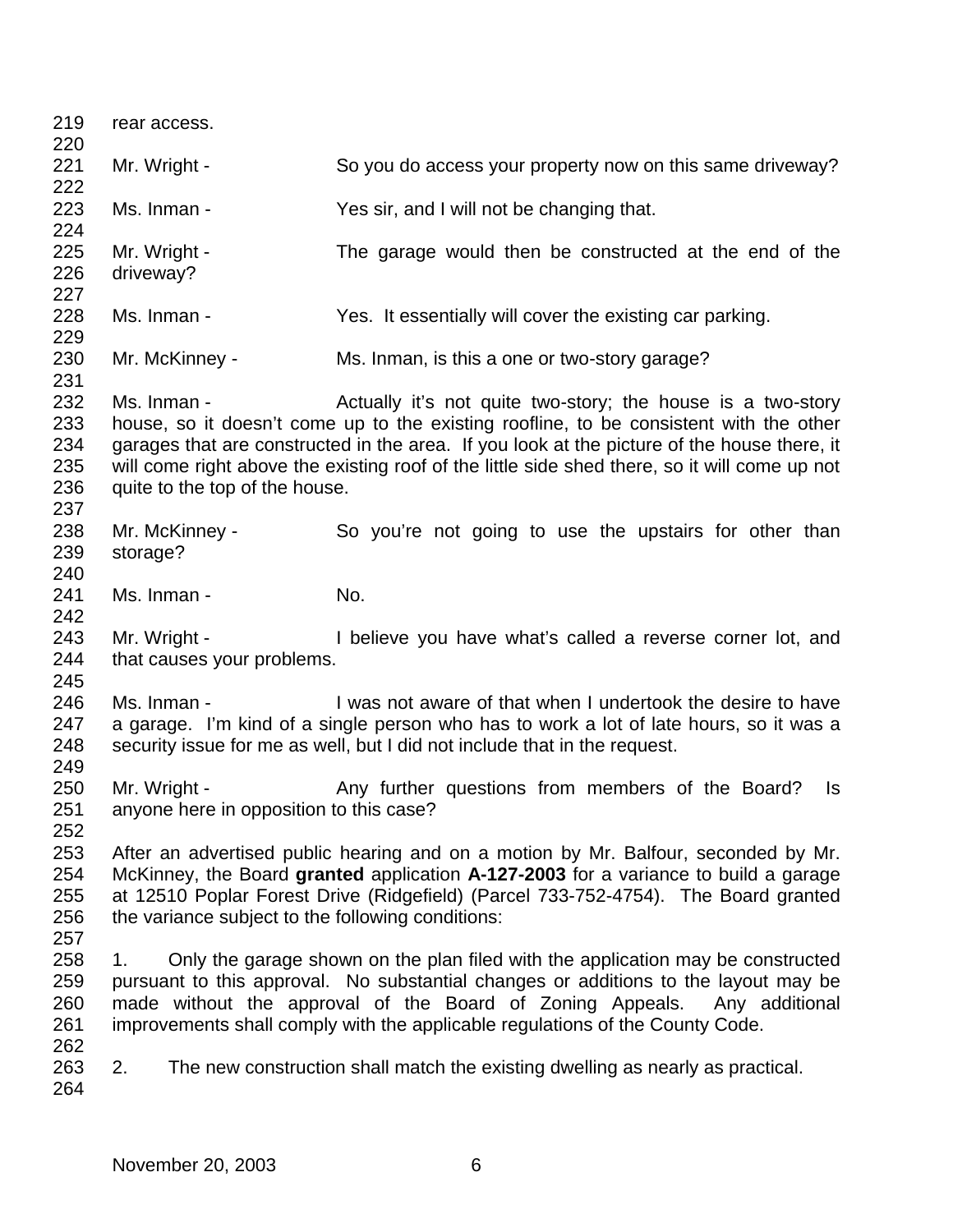| 265<br>266           | Affirmative:<br>Negative: | Balfour, Kirkland, McKinney, Nunnally, Wright | 5 |
|----------------------|---------------------------|-----------------------------------------------|---|
| 267                  | Absent:                   |                                               |   |
| $\sim$ $\sim$ $\sim$ |                           |                                               |   |

 The Board granted this request, as it found from the evidence presented that, due to the unique circumstances of the subject property, strict application of the County Code would produce undue hardship not generally shared by other properties in the area, and authorizing this variance will neither cause a substantial detriment to adjacent property nor materially impair the purpose of the zoning regulations.

- **A -128-2003 CAROLYN H. MONFALCONE AND LARRY R. SPARKES** request a variance from Sections 24-95(i)(2)b. and 24-95(q)(5) of Chapter 24 of the County Code to build an addition and a workshop at 4714 Mill Park Circle (Dunncroft) (Parcel 760-762-6278), zoned R-3, One-family Residence District (Brookland). The accessory 280 structure height and rear yard setback are not met. The applicants propose 28 feet rear yard setback and 19 feet accessory structure height, where the Code requires 35 feet rear yard setback and allows 15 feet accessory structure height. The applicants request a variance of 7 feet rear yard setback and 4 feet accessory structure height.
- 287 Mr. Wright Please state your name. Does anyone else desire to speak? Would you raise your right hand and be sworn please?
- Mr. Blankinship Do you swear that the testimony you are about to give is the truth, the whole truth, and nothing but the truth, so help you God?
- Mr. Sparkes I do. Larry Sparkes, and I am co-homeowner of 4714 Mill Park Circle. We want to put an addition on the back of our home. We're recently married, within the last six months, and we had been considering moving out of the neighborhood and buying another home to combine our homes. We like the neighborhood, and we like the neighbors, and we decided we would prefer to stay in the neighborhood and expand the house to suit our new needs. We feel that, after discussing it with the neighbors, and after looking at some of the plans that we can build, that we feel it's the right thing to do and the right place. The addition would be complimentary to the house; it would be in the back. The view of the house in the front would be unchanged. The view on the back of the house would be significantly improved; it would raise the values, not only of our home, but also of the rest of the neighborhood. Our neighbor just behind us has put a similar addition on their house, and we would be facing their addition with our addition. I know you don't have pictures of what the proposed new addition is, but I do have some pictures here, if you would be willing to look at them, as to what we plan to do. We plan to do a quality addition that is consistent with the house and consistent with the neighborhood. We feel that this will make our house a usable home for both of us and let us stay in the neighborhood with the existing neighbors, which we get along with very well.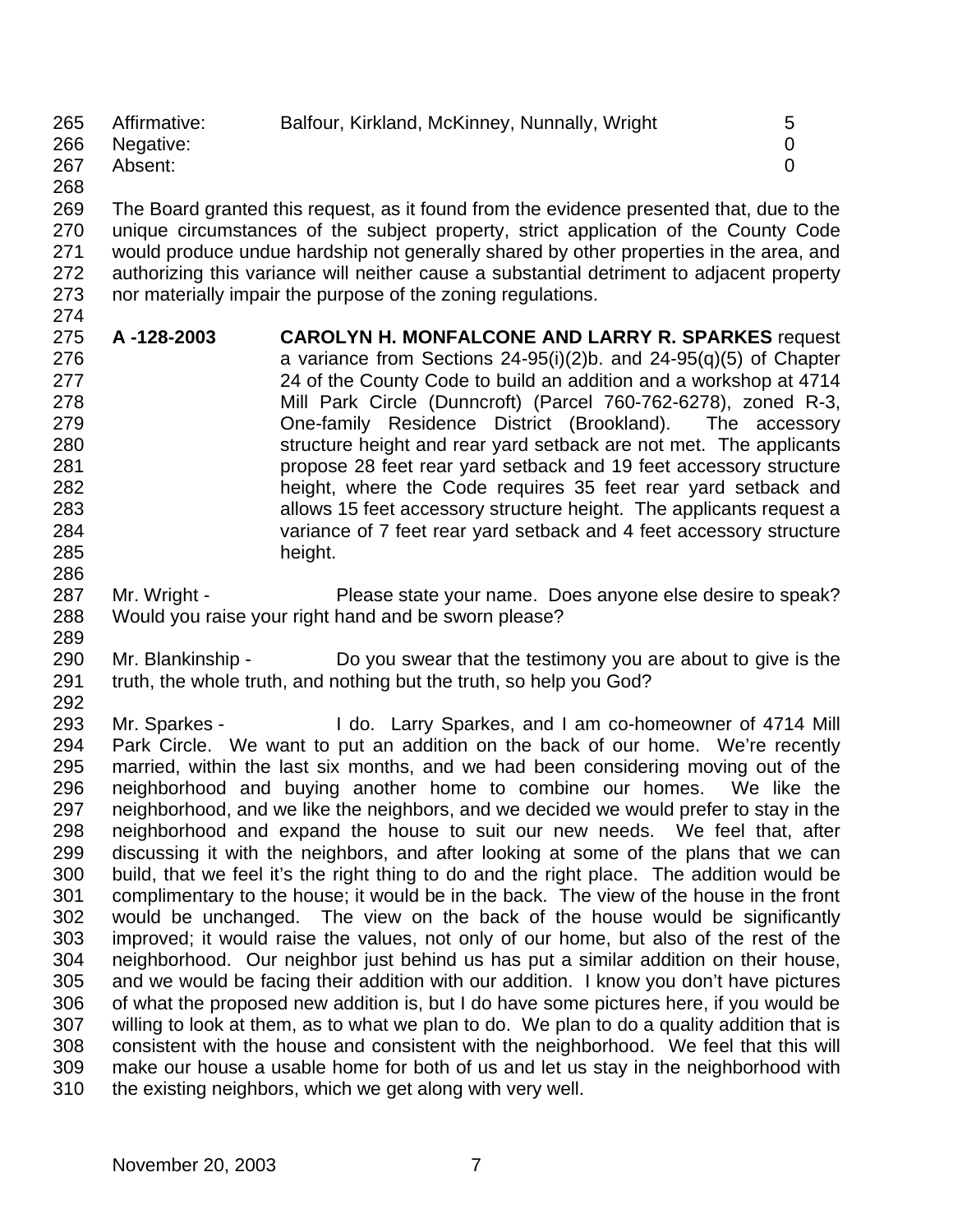Mr. Wright - Mr. Blankinship, where does this accessory structure height problem come in? Mr. Blankinship - The Code limits detached accessory structures to fifteen feet. Mr. Wright - It will be a detached garage? Ms. Monfalcone - Yes, they're two separate things. One is an addition, expansion of the house, and the other is a workshop with a room for games and such for the grandchildren on the second story. Mr. Sparkes - We have quite a few grandchildren. Mr. McKinney - Mr. Wright, that's to the center of the gable. 328 Mr. Wright - I see it. Mr. Sparkes - The first section will contain a picture. The first page is a plat to scale of what the amended property will look like. The second sheet is what the addition will look like from the rear of the house. We propose to extend ten feet from the existing rear. We need to have the reduced setback by seven feet, so that we can put that ten-foot addition in. Mr. Nunnally - You noticed the restriction about not moving trees, and that's okay with you? Mr. Sparkes - That's fine. We prefer not to remove any trees. Mr. Kirkland - Mr. Sparkes, when you say a "workshop," what exactly is it, a hobby shop. What is this going to be used for? Mr. Sparkes - I'm retired from Dominion Virginia Power, and I like to build furniture as a hobby, and I would do some work like that; I'd build some furniture, and 346 just general woodworking. The upper floor would be for the grandchildren to have as a game room. Mr. Kirkland - I rode through the neighborhood. I didn't notice too many two-story garages. Mr. Sparkes - There are, as a matter of fact. We spotted about three two- story units in our area. The first one you see is right around on the next street from us. Ms. Monfalcone - There's a picture in the book.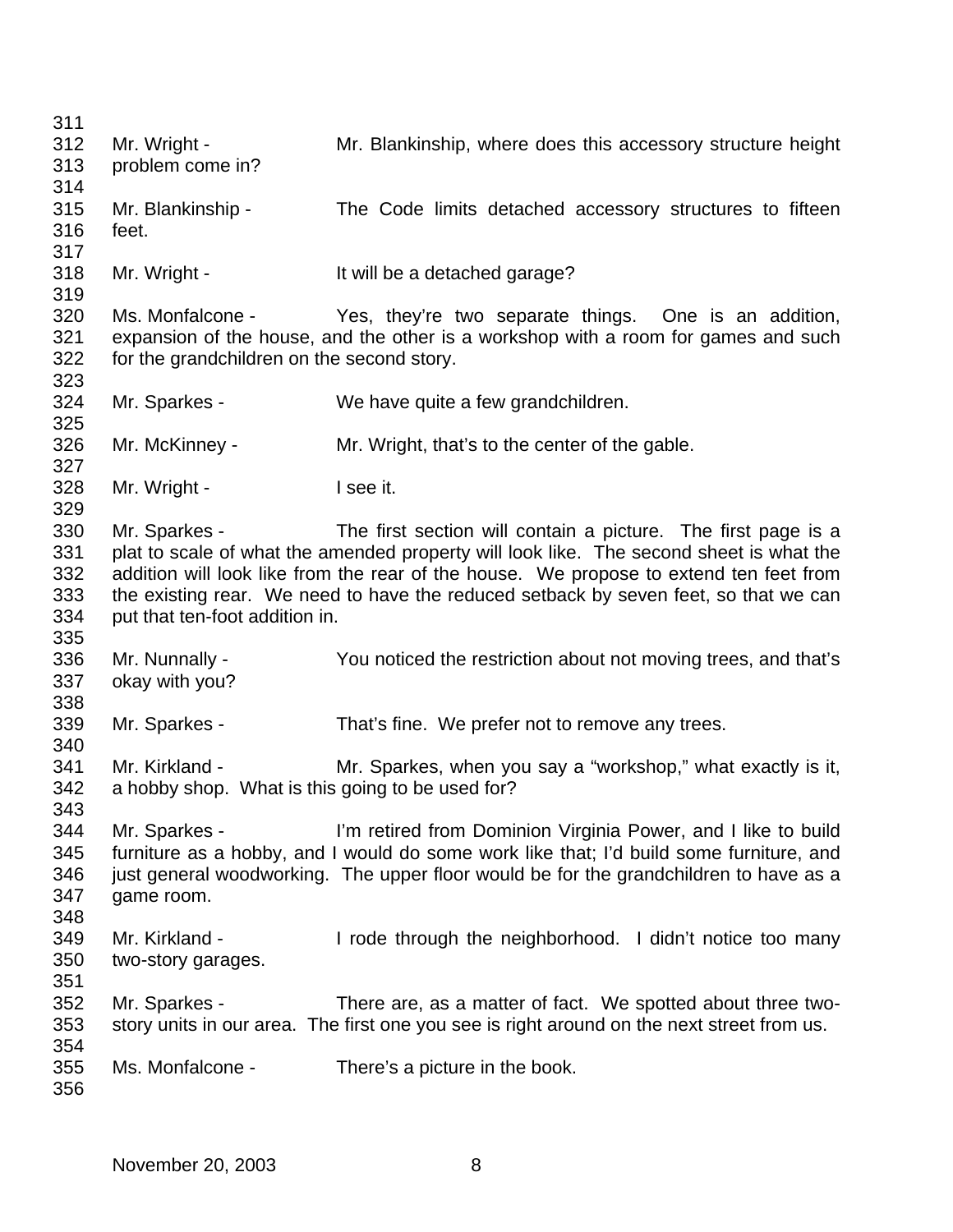Mr. Kirkland - I saw the one that looks like barn board on the side of it or something 

 Mr. Sparkes - There's another one that's a two-story with a garage under it, which is also in out Dunncroft Subdivision.

 Ms. Monfalcone - And then there's a two-story that's used as a dwelling. You can see in the picture there are some dormer windows. What we envision, we believe will be quite an enhancement. We placed some pictures in there, one of the people directly behind us, and they are behind us the majority of the way across the back yard, where they added onto their house. Also, there is a series of three pictures on one page, that shows the corner where this two-story structure would actually go, and shows what our current view is now. There are little piles of stuff in the yard. That's a rental house. Our aim would be to improve our property, make it more usable, and also the trees are there. It would not do anything but enhance their view, and it would certainly enhance our view.

- 374 Mr. Kirkland - Is the garage going to be built out of the same siding as your home? To match it?
- 

- Mr. Sparkes/Ms. Monfalcone Yes.
- Mr. Sparkes We plan to make this a quality structure that will enhance the look of the entire property.

 Ms. Monfalcone - In fact, the people behind us, who added onto their house, they are very excited about this. She's a real estate person. They made the decision to stay in the neighborhood rather than build, which they'd considered. We, in turn, saw what they had done, and thought that would be the decision we would like to make. We feel that it's a winning situation for our neighborhood.

- Mr. Sparkes We had actually gone through laying out what would happen if we stayed with the fifteen-foot height on that other building, and it would make the second floor virtually unusable as a game room. We need that extra height in order to make it a usable second floor.
- Mr. Wright What is the height of your house, do you know?
- Mr. Sparkes I really don't know.
- Ms. Monfalcone But it's two-story, with an attic.
- 399 Mr. Wright And what would be the difference in height between the accessory building and your house?
- 402 Mr. Sparkes I don't know the footage, but I know it wouldn't be as tall as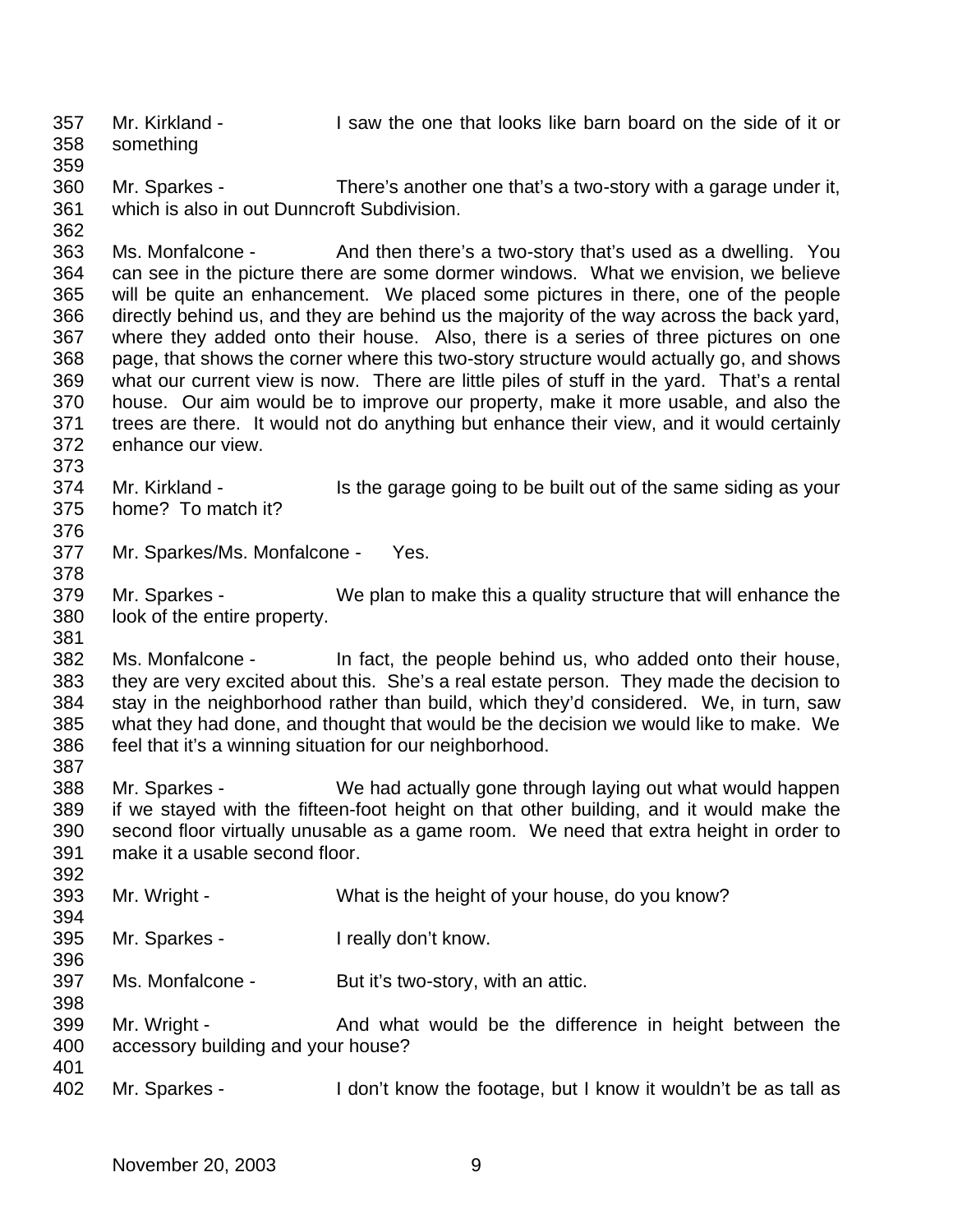the house. It would be considerably shorter. Mr. McKinney - Mr. Sparkes, what's your ceiling height downstairs in the garage? Mr. Sparkes - Eight foot, six. Mr. McKinney - Why eight foot, six? Mr. Sparkes - So I can take an eight-foot board and turn it on end. Mr. McKinney - Now you say upstairs you want a game room? I have a garage, with a nine-foot ceiling, and I have a truss design to where I've got twelve-foot width upstairs, 36 feet long, with the required headroom, and it still met the required fifteen feet. Mr. Sparkes - We looked at that. We saw that basically a gambrel roof was ………….. 422 Mr. McKinney - No, mine's just an "A." I'll tell you the reason it worked so well, I put dormers on it. Mr. Sparkes - One of the things we were trying to do to set this up for the grandchildren, is we wanted to have a straight wall and a rectangular room so they 427 could have a pool table and a couch and some TV and play, room for their games. If we had a dormer in there, that really would not be practical for the use we intend on it. Ms. Monfalcone - When we worked with the builder on the design, he said that with the gabled roof, or what was recommended under the normal County policy, the ceiling would only be six feet tall, so consequently, we thought if we were going to do this, we'd better make it usable. Mr. Sparkes - What I had done is, I went to Ruffin and Payne and had 436 them lay out a truss for me for a gambrel roof, and they told me there was no way they could get a ceiling higher than six feet. 439 Ms. Monfalcone - Cur feeling is, with the design that has been developed, it 440 would be in keeping with the current structure of our home, and in keeping with the would be in keeping with the current structure of our home, and in keeping with the neighborhood, and the people behind us, over 90% of the space behind us, are very much in favor. Mr. Sparkes - We have spoken with all of our neighbors, and none of them have any issues with it. 447 Mr. Wright - Any further questions of members of the Board? Is anyone here in opposition to this request?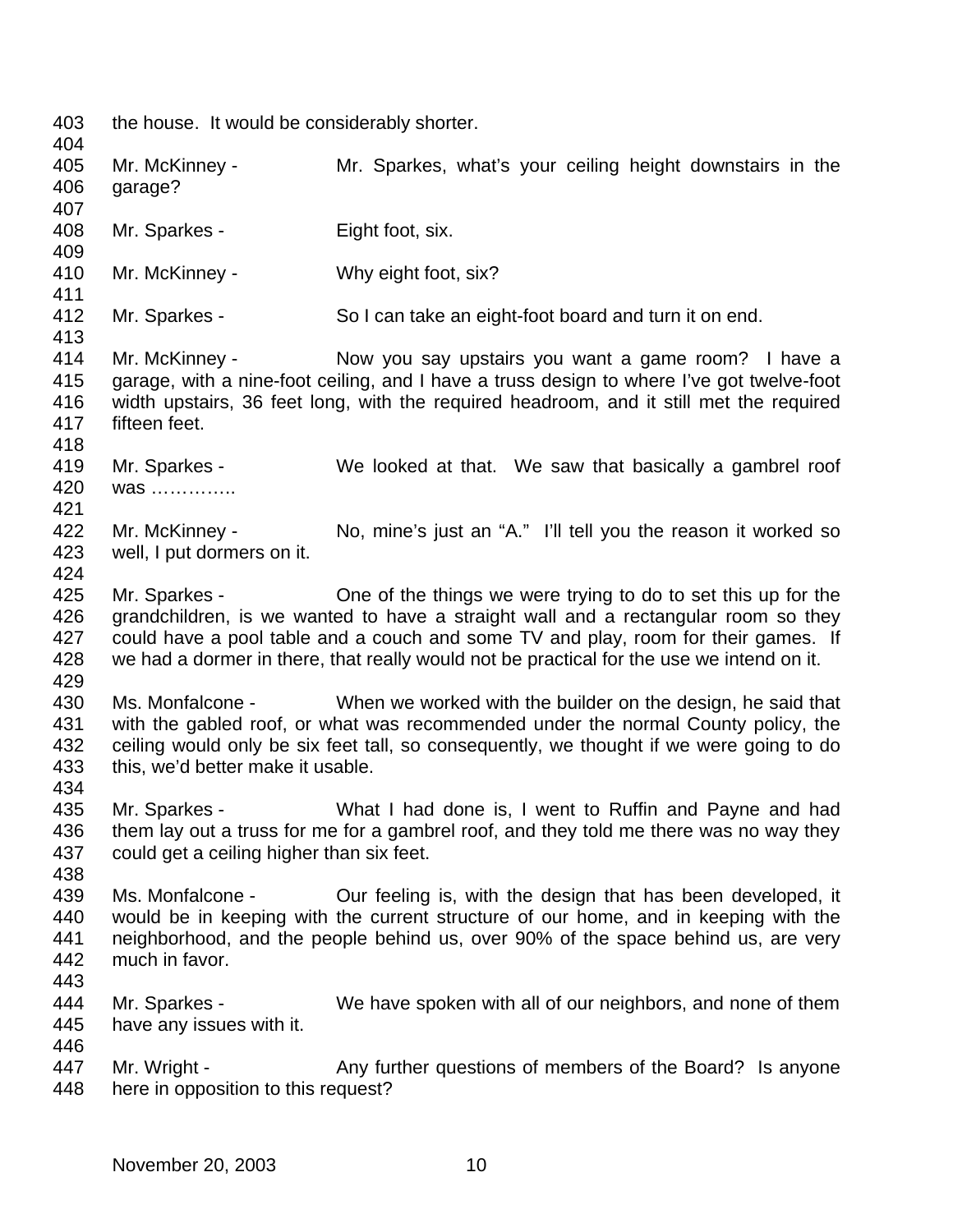After an advertised public hearing and on a motion by Mr. Kirkland, seconded by Mr. McKinney, the Board **granted** application **A-128-2003** for a variance from the rear yard setback to allow the addition to the house, and denied your request for a variance from the accessory structure height requirement to build a workshop at 4714 Mill Park Circle (Dunncroft) (Parcel 760-762-6278). The Board granted the variance subject to the following conditions:

- 1. Only the improvements shown on the plan filed with the application may be constructed pursuant to this approval. No substantial changes or additions to the layout may be made without the approval of the Board of Zoning Appeals. Any additional improvements shall comply with the applicable regulations of the County Code.
- 2. The new construction shall match the existing dwelling as nearly as practical.
- 3. The mature trees in the northwest corner of the yard shall not be removed.

| .   |               |                                               |   |
|-----|---------------|-----------------------------------------------|---|
| 466 | Affirmative:  | Balfour, Kirkland, McKinney, Nunnally, Wright | 5 |
|     | 467 Negative: |                                               |   |
| 468 | Absent:       |                                               |   |
| 469 |               |                                               |   |

- The Board granted this request, as it found from the evidence presented that, due to the unique circumstances of the subject property, strict application of the County Code would produce undue hardship not generally shared by other properties in the area, and authorizing this variance will neither cause a substantial detriment to adjacent property nor materially impair the purpose of the zoning regulations.
- 
- **A -129-2003 JEAN AND APRIL DUFOUR** request a variance from Section 24- 95(i)(2) of Chapter 24 of the County Code to build a detached garage at 9517 Cragmont Drive (Tuckahoe North) (Parcel 743-736- 4605), zoned R-1, One-family Residence District (Tuckahoe). The accessory structure location requirement is not met. The applicants propose a garage in the side yard, where the Code allows accessory structures in the rear yard.
- 484 Mr. Wright Please state your name. Does anyone else desire to speak? Would you raise your right hand and be sworn please?
- Mr. Blankinship Do you swear that the testimony you are about to give is the truth, the whole truth, and nothing but the truth, so help you God?
- 

 Mr. Steeber - I do. My name is Don Steeber. I am a representative of Steeber and Father Co., and we are the designers and builders of this project. My clients would be here today, but they're both doctors, and their schedules didn't allow that. My clients would like to build a detached garage. The house on the property is currently very long and low and has a very deep "L" on the left-hand side of the house.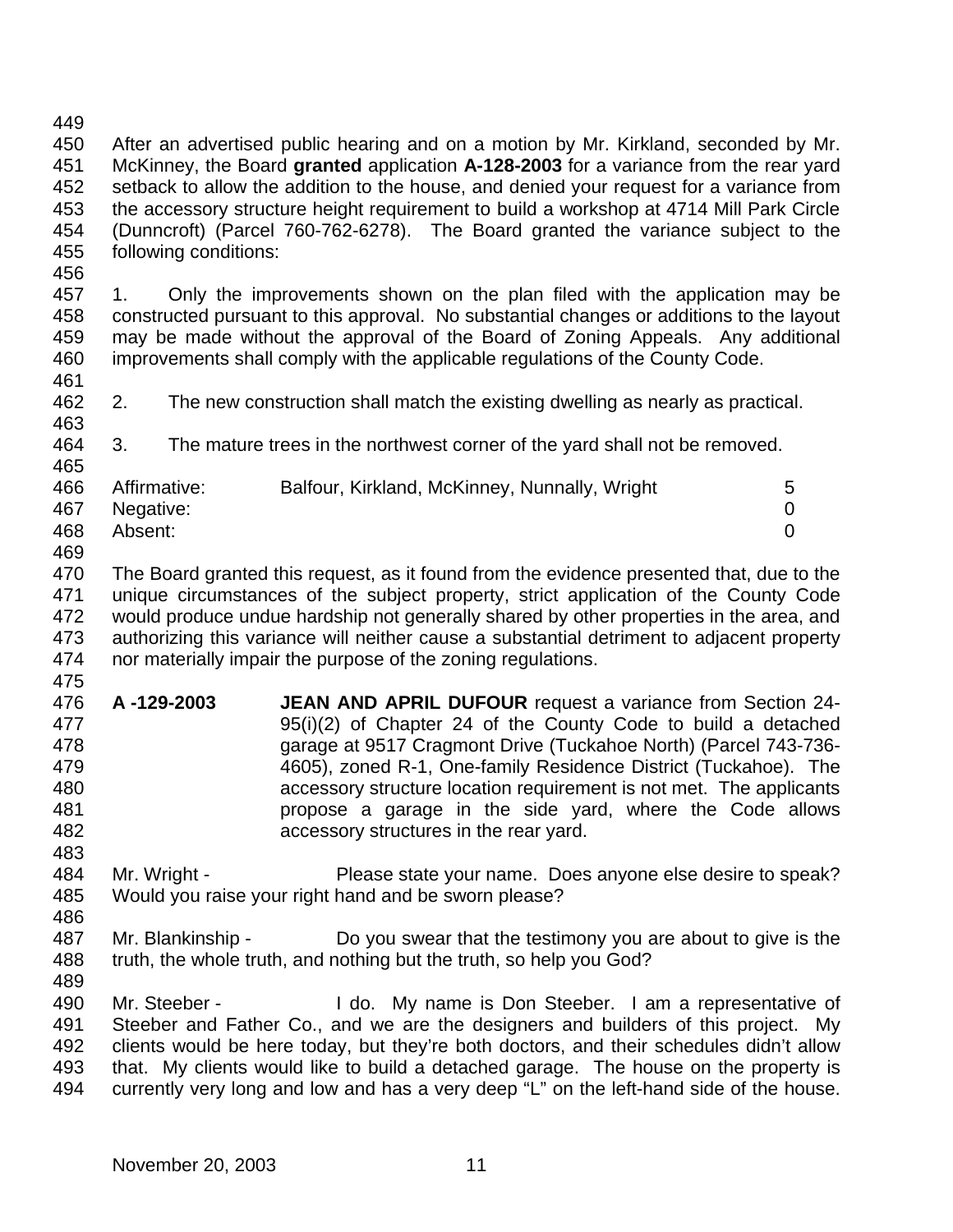The current zoning would require that the detached building be in the rear yard, and 496 since the "L" is so deep on the left-hand side, it would force the garage to be just under 30 feet behind the main part of the house. What we would like to do is consider that the 498 rear yard be defined by the line across the majority of the house, as it is shown there.<br>499 That would allow the normal setbacks from the side and the front, and ten feet away That would allow the normal setbacks from the side and the front, and ten feet away from the house, which is part of the Code, and attached with a relatively short breezeway. It would cut down considerably on the amount of driveway that would be required. We feel that the look from the front and from the side would be essentially be in keeping with the zoning requirements. There is a fifty-foot piece of property along the side of the DuFours, which is owned by the people who own the property to the rear of theirs, and I believe that is an unbuildable lot because of the fifty-foot width, so there is a buffer there. 508 Mr. Nunnally - Is that to the rear or to the right of the DuFours? Mr. Steeber - The people who own the fifty-foot piece of property there are the people who own the rear property. Mr. Nunnally - That's interesting. They want a back driveway one day. There's not a lot on 9601; that's a vacant lot. There's a fifty-foot get-away driveway between them, it looks like. Mr. Steeber - There's a vacant lot to the other side of the fifty-foot. Correct. We think with the shorter breezeway and that configuration, that it's more aesthetic. The design of the garage will be absolutely in keeping with the current property. There are two recommendations in the work-up by the County, and we would absolutely want to comply with those, that the look would be in keeping. I have a sketch of what I envision the garage to look like. 524 Mr. Nunnally - How long is that garage? 526 Mr. Steeber - It is about 25 by 40, two-car garage, tractor and garden storage and then, a doghouse. The last eight feet of the rear of the building would be in essence a doghouse. They have four dogs. 530 Mr. Nunnally - How many square feet is that? Mr. Steeber - 25 by 40, right on 1,000. 534 Mr. Wright - How wide is that breezeway that you propose to build? 536 Mr. Steeber - The breezeway would be about 4  $\frac{1}{2}$  to 5 feet, essentially enough to keep them out of the weather. 539 Mr. Wright - If you could make it ten feet, you wouldn't need it.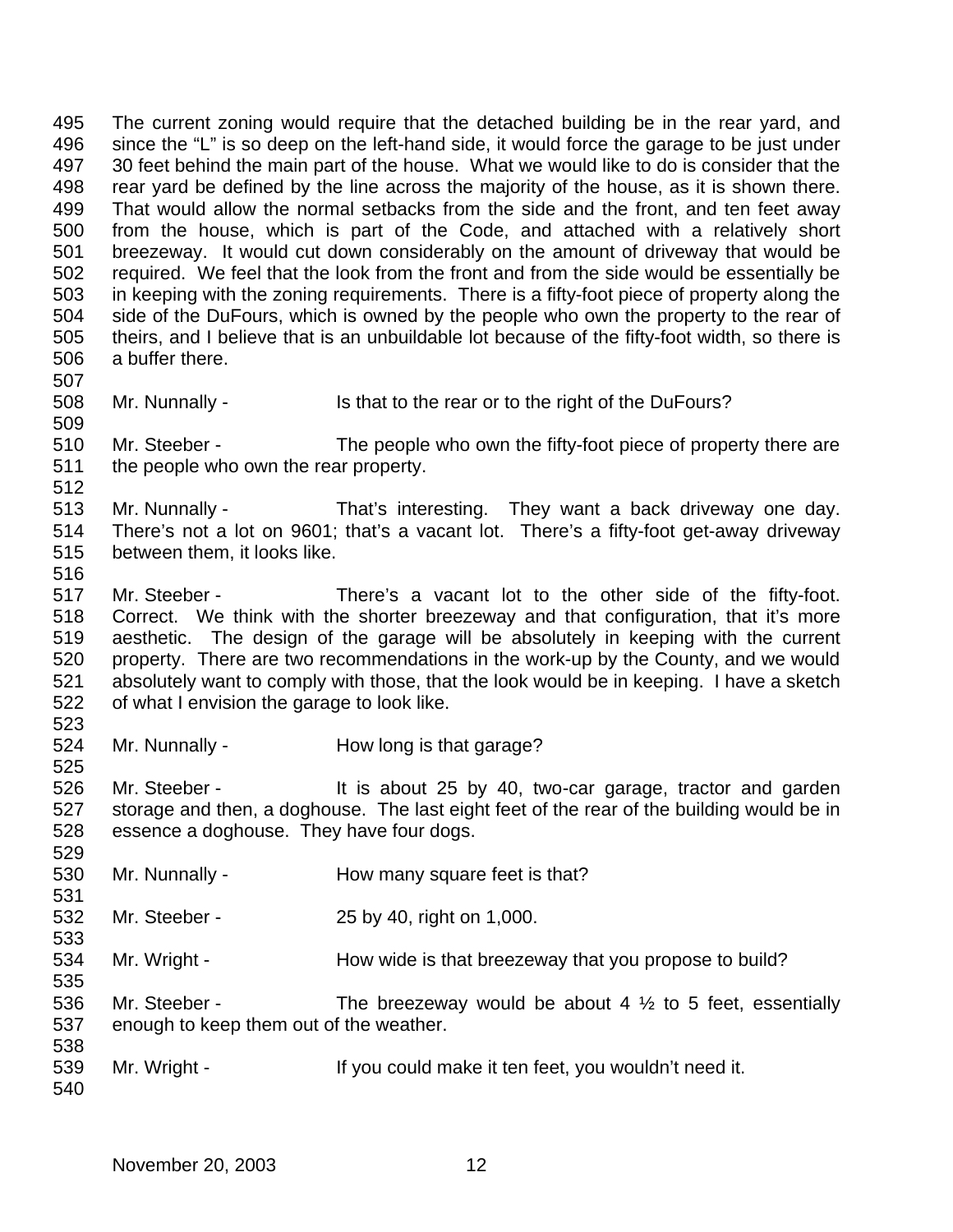Mr. Steeber - That's correct. There is a way of doing it without having to get a variance. We just think that aesthetically, this really is the better look. 544 Mr. Wright - Any further questions of members of the Board? Is anyone here in opposition to this request? After an advertised public hearing and on a motion by Mr. Balfour, seconded by Mr. Kirkland, the Board **granted** application **A-129-2003** for a variance to build a detached garage at 9517 Cragmont Drive (Tuckahoe North) (Parcel 743-736-4605). The Board granted the variance subject to the following conditions: 1. Only the improvements shown on the plan filed with the application may be constructed pursuant to this approval. No substantial changes or additions to the layout may be made without the approval of the Board of Zoning Appeals. Any additional improvements shall comply with the applicable regulations of the County Code. 2. The new construction shall match the existing dwelling as nearly as practical. Affirmative: Balfour, Kirkland, McKinney, Nunnally, Wright 5 Negative: 0 Absent: 0 The Board granted this request, as it found from the evidence presented that, due to the unique circumstances of the subject property, strict application of the County Code would produce undue hardship not generally shared by other properties in the area, and authorizing this variance will neither cause a substantial detriment to adjacent property nor materially impair the purpose of the zoning regulations. **A -130-2003 FREDDY COBB** requests a variance from Section 24-95(d)(2) of Chapter 24 of the County Code to build a one-family dwelling at 2725 Hungary Road (Parcel 770-758-9784), zoned R-3, One-family Residence District (Fairfield). The lot width requirement is not met. The applicant has 78 feet lot width, where the Code requires 100 feet lot width. The applicant requests a variance of 22 feet lot width. Mr. Wright - I have to disqualify myself from this case. Mr. Blankinship - Does anyone else intend to speak on this matter? Would you raise your right hand sir? Do you swear that the testimony you are about to give is the truth, the whole truth, and nothing but the truth, so help you God? Mr. Cobb - I do. I'm Freddy Cobb. As was stated, the frontage on that lot is 78 feet. The requirement is 100 feet, so I'm requesting a variance.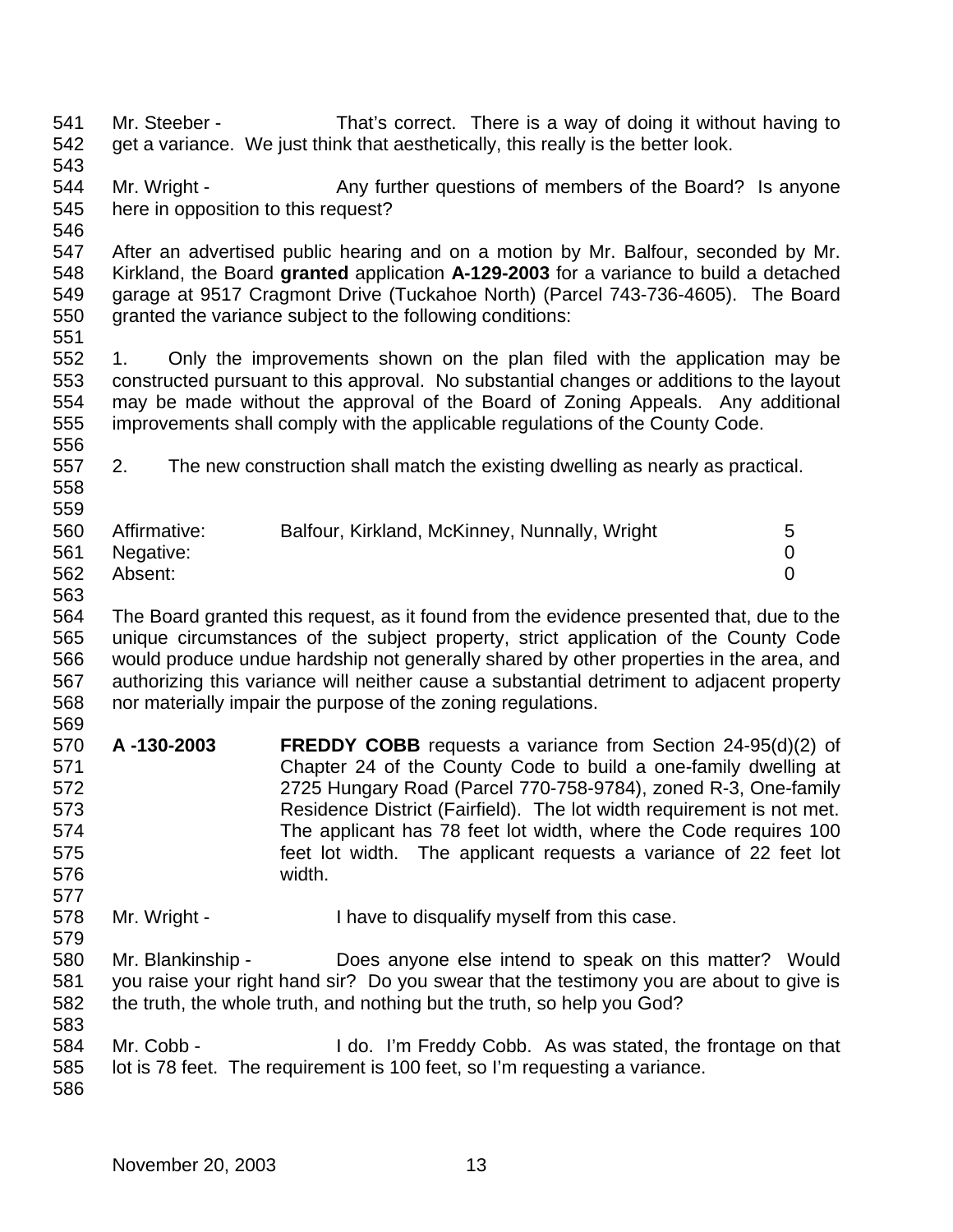| 587                             |                                                                       |                                                                                                                                                                                                                                                            |
|---------------------------------|-----------------------------------------------------------------------|------------------------------------------------------------------------------------------------------------------------------------------------------------------------------------------------------------------------------------------------------------|
| 588<br>589<br>590               | Mr. McKinney -<br>that one?                                           | Mr. Cobb, the house next door, 2727, what's the frontage on                                                                                                                                                                                                |
| 591<br>592<br>593<br>594<br>595 | Mr. Cobb -<br>feet, but your work here says 78 feet.                  | I'm assuming it's real close to my lot, because if you look at<br>that survey, it look's like when they divided it, they roughly divided it in half. I'm a little<br>bit confused because it looks to me like the survey on my lot says the frontage is 83 |
| 596<br>597                      | Mr. Blankinship -                                                     | We measure the width perpendicular to the centerline.                                                                                                                                                                                                      |
| 598<br>599                      | Mr. McKinney -                                                        | But 2727 looks like that's a lot narrower.                                                                                                                                                                                                                 |
| 600<br>601                      | Mr. Blankinship -                                                     | Yes, he speaking of the one across Mayfair.                                                                                                                                                                                                                |
| 602<br>603<br>604               | Mr. McKinney -<br>talking about 2727.                                 | I'm speaking of the one right next door. He's 2725; I'm                                                                                                                                                                                                    |
| 605<br>606                      | Mr. Blankinship -                                                     | On the other side of Mayfair, right?                                                                                                                                                                                                                       |
| 607<br>608                      | Mr. Cobb -                                                            | Oh, yes, that's a narrow lot. I don't know what it is.                                                                                                                                                                                                     |
| 609<br>610                      | Mr. Kirkland -                                                        | Are 2727 and 2729 owned by the same person?                                                                                                                                                                                                                |
| 611<br>612                      | Mr., McKinney -                                                       | That's laid out as one lot though, according to this map.                                                                                                                                                                                                  |
| 613<br>614                      | Mr. Wright -                                                          | Any other questions?                                                                                                                                                                                                                                       |
| 615<br>616                      | Mr. McKinney -                                                        | What type house are you going to build?                                                                                                                                                                                                                    |
| 617<br>618<br>619<br>620        | Mr. Cobb -<br>something like that.                                    | I really haven't done much research, pending approval of<br>being able to do something. I would think a relatively small rancher or cape or                                                                                                                |
| 621<br>622                      | Mr. McKinney -                                                        | You going to build this to speculate and sell it or                                                                                                                                                                                                        |
| 623<br>624<br>625               | Mr. Cobb -                                                            | Probably. I'm not going to occupy it, and I am going to sell it,<br>so whether it would be built for somebody or spec, I don't know.                                                                                                                       |
| 626<br>627                      | Mr. McKinney -                                                        | Thank you sir.                                                                                                                                                                                                                                             |
| 628<br>629<br>630               | Mr. Nunnally -<br>to this request? A gentleman back here on the left. | Any other questions of Mr. Cobb. Anyone here in opposition                                                                                                                                                                                                 |
| 631<br>632                      | Mr. McKinney -<br>and speak on the mike.                              | You're going to have to be sworn in if you're going to come                                                                                                                                                                                                |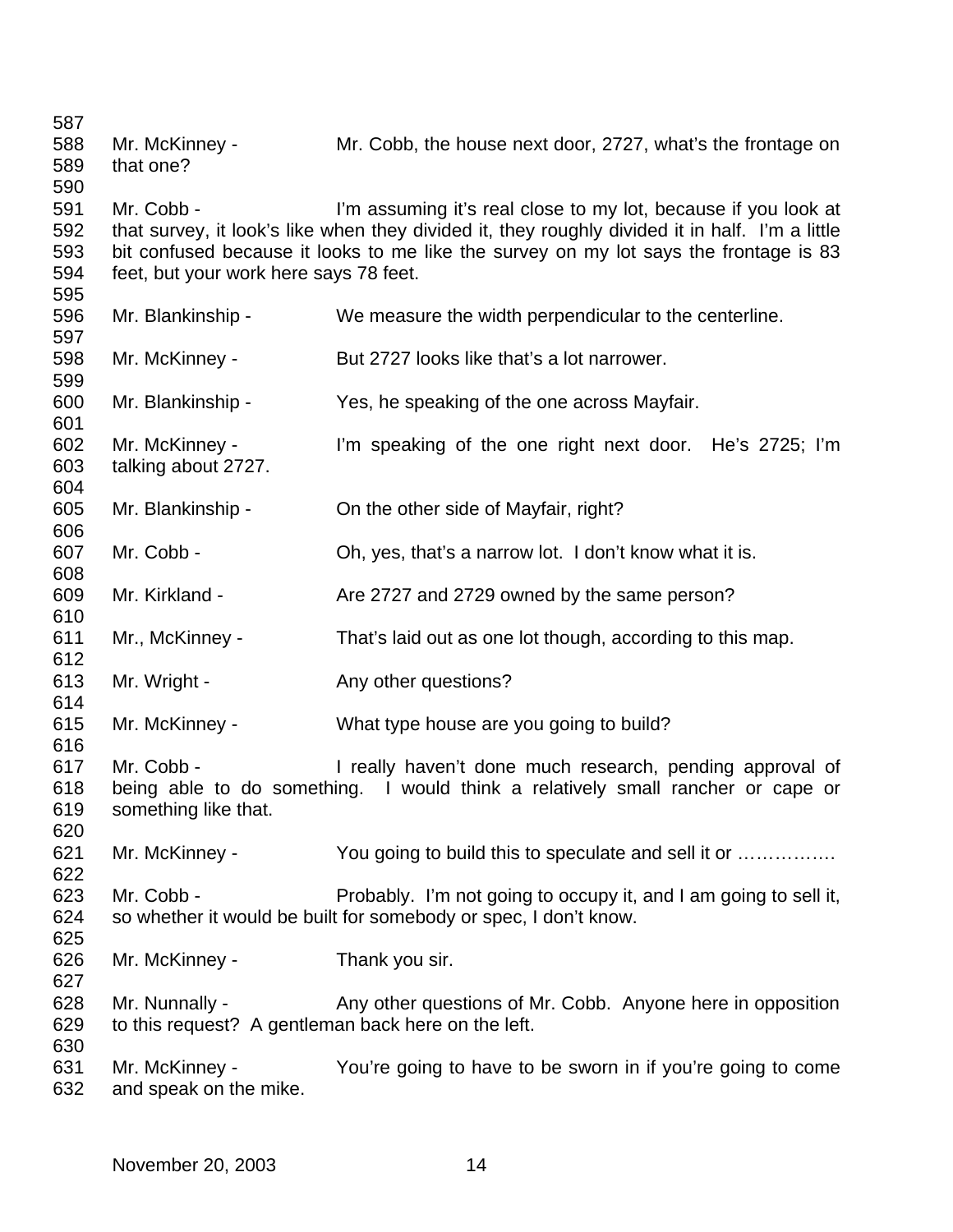| 633        |                                                       |                                                                                             |
|------------|-------------------------------------------------------|---------------------------------------------------------------------------------------------|
| 634        | Mr. Kirkland -                                        | I believe this gentleman back here raised his hand too.                                     |
| 635<br>636 | Mr. McKinney -                                        | You want to speak too sir? You need to stand and be sworn                                   |
| 637        | in.                                                   |                                                                                             |
| 638        |                                                       |                                                                                             |
| 639        | Mr. Kirkland -                                        | He raised his hand and was sworn; he just didn't stand up.                                  |
| 640        |                                                       |                                                                                             |
| 641        | Mr. Blankinship -                                     | Would you each raise your right hand sir? Do you swear                                      |
| 642        |                                                       | that the testimony you are about to give is the truth, the whole truth, and nothing but the |
| 643        | truth, so help you God?                               |                                                                                             |
| 644        |                                                       |                                                                                             |
| 645        | Mr. Preddy -                                          | I do. Willis Preddy is my name. I live at 2723 Hungary                                      |
| 646        |                                                       | Road, and the property line runs so close to my house; I think it's within five feet, as    |
| 647        |                                                       | close as they could get it when they divided the property. There is a common drive that     |
| 648        |                                                       | runs between the two parcels, and it comes from the dirt road into the back of my house     |
| 649        |                                                       | and on around to Hungary Road. I would like to know what he proposes to do about            |
| 650        | that common drive.                                    |                                                                                             |
| 651        |                                                       |                                                                                             |
| 652        | Mr. McKinney -                                        | What are you speaking of, Mr. Preddy? Right there?                                          |
| 653        |                                                       |                                                                                             |
| 654<br>655 | Mr. Kirkland -                                        | Which house is yours again?                                                                 |
| 656        | Mr. Blankinship -                                     | No, not there.                                                                              |
| 657        |                                                       |                                                                                             |
| 658        | Mr. Kirkland -                                        | You've got a drive between your property and his.?                                          |
| 659        |                                                       |                                                                                             |
| 660        | Mr. Preddy -                                          | It runs from the dirt road; it serves both parcels, mine and                                |
| 661        | Mr. Cobb's.                                           |                                                                                             |
| 662        |                                                       |                                                                                             |
| 663        | Mr. Nunnally -                                        | Which parcel is yours again, sir?                                                           |
| 664        |                                                       |                                                                                             |
| 665        | Mr. Preddy -                                          | 2723.                                                                                       |
| 666        |                                                       |                                                                                             |
| 667        | Mr. Kirkland -                                        | Where is the dirt road?                                                                     |
| 668        |                                                       |                                                                                             |
| 669<br>670 | Mr. Preddy -                                          | It's Mayfair. That part is 2725.                                                            |
| 671        | Mr. McKinney -                                        | I presume he has his own driveway.                                                          |
| 672        |                                                       |                                                                                             |
| 673        | Mr. Preddy -                                          | I do, but                                                                                   |
| 674        |                                                       |                                                                                             |
| 675        | Mr. McKinney -                                        | I'm talking about the applicant.                                                            |
| 676        |                                                       |                                                                                             |
| 677        | Mr. Preddy -                                          | This has been there since 1942, and it comes off of the dirt                                |
| 678        | road right on through behind both pieces of property. |                                                                                             |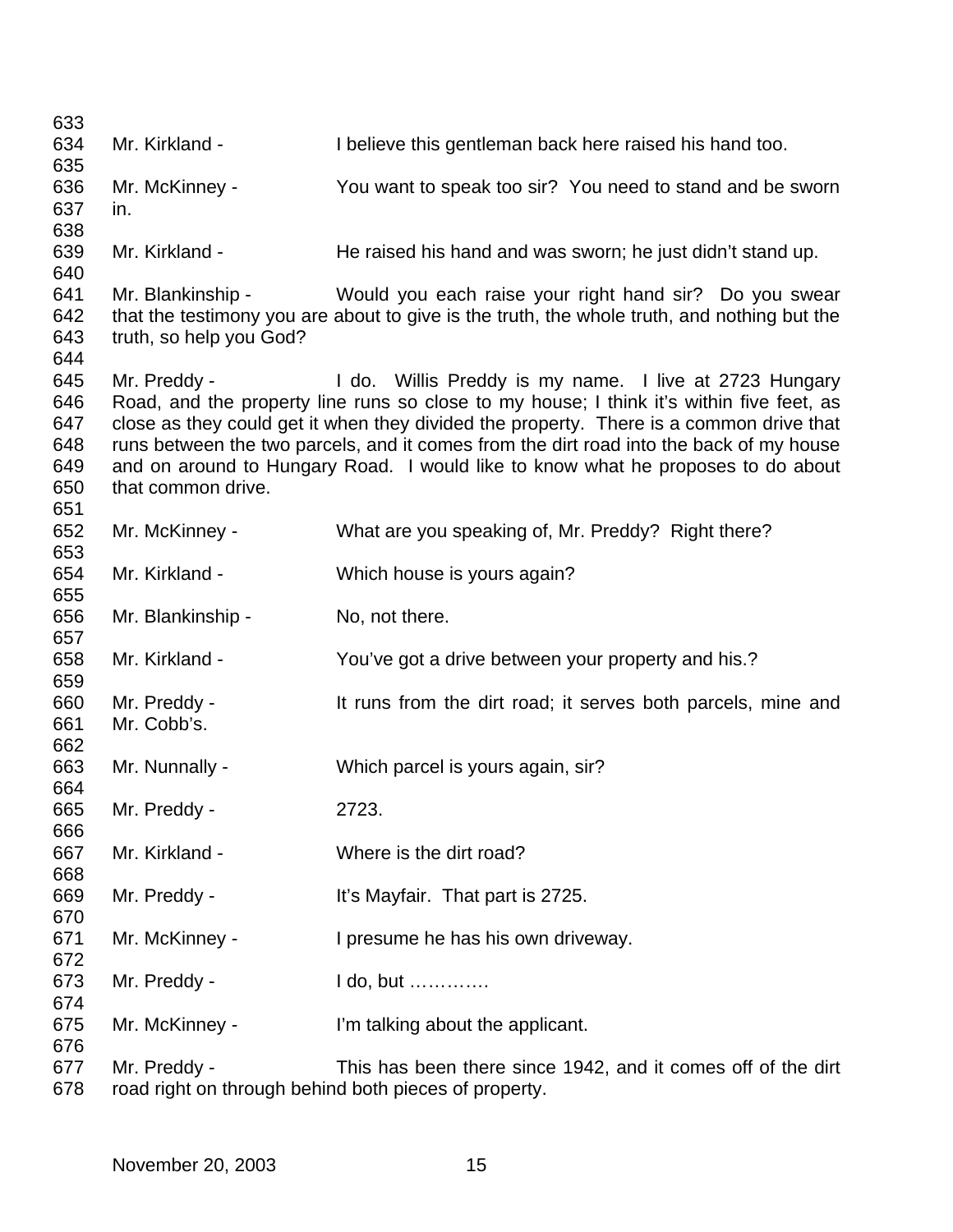680 Mr. Blankinship - So you want to be sure that that drive remains open. Mr. Preddy - Yes, I would, because it's unsafe to back out. The lady who sold me the property didn't really give me enough property where I could hardly turn my car around. I hate to back out into Hungary Road; it's very dangerous. I can go right straight on around and come out of Mayfair onto Hungary, which is a safer exit. My main question is, what will be the disposition, or what will happen to that common drive? Mr. Nunnally - You've got a driveway that crosses 2725 over to what would be Mayfair? How long have you used it? Mr. Preddy - I've used it since I've been there, but it's been there since 1942. Mr. McKinney - How long have you been there? Mr. Kirkland - Mr. Blankinship, whose property is this common drive on? Mr. Blankinship - Sounds like it's crossing Mr. Cobb's property. Mr. Preddy - Yes, it crosses his property. 702 Mr. Nunnally - And you say it's been used since 1942 as a driveway? 704 Mr. Preddy - No, I haven't, but it's been there. 706 Mr. Nunnally - How long have you used it? Mr. Preddy - Since 1998. 710 Mr. Nunnally - And it was used as a drive before you moved there? 712 Mr. Preddy - It's been there since 1942. Mr. Nunnally - We'll see what Mr. Cobb says. 716 Mr. McKinney - How long have you lived there, Mr. Preddy? 718 Mr. Preddy - I've lived there five years, going on six. Mr. Nunnally - Since 1998? You might need to see a lawyer, depending on what Mr. Cobb says. 723 Mr. Preddy - Isn't it a statute that if a drive or right-of-way has been through property for 15 years ……………………….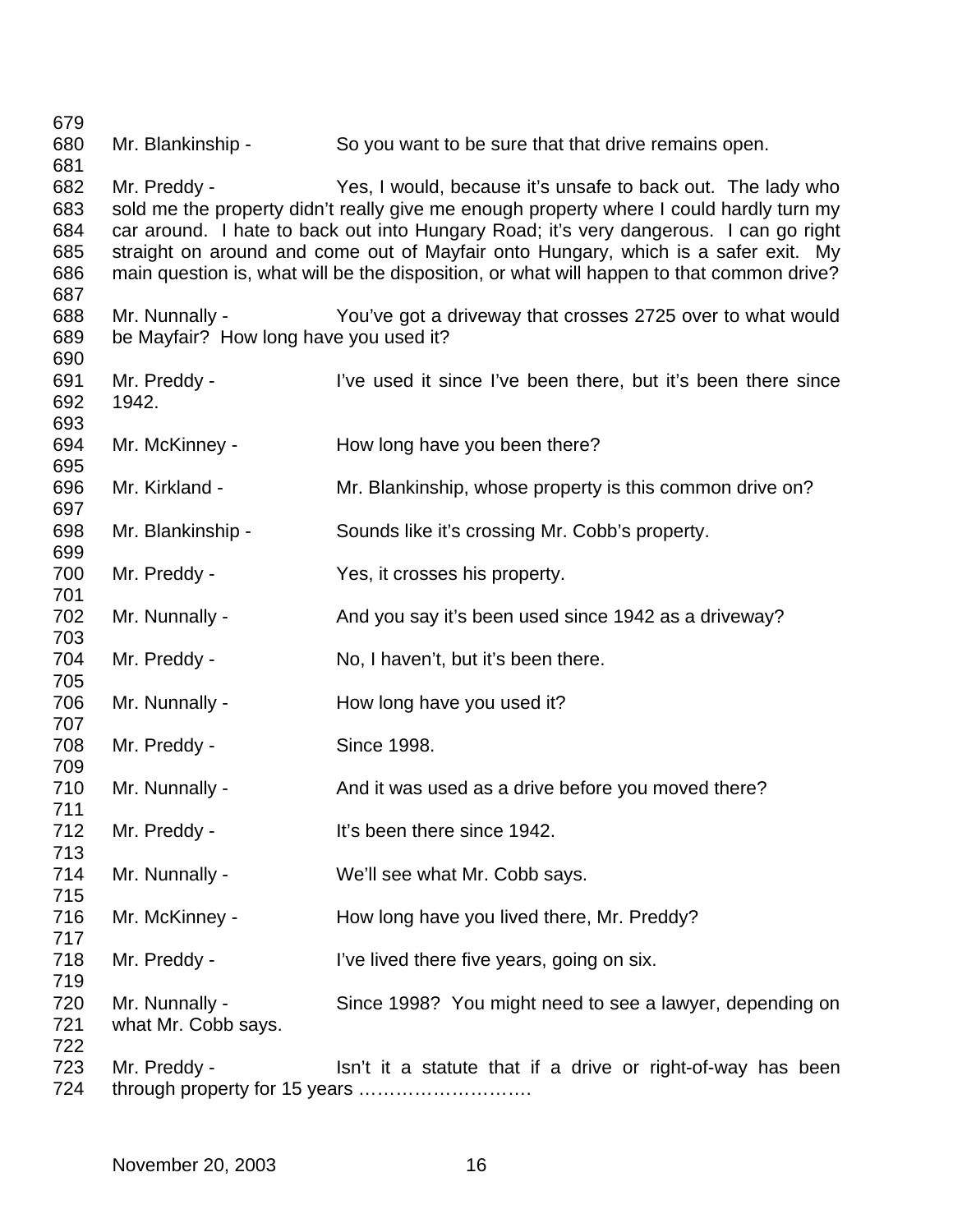726 Mr. Nunnally - That's why we asked you how long you've been there. Mr. Blankinship - That's why you may need to see a lawyer. 730 Mr. Preddy - Yes, it's been there since 1942. Mr. Blankinship - You may have a legal interest in that. You need to speak to a lawyer to secure that, unless Mr. Cobb's willing to grant you something. Mr. Nunnally - Let's hear from the next person please. Mr. Karger - My name is Walter Karger. I live at 2727 Hungary Road. My wife and I bought this property in 1998, and we researched it, and we liked the fact that nobody could build on top of us because to the west of Mayfair, there is a lot too small to build on, owned by Billy Kelley, and to the east there is this lot in question right now. I noticed Mayfair, which is a graveled road, privately maintained, no two cars can pass, and if two cars meet each other, they usually go into my front yard to evade each other. 743 I can't imagine what it would be like if another house squeezed in there. I'm really opposed to it. Mr. McKinney - There's houses all the way in back of that lot. According to this plat, the foundation for this house, I that's what they're going to use, is all the way in 748 the rear of 2725. It's not going to be right beside your house or not beside Mr. Preddy's house; it's going to be back in the rear of this property. Mr. Karger - That's swampland. Mr. McKinney - He's got to meet the 100-foot setback to build his house on, according to the Code. 756 Mr. Nunnally - I think what he's concerned about though, is when a car comes out and they meet, they've got to cross his yard to bypass each other. Mr. McKinney - Looks like this Mayfair Drive is on Mr. Karger's property. I see a little driveway coming off of it, going over to Preddy's. I guess that's the one he was talking about. Mr. Karger - Yes, that's the existing drive. Mr. McKinney - I don't know if that was a license, a permit to use that, or a scripted easement, or what it is. You can probably see an attorney on that. 768 Mr. Nunnally - Any other questions of Mr. Karger? 770 Mr. Karger - Let me ask you again – he intends to use the foundation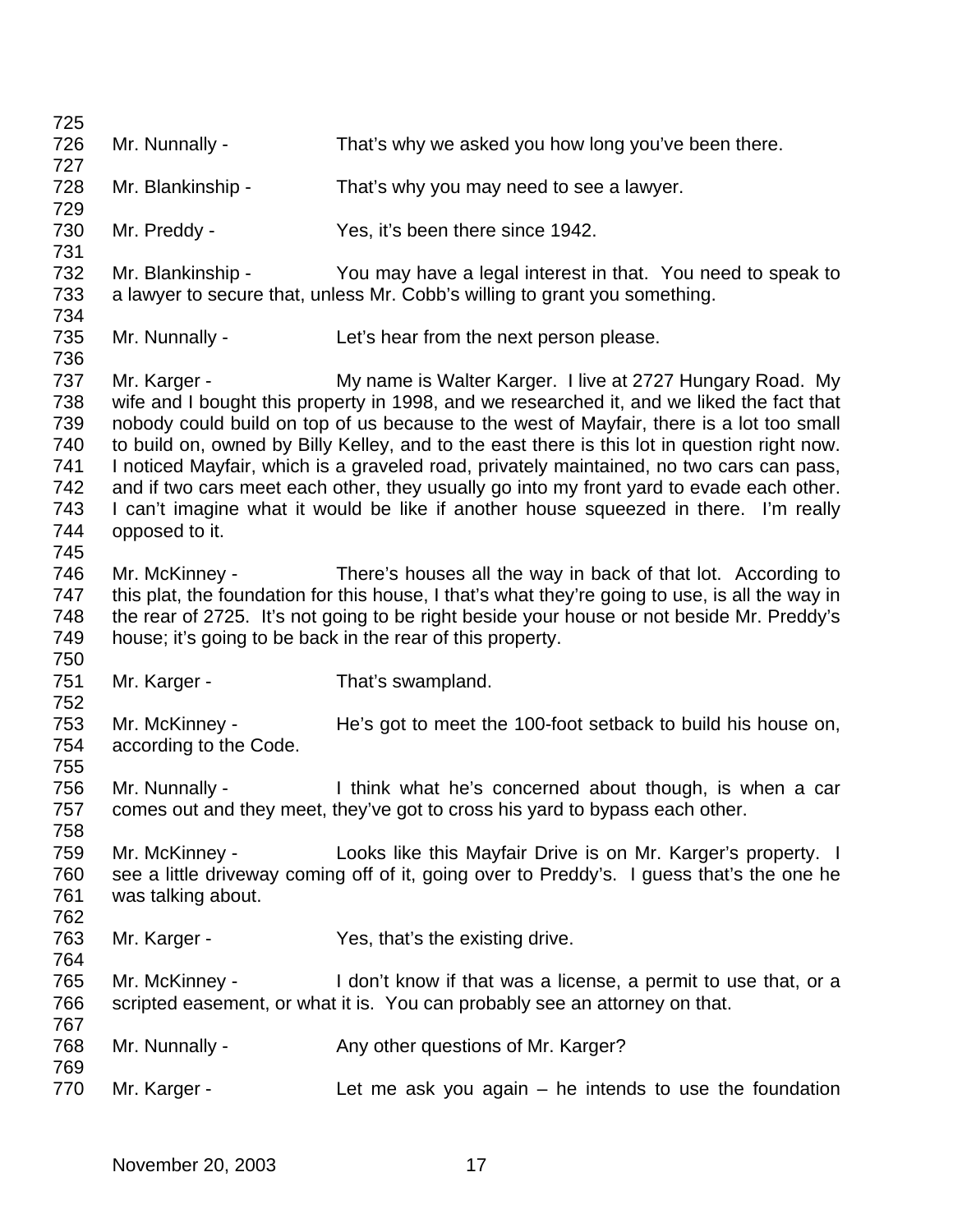| 771<br>772                                                                | that's already down there?                                        |                                                                                                                                                                                                                                                                                                                                                                                                                                                                                                                                                                                                                                                                                                                                                                                                    |  |
|---------------------------------------------------------------------------|-------------------------------------------------------------------|----------------------------------------------------------------------------------------------------------------------------------------------------------------------------------------------------------------------------------------------------------------------------------------------------------------------------------------------------------------------------------------------------------------------------------------------------------------------------------------------------------------------------------------------------------------------------------------------------------------------------------------------------------------------------------------------------------------------------------------------------------------------------------------------------|--|
| 773<br>774                                                                | Mr. Nunnally $-$                                                  | We don't know that. We'll find that out.                                                                                                                                                                                                                                                                                                                                                                                                                                                                                                                                                                                                                                                                                                                                                           |  |
| 775<br>776<br>777<br>778                                                  | Mr. Karger -<br>property won't perk either.                       | Because that was abandoned due to the swamp. They built<br>the foundation and abandoned it because it filled up with water. And I'm sure that                                                                                                                                                                                                                                                                                                                                                                                                                                                                                                                                                                                                                                                      |  |
| 779<br>780                                                                | Mr. McKinney -                                                    | Do you have water and sewer?                                                                                                                                                                                                                                                                                                                                                                                                                                                                                                                                                                                                                                                                                                                                                                       |  |
| 781<br>782                                                                | Mr. Karger -                                                      | No, I have septic tank and public water?                                                                                                                                                                                                                                                                                                                                                                                                                                                                                                                                                                                                                                                                                                                                                           |  |
| 783<br>784                                                                | Mr. McKinney -                                                    | Sir, if it won't perk, you can't build a house on it.                                                                                                                                                                                                                                                                                                                                                                                                                                                                                                                                                                                                                                                                                                                                              |  |
| 785<br>786                                                                | Mr. Blankinship -                                                 | That's one of the conditions.                                                                                                                                                                                                                                                                                                                                                                                                                                                                                                                                                                                                                                                                                                                                                                      |  |
| 787<br>788                                                                | Mr. Karger -                                                      | I have public water, but I don't have public sewer.                                                                                                                                                                                                                                                                                                                                                                                                                                                                                                                                                                                                                                                                                                                                                |  |
| 789<br>790                                                                | Mr. Preddy -                                                      | I do too. I have septic tank and public water.                                                                                                                                                                                                                                                                                                                                                                                                                                                                                                                                                                                                                                                                                                                                                     |  |
| 791<br>792                                                                | Mr. Nunnally -                                                    | Thank you both. Mr. Cobb, would you like to rebut?                                                                                                                                                                                                                                                                                                                                                                                                                                                                                                                                                                                                                                                                                                                                                 |  |
| 793<br>794<br>795<br>796<br>797<br>798<br>799<br>800<br>801<br>802<br>803 | Mr. Cobb -<br>cars would be a burden of not.                      | It sounds like we may not need this seller, because we may<br>have two buyers for this piece of property. We checked on that drive. There is no<br>easement. We checked on it when we bought the property and did the title search and<br>all that stuff. We specifically granted the right to drive across it until such time as it<br>didn't work for us any more. They're right; that foundation is in a swamp. Somebody<br>started something years ago, and we would not be building back there. Where we<br>would build, I don't know. We would have to see where it would perk, if it would. The<br>further back the better. As far as the traffic on Mayfair, it sounds like there's that traffic<br>there already from all the houses back there. I don't know if one more car or two more |  |
| 804<br>805<br>806                                                         | Mr. Nunnally -<br>say a minute ago about you gave him what?       | How wide is that gravel drive called Mayfair? What did you                                                                                                                                                                                                                                                                                                                                                                                                                                                                                                                                                                                                                                                                                                                                         |  |
| 807<br>808<br>809                                                         | Mr. Cobb -                                                        | There was something that my closing attorney wrote up that<br>said 'you can use this thing until we say you can't use it,' or something like that.                                                                                                                                                                                                                                                                                                                                                                                                                                                                                                                                                                                                                                                 |  |
| 810<br>811                                                                | Mr. Nunnally -                                                    | They have a permit to use it.                                                                                                                                                                                                                                                                                                                                                                                                                                                                                                                                                                                                                                                                                                                                                                      |  |
| 812<br>813<br>814<br>815<br>816                                           | Mr. Cobb -<br>to disrupt the neighborhood; that's not our intent. | Something like that. But there's no easement. That was all<br>one parcel, I think is why it goes back to 1940, and then they sold off Mr. Preddy's lot, I<br>believe. Is that right, Mr. Preddy? And we certainly wouldn't want to be doing anything                                                                                                                                                                                                                                                                                                                                                                                                                                                                                                                                               |  |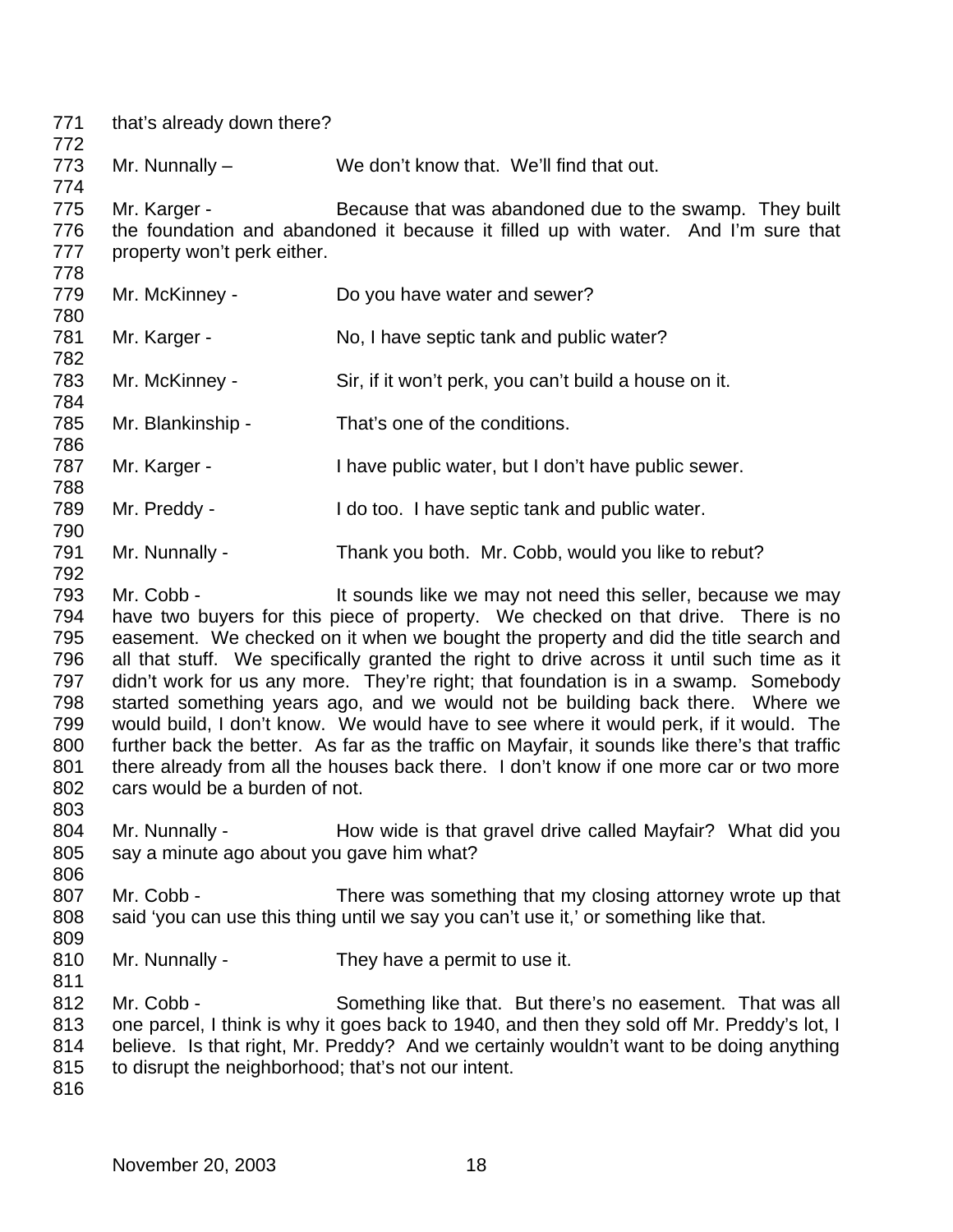Mr. McKinney - That was done in 1998, is that correct, or 1997? Mr. Cobb - When it was sold, when it was carved off. There was a house on my lot, and then they built the house on Mr. Preddy's lot, and she moved over there, and they bulldozed the old house, and then when they sold it to Mr. Preddy, for some reason, they did what they did there and divided it up. I'm absolutely happy to sell it to either one of you at a very fair price. I'd just like to get rid of it or build on it, because right now I've got a nice little park. Mr. McKinney - Mayfair is on whose property? 828 Mr. Cobb - I don't know. 830 Mr. McKinney - It's not on yours? Do you plan on using Mayfair to come on in and out of your property? Mr. Cobb - I hadn't gotten that far to know. I think we could use either Mayfair or Hungary Road. I don't know why we couldn't use either one. I don't know whose property Mayfair is on; it doesn't look like it's on mine, based on this survey. 837 Mr. Blankinship - It shows as a separate parcel. 839 Mr. Cobb - So who knows whose the heck Mayfair is? I think most of 840 the people who use it are those folks back there behind our properties, is where you get most of the use from, driving back and forth down there. 843 Mr. Blankinship - 9119, 9117, 9113, 9109. 845 Mr. Cobb - Yes, there are quite a few houses back there that use is. 847 Mr. Nunnally - Thank you Mr. Cobb. Are there any other questions? After an advertised public hearing and on a motion by Mr. McKinney, seconded by Mr. Kirkland, the Board **granted** application **A-130-2003** for a variance to build a one-family dwelling at 2725 Hungary Road (Parcel 770-758-9784). The Board granted the variance subject to the following conditions: 1. This variance applies only to the public street frontage requirement. All other applicable regulations of the County Code shall remain in force. 2. At the time of building permit application, the applicant shall submit the necessary information to the Department of Public Works to ensure compliance with the requirements of the Chesapeake Bay Preservation Act and the code requirements for water quality standards.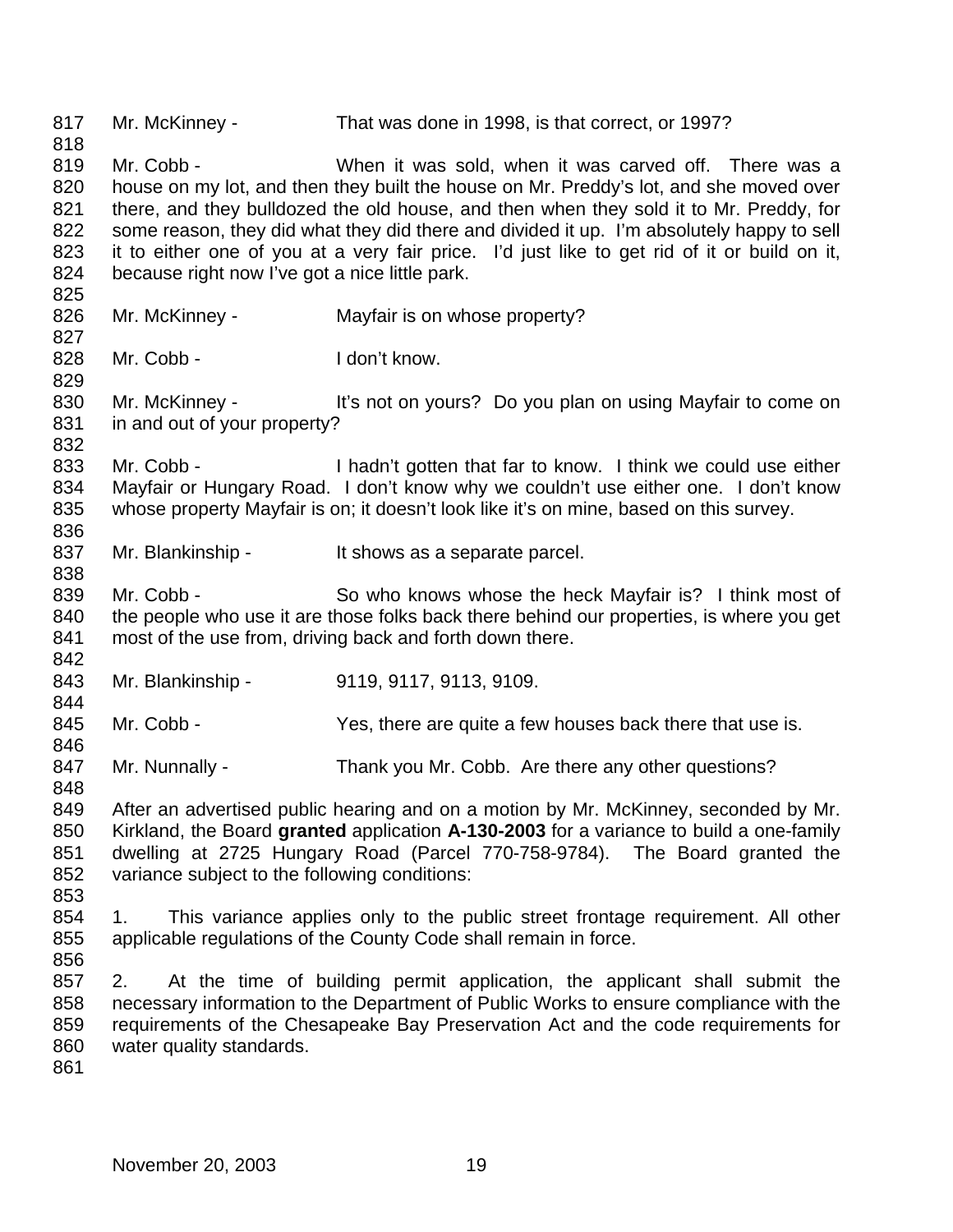3. Approval of this request does not imply that a building permit will be issued. Building permit approval is contingent on Health Department requirements, including, but not limited to, soil evaluation for a septic drainfield and reserve area, and approval of a well location. 

| 867 | Affirmative: | Balfour, Kirkland, McKinney, Nunnally |  |
|-----|--------------|---------------------------------------|--|
| 868 | Negative:    |                                       |  |
| 869 | Abstain:     | Wright                                |  |

 The Board granted this request, as it found from the evidence presented that, due to the unique circumstances of the subject property, strict application of the County Code would produce undue hardship not generally shared by other properties in the area, and authorizing this variance will neither cause a substantial detriment to adjacent property nor materially impair the purpose of the zoning regulations.

- **A -131-2003 JAMES E. CAMPANA** requests a variance from Section 24-95(i)(2) of Chapter 24 of the County Code to build a utility building at 4125 Mountain Road (Parcel 762-769-6780), zoned A-1, Agricultural District (Brookland). The accessory structure location requirement 881 is not met. The applicant proposes an accessory building in the 882 side yard, where the Code allows accessory structures in the rear 883 vard.
- 885 Mr. Wright Please state your name. Does anyone else desire to speak? Would you raise your right hand and be sworn please?
- 888 Mr. Blankinship Do you swear that the testimony you are about to give is the truth, the whole truth, and nothing but the truth, so help you God?
- 891 Mr. Campana I do. My name is James E. Campana. I have an unusual 892 lot; it's a flag lot, and because of that, there are just some areas where we cannot build on the property. I'm about a thousand feet or more off Mountain Road. The house is in dense woods. We can't see our neighbors; they can't see us. We purposely positioned the house like that so that we could have privacy back there. I'm limited in the number 896 of places where I can put an accessory building because of dense woods, creeks, those kinds of things. That's why I've asked for a variance to put it in the side yard. Though it will be to the side of the house, it won't be visible by any neighbors and in no way will have any impact on them, I don't believe.
- Mr. Kirkland - Mr. Campana, will any trees be removed to build this building? 904 Mr. Campana - We have a cleared area where we'll put the building. 906 Mr. Kirkland - It's already cleared?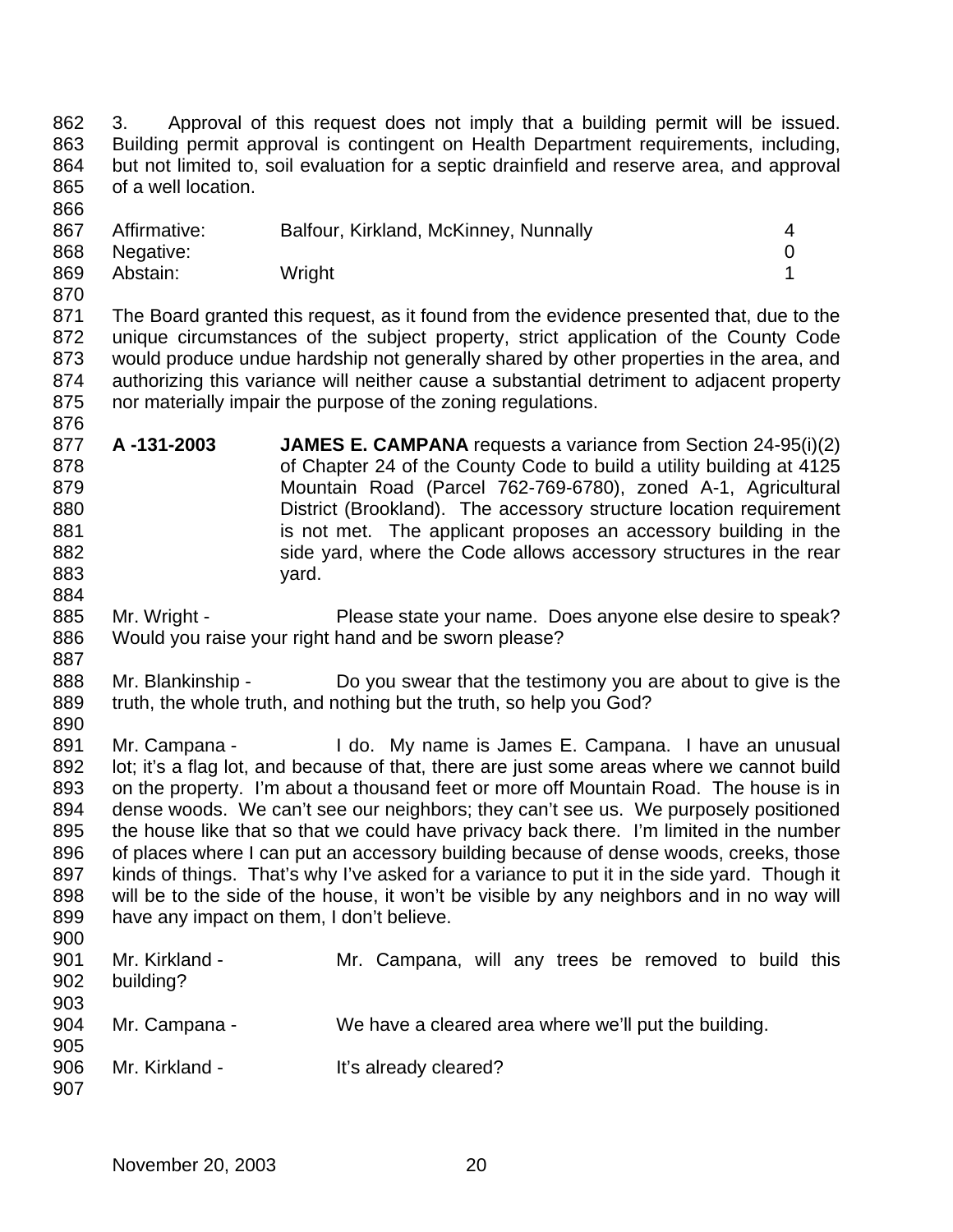908 Mr. Campana - Yes. 910 Mr. Wright - Did you lose many trees during Isabel? 912 Mr. Campana - Probably 30 or 35. 914 Mr. Wright - Any further questions of members of the Board? Anyone here in opposition to this request? After an advertised public hearing and on a motion by Mr. Kirkland, seconded by Mr. Nunnally, the Board **granted** application **A-131-2003** for a variance to build a utility building at 4125 Mountain Road (Parcel 762-769-6780). The Board granted the variance subject to the following condition: 1. Only the improvements shown on the plan filed with the application may be constructed pursuant to this approval. Any additional improvements shall comply with the applicable regulations of the County Code. 926 Affirmative: Balfour, Kirkland, McKinney, Nunnally, Wright 5 Negative: 0 Absent: 0 The Board granted this request, as it found from the evidence presented that, due to the unique circumstances of the subject property, strict application of the County Code would produce undue hardship not generally shared by other properties in the area, and authorizing this variance will neither cause a substantial detriment to adjacent property nor materially impair the purpose of the zoning regulations. **A -132-2003 MICHAEL W. AND ANN S. PETERSEN** request a variance from Section 24-94 of Chapter 24 of the County Code to build a two- story addition at 13633 Horselydown Lane (Foxhall) (Parcel 730- 762-4256), zoned R-2AC, One-family Residence District (Conditional) (Three Chopt). The rear yard setback is not met. The applicants propose 38 feet rear yard setback, where the Code requires 45 feet rear yard setback. The applicants request a variance of 7 feet rear yard setback. Mr. Wright - Does anyone else desire to speak? Would you raise your 946 right hand and be sworn please? Mr. Blankinship - Do you swear that the testimony you are about to give is the truth, the whole truth, and nothing but the truth, so help you God? Mr. Petersen - I do. I'm Michael W. Petersen. My wife and I are the property owners of this property, and we would like to build a two-story addition on the rear of the house. The space required for the screened-in porch, which would be part of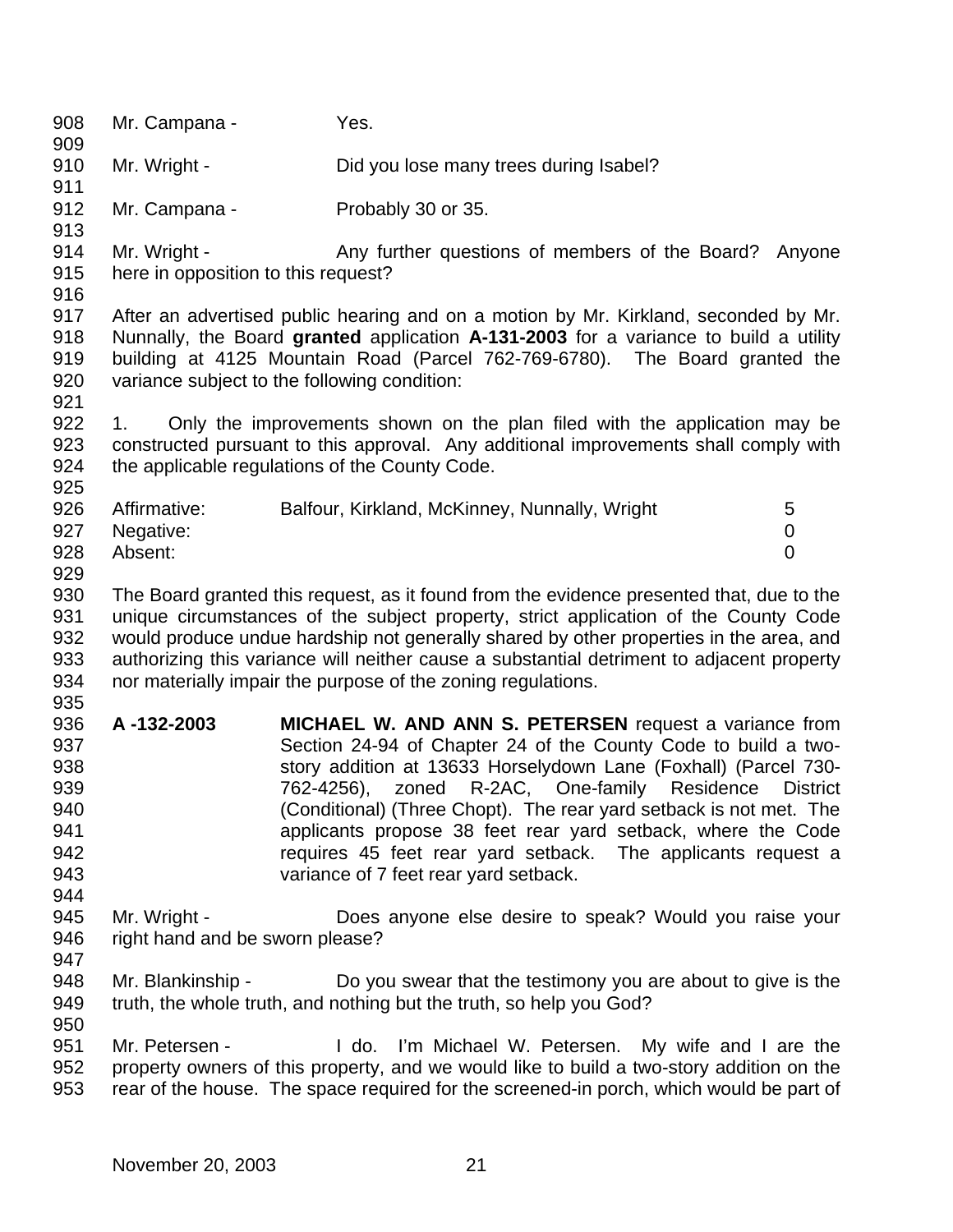this property, will need to have a variance on the rear setback. It's a 45-foot setback; today we're asking for a 38-foot setback.

Mr. Wright - What's located to the rear of your property?

959 Mr. Petersen - Another property, belonging to my neighbor, the Gallaghers, and between us we have screening with large cypress trees that completely block the view of this property and also the other neighbors. As you can see in this picture here, the entire back yard is surrounded by cypress trees that block the view of this addition. 

964 Mr. Wright - What type of construction would this be?

966 Mr. Petersen - It's going to be similar construction to what we have today. The construction is going to go over the current setback is actually a screened-in porch, but the two-story addition is going to be exactly the architecture we have today. In fact, this is part of a larger project that we're doing to upgrade the exterior of the house from hardboard siding to hardy plank siding, so we're actually improving the entire property. The addition will have the same building materials.

972<br>973 Mr. Wright - Any questions from members of the Board? Anyone here in opposition to this request?

 After an advertised public hearing and on a motion by Mr. McKinney, seconded by Mr. Balfour, the Board **granted** application **A-132-2003** for a variance to build a two-story addition at 13633 Horselydown Lane (Foxhall) (Parcel 730-762-4256). The Board granted the variance subject to the following conditions:

 1. Only the improvements shown on the plan filed with the application may be constructed pursuant to this approval. No substantial changes or additions to the layout may be made without the approval of the Board of Zoning Appeals. Any additional improvements shall comply with the applicable regulations of the County Code. 

 2. The new construction shall match the existing dwelling as nearly as practical. 

| 988 | Affirmative:  | Balfour, Kirkland, McKinney, Nunnally, Wright | $5^{\circ}$ |
|-----|---------------|-----------------------------------------------|-------------|
|     | 989 Negative: |                                               |             |
| 990 | Absent:       |                                               |             |

- The Board granted this request, as it found from the evidence presented that, due to the unique circumstances of the subject property, strict application of the County Code would produce undue hardship not generally shared by other properties in the area, and authorizing this variance will neither cause a substantial detriment to adjacent property nor materially impair the purpose of the zoning regulations.
- **A -133-2003 MORGAN DAY** requests a variance from Section 24-94 of Chapter 24 of the County Code to build a two-story addition at 9310 Newhall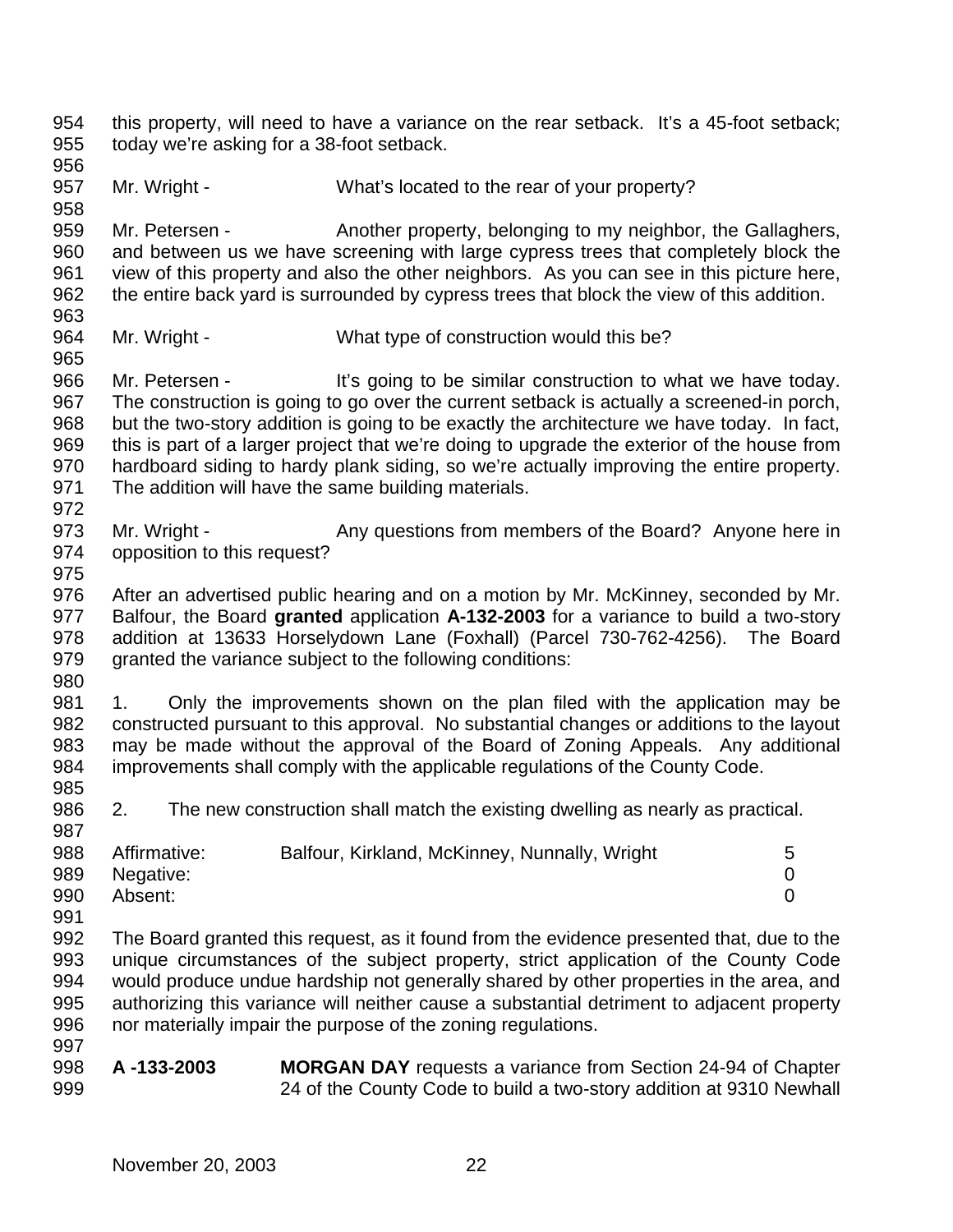Road (Pinedale Farms) (Parcel 751-749-9502), zoned R-2A, One- family Residence District (Tuckahoe). The front yard setback, minimum side yard setback, rear yard setback, and total side yard setback are not met. The applicant has 43 feet front yard setback, 11 feet minimum side yard setback, 25 feet total side yard setback and 42 feet rear yard setback, where the Code requires 45 feet front yard setback, 12 feet minimum side yard setback, 30 feet total side yard setback and 45 feet rear yard setback. The applicant requests a variance of 2 feet front yard setback, 1-foot minimum side yard setback, 5 feet total side yard setback and 3 feet rear **yard setback.**  1012 Mr. Wright - Does anyone else desire to speak with respect to this case? Please stand so you can all be sworn at the same time. Would you raise your right hand and be sworn please? Mr. Blankinship - Do you swear that the testimony you are about to give is the truth, the whole truth, and nothing but the truth, so help you God? Mr. Day - I do. My name is Lawrence Day. We want to build a two- story addition conforming with the house, taking out the rear at 28 feet back, 24 feet wide. The width is matching the structure now. It will be a large game room, computer room, with two baths, one down, one up, two bedrooms above. It'll be brick construction, and above Code. I'm an electrical contractor; I'll be doing the general contracting myself, and the house will be for my sons at the moment. We're building an in-law suite, more or less on the back of the house, but we're giving the boys two more bedrooms and a large room downstairs, going back 28 feet because by the time we put the staircase and the hallway and closets in, we're losing nine feet out of the addition towards the rear. The wedge lot prevents me from getting the length I need from the side setback.

1031 Mr. Wright - It seems that your lot narrows as it goes to the rear.

 Mr. Day - And it does the same on the back. Across the back on one side, we're getting the 45 feet; on the other side we're getting 44.

1036 Mr. Wright - It sort of angles in.

 Mr. Day - Yes sir, it's the way the lot was laid out. We're trying to keep the addition square and match the existing structure straight back, without doing a side 1040 over, sliding it to the right. 

1042 Mr. Wright - How many square feet do you have in your present house? Mr. Day - 2,000, I believe.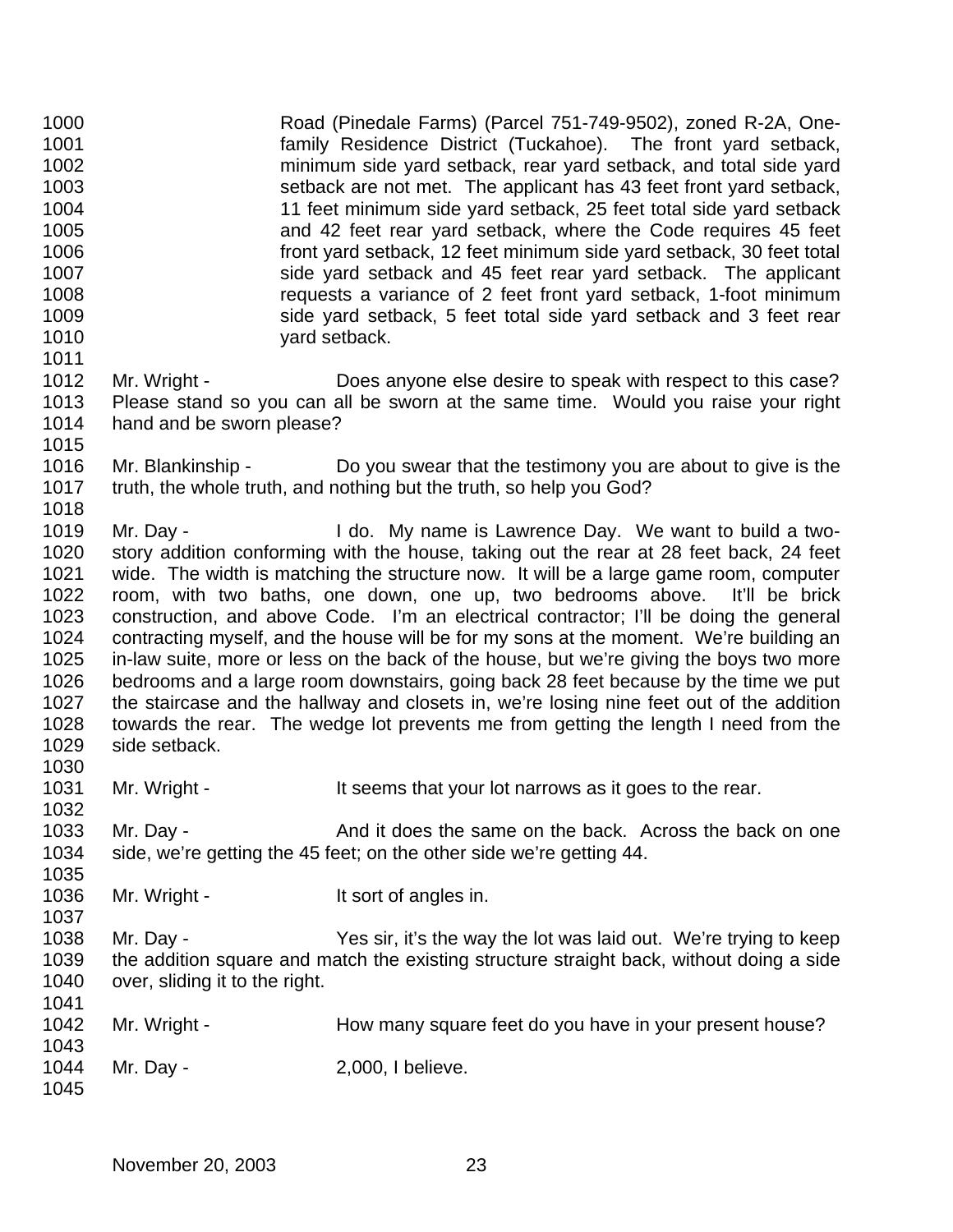Mr. Wright - I thought this was an error in the report. It said 1300; this is a tri-level house, and I couldn't see how it could be 1300 feet. It says the house totals 1352 square feet. Mr. Day - I think the 1352 comes from the size of the addition sir. 1052 Mr. Wright - Cur report says that your present house has 1352. The size of the addition will be 1300? 1055 Mr. Day - It will be 24 by 28 and two story. Mr. Wright - So right now you have what we call a tri-level. 1059 Mr. Day - Yes sir. Mr. Wright - The addition will, of course, be on the rear, and how will you access the addition? Mr. Day - Through a small side door. I have a set of plans here, if you'd like to take a look. 1067 Mr. Wright - If you submit them to us, we have to keep them for thirty days in the record. 1070 Mr. Day - I got these from upstairs; I'd rather hang on to them. Mr. Blankinship - The real estate record does show the 1300 figure as the finished area; it may be that at the time that was done, the lowest of the three levels was not finished. 1076 Mr. Day - It looks to be original pine paneling down there. 1078 Mr. Wright - A tri-level's a tri-level. You come in, then you go up, and then you go up again, and in some of them you go up again. I can't imagine a tri-level being 1300 square feet. Mr. Blankinship - If the lowest of the three levels was not finished when that figure was calculated, that would explain it, I think. Mr. Wright - So this would be constructed on the rear, and you would access it on the second level of the tri-level. 1088 Mr. Day - It would be a utility door on the side. When you come to the back of the house now, there's a stoop where you come in. We'd set the stoop to the side of the addition, so when you come down the driveway, you walk up the stoop and 1091 go into the house.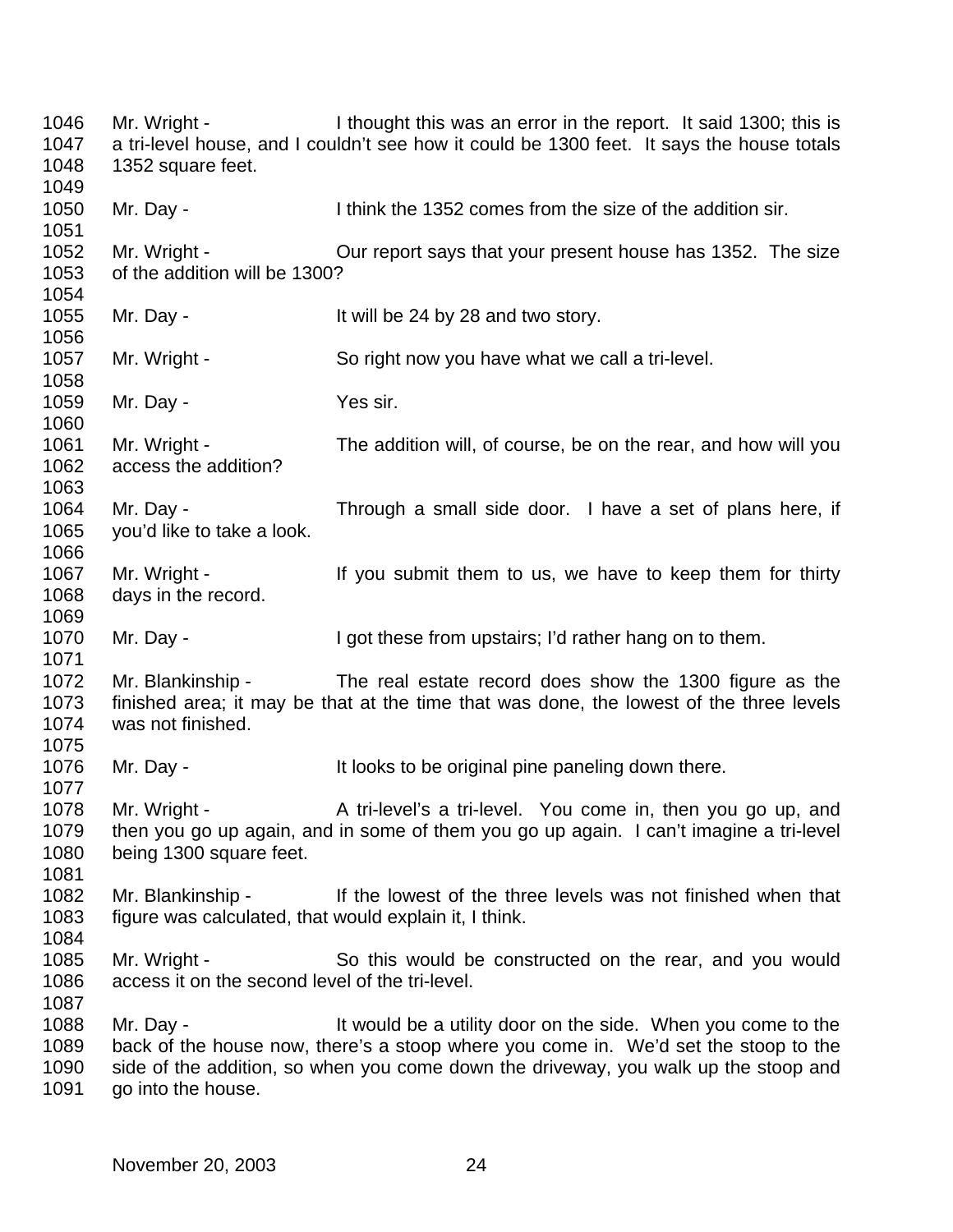Mr. Wright - So there would be no access from the interior of the house to the addition? Mr. Day - Well, through the back door that's there now where the utility room is. 1099 Mr. Wright - Any further questions of members of the Board? Is anyone here in opposition to this request? We'll hear from the opposition, and then you'll have 1101 an opportunity to rebut. Mr. Marlles - Good morning, Mr. Chairman, members of the Board. My name is John Marlles, and I'm Director of Planning. I'm here today to express several concerns regarding the granting of this variance. As pointed out in the staff report, the applicant only purchased the property a little over a month ago and was well aware of any limitations on the size of the structure. We also have concerns regarding the use of 1108 the structure. The applicant is proposing to significantly increase the size of the home. We have asked for, prior to this meeting, copies of the floor plan. I now understand the applicant has brought those. We have not had an opportunity to review copies of the floor plan to clarify the use of the structure, and I would add that we have gotten calls and concerns from the neighbors. I would request that the matter be deferred in order to provide staff with an opportunity to review copies of the floor plan and to clarify the 1114 use of the structure. Mr. Balfour - What kind of complaints have you gotten from neighbors, because none of them are here today? Mr. Marlles - The calls that we have received, Mr. Balfour, relate to the fact that there might be the renting of rooms to boarders, and of that nature. Mr. Balfour - We can ask him that. 1124 Mr. Wright - Mr. Day, evidently we need some more investigation here. Do you have any objection to deferring this to the next Board meeting? 1127 Mr. Day - It's going to put me into bad weather, but I don't see that I 1128 have any choice in the matter. 1130 Mr. Balfour - Are you going to use any of this to rent? 1132 Mr. Day - No sir, my sons have friends with them. They both go to college, and there are four boys in the house. They all go to school, and they split the 1134 cost of the house only on utilities. Mr. Balfour - This is not your residence?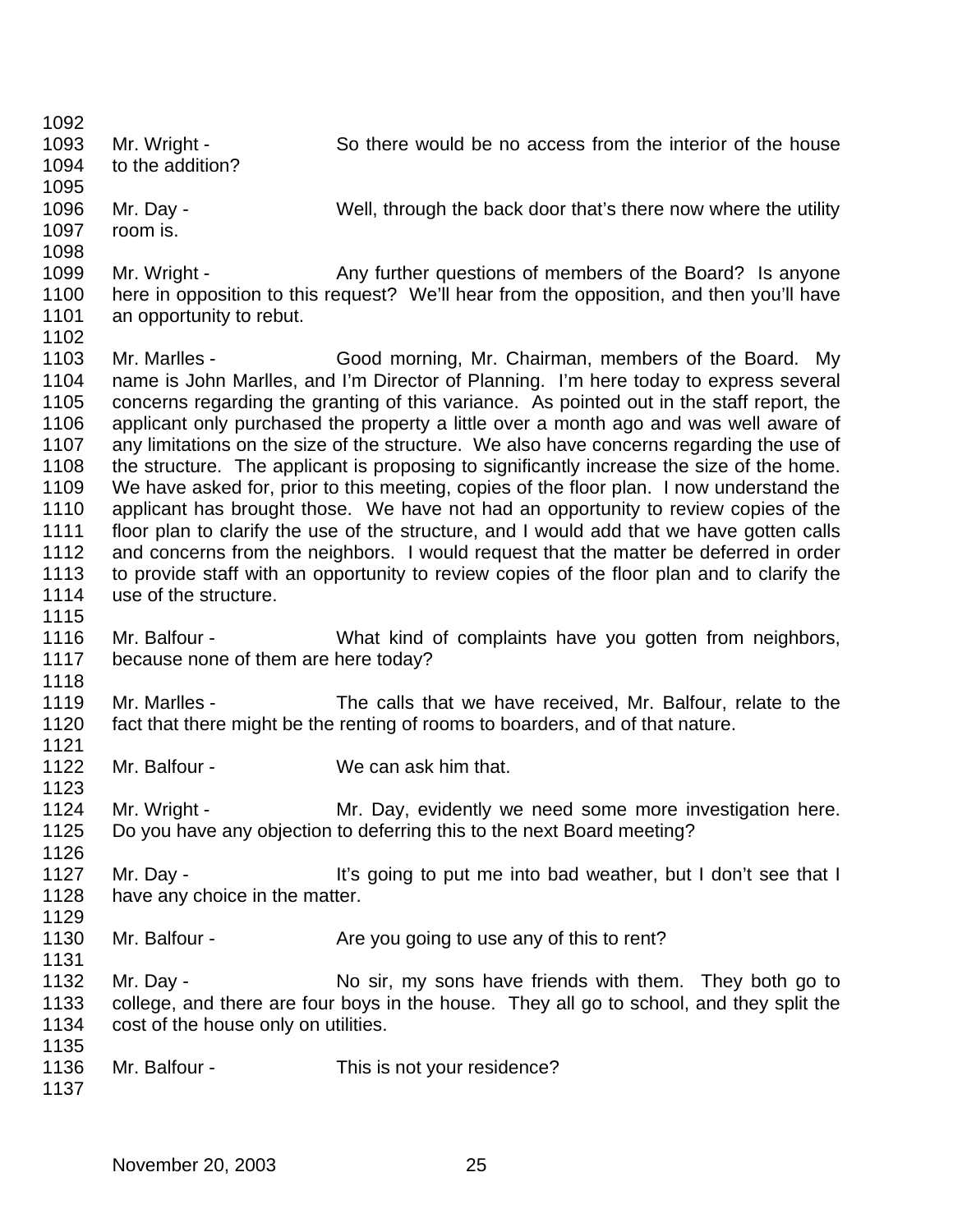1138 Mr. Day - Not mine. It's my sons'. Mr. Balfour - There are four people living there, and some of them paying rent? 1143 Mr. Day - Paying utilities, yes sir. It's four college boys. Upon a motion by Mr. Balfour, seconded by Mr. McKinney, the Board **deferred** application **A-133-2003** for a variance to build a two-story addition at 9310 Newhall Road (Pinedale Farms) (Parcel 751-749-9502). The case was deferred until the December 18, 2003, meeting, to provide time to determine the purpose for an addition of this size and to study the floor plan. 1151 Affirmative: Balfour, Kirkland, McKinney, Nunnally, Wright 5 Negative: 0 Absent: 0 **A -134-2003 BRYAN LIEBERT** requests a variance from Section 24-94 of Chapter 24 of the County Code to allow a new home to remain at 8009 Edith Hill Court (Osborne Heights) (Parcel 803-687-5391), zoned A-1, Agricultural District (Varina). The front yard setback is not met. The applicant has 39 feet front yard setback, where the Code requires 50 feet front yard setback. The applicant requests a variance of 11 feet front yard setback. M. Blankinship - Mr. Chairman, let me call your attention to a letter and a little 1164 booklet that were left at your place. 1166 Mr. Wright - Is there anyone else here who has a desire to speak on this case? Would you all please stand so you can be sworn at the same time, and raise your right hand. Mr. Blankinship - Do you swear that the testimony you are about to give is the truth, the whole truth, and nothing but the truth, so help you God? 1173 Mr. Liebert - Yes sir, I do Mr. Liebert. I bought the lot and build a new<br>1174 home there, and when I went for my final approvals and such, it was discovered that the home there, and when I went for my final approvals and such, it was discovered that the home was eleven feet too close to the road. As you look at the picture there on the 1176 screen, if you're standing in the street, it's the left corner. It is not too close to the road<br>1177 toward the front: it is too close to the road at an angle to the turn-around portion of the toward the front; it is too close to the road at an angle to the turn-around portion of the cul-de-sac. I do own 64 feet, approximately, of land between myself and the closest lot; The person who owns that lot to the side of me at this time is Mr. Bailey, who has 1180 submitted a letter for your review, stating that he has no opposition to this variance. I can think of no way that the fact that I am eleven feet too close on that particular corner impacts the neighborhood. I'm more than willing to do any type of landscaping or anything at all within my power to do to make it beautiful and acceptable to the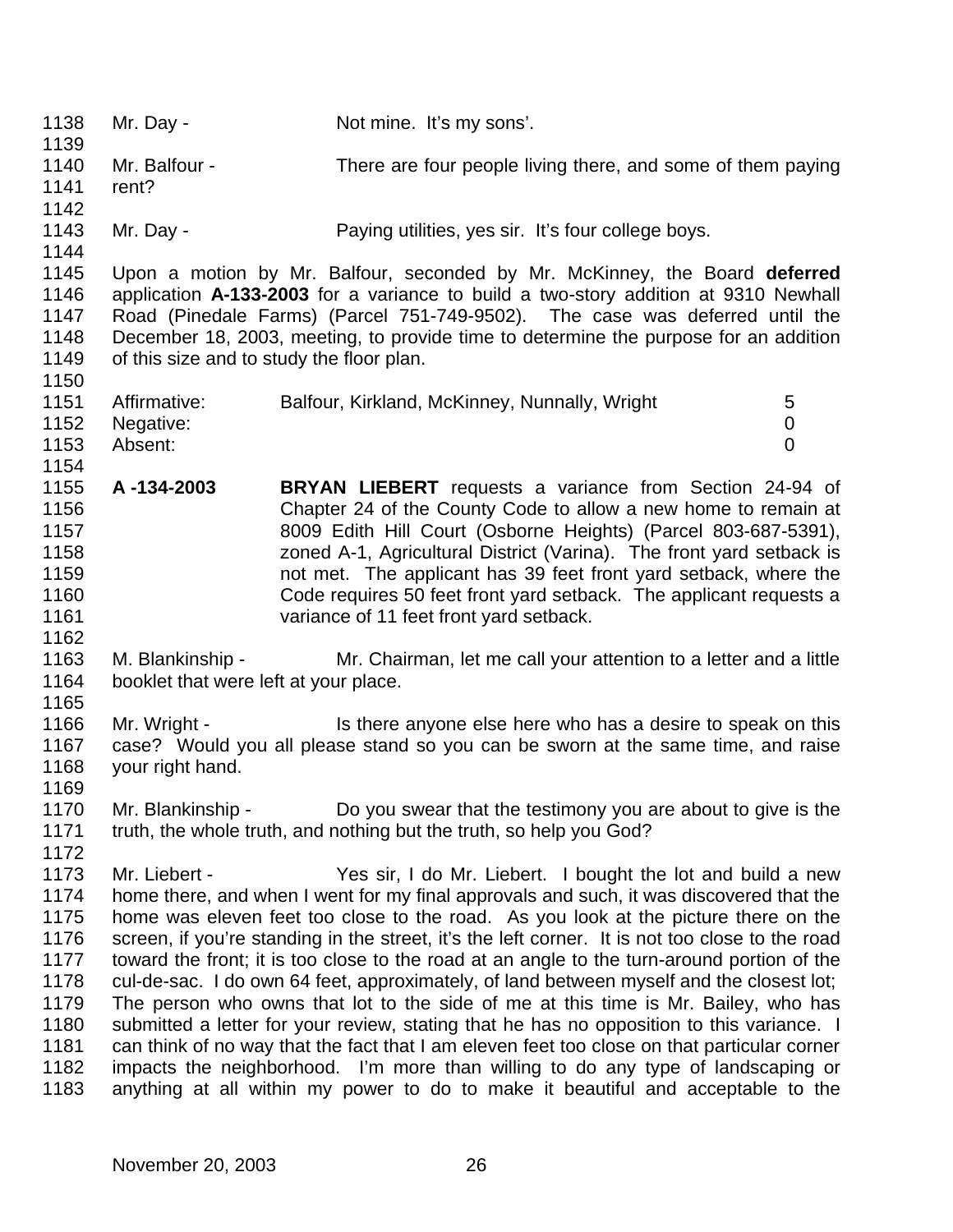neighbors in the neighborhood. 

1186 Mr. Wright - Mr. Liebert, who laid out your house?

 Mr. Liebert - I did sir, but my builder told me, he's 400 miles away; he requested that I come to the County and get the building permit. I came here; I went 1190 through the steps, and I followed every instruction that was given to me. It's simply a mistake that this didn't get caught. Had it been caught at any time early in the process, where I could have corrected it, I would have absolutely done so. The surveyor didn't catch; I didn't catch it; the builder didn't catch it; the mortgage company didn't catch it, and it wasn't discovered through the County processes until the home was already completed.

- 1197 Mr. Wright So you had the surveyor set the stakes for the house? You
- did it yourself?

1200 Mr. Liebert - Yes sir. When I approached the County to get my building 1201 permit, they said the first thing I had to do was go to the Health Department to get a septic permit. When I went to the Health Department, they said "this is how the process works. Place 4 stakes in the ground where you think you want the home, and we'll accommodate that if we can. I called three different departments at the County and asked what the setbacks were and was told that it was 50 feet. At that time I realized I didn't know where to measure the 50 feet from, so I called back and I was told 25 feet from the center of the road. My father met me there, and we found the center of the road, put a spray paint mark there, we measured 25 feet and then took a large step beyond 25 feet, and then measured back and placed the stakes. Being a layman, I did not know about the angle situation, so I simply measured from the stake out to the immediate road. I didn't measure at this corner angle. Also, I submitted a drawing with my building permit that I had done, showing the stakes and such, and yet what actually ended up being used was the drawing that the Health Department had drawn up, and I'm not sure how or why that happened. If you follow that drawing that the Health Department did to the letter, it shows measuring from the let front corner of the house. Again, if you're standing in the street, looking at the house, to the right side of the driveway, it shows fifty feet. Again, being a layman and not knowing better, if you measure from the left front corner of the house, to the right side of the driveway, it is indeed fifty feet and a few inches. That's how the situation arose.

| Mr. Kirkland - | Mr. Liebert, did you have a mortgage on this? |
|----------------|-----------------------------------------------|
|                |                                               |
| Mr. Liebert -  | Yes sir.                                      |
|                |                                               |
| Mr. Kirkland - | They did a mortgage survey?                   |
|                |                                               |
| Mr. Liebert -  | Yes sir.                                      |
|                |                                               |
| Mr. Liebert -  | They didn't catch it either.                  |
|                |                                               |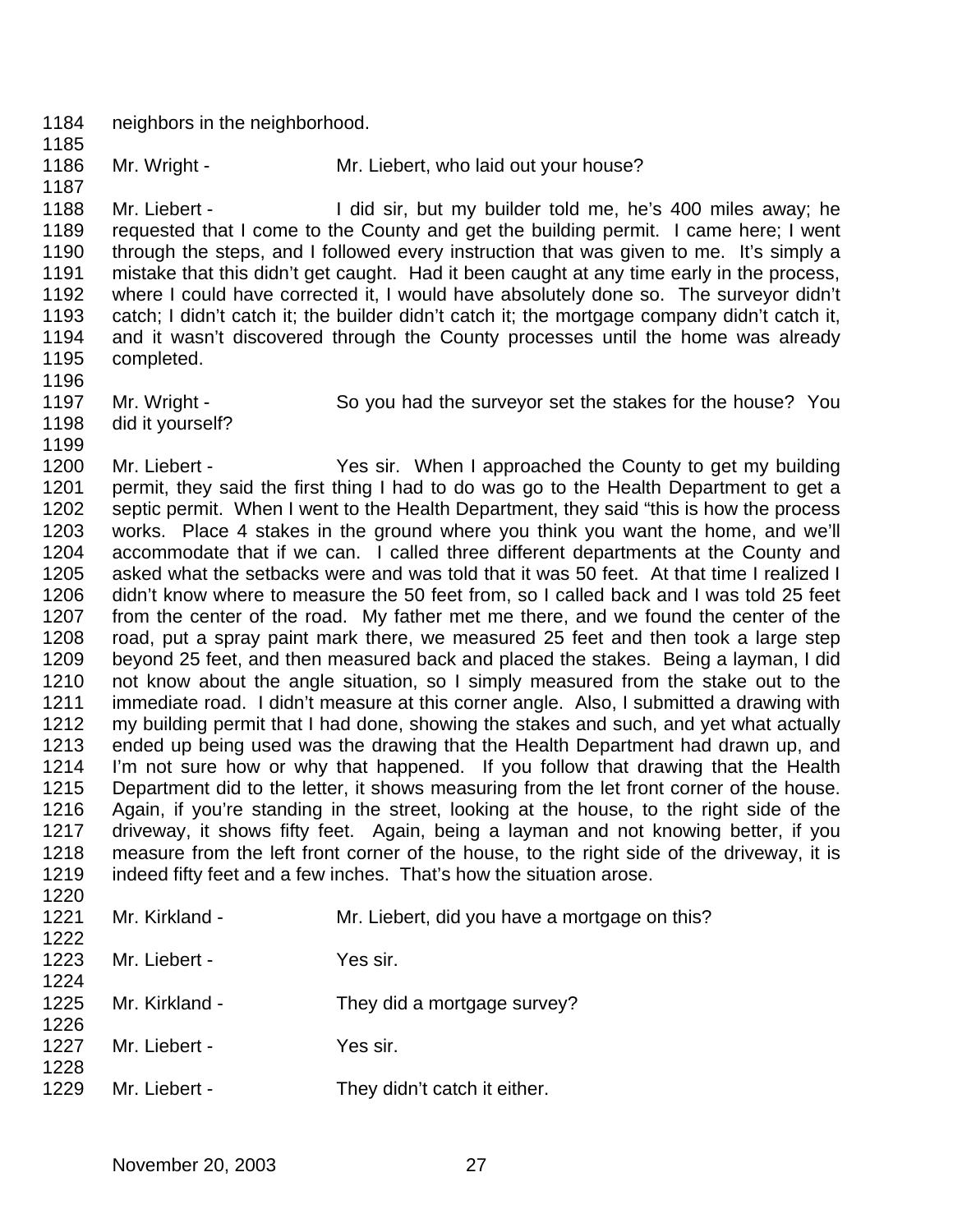Mr. Nunnally - Mr. Liebert, this Mr. Bailey from King William, Virginia, does he own the land next to you? Mr. Liebert - Yes sir. 1236 Mr. Nunnally - Is he a developer or anything? Mr. Liebert - Yes sir. He's also the person who sold me my lot, and I guess he probably sold most of the people their lots. There was another problem with the home that I'm not sure that it's relevant, except to say that when I went to get my building permit, the home was also being built on an old sediment pond. That was somehow missed as well, with no harmful intentions on anyone's part, so I've really 1243 struggled to get through this process. At every corner I've done everything I've been<br>1244 asked to do. At this point, the reason I'm requesting the variance is because, if the asked to do. At this point, the reason I'm requesting the variance is because, if the bottom line is that the home has to be moved, I don't have the funds to do it. It will simply be a default matter, and I guess the mortgage company will have to move the 1247 home and sell it to someone else. 1249 Mr. McKinney - Mr. Liebert, when are you going to finish your home? Mr. Liebert - The home is finished as it stands, except for a separate 1252 permit, which is the front porch, which when I originally went to bring this home into the neighborhood, there was quite a bit of concern due to the style of the home, and in order to help with those concerns, I approached my neighbors and asked them if it would be acceptable to them if I put a pretty covered porch on there. You have a picture of that in one of your handouts, and most of my neighbors, to the best of my recollection, said that indeed that would make them feel more comfortable about the home, so I took that on at my own expense, and the only reason it has not been completed is because of this situation. I didn't want to go to the expense in the event that something would happen and the home would have to be moved. 1262 Mr. McKinney - How about the rear deck? Mr. Liebert - The rear deck is complete; it has not had the final inspection, because ……………. 1267 Mr. McKinney - Mr. Liebert, the rear deck wasn't complete yesterday. 1269 Mr. Liebert - I don't know what you're referring to sir. 1271 Mr. McKinney - You've got sliding doors coming out of the house ............ Mr. Liebert - Oh, I'm sorry sir, the rear deck for the back door is complete. 1275 Mr. McKinney - The stoop is complete.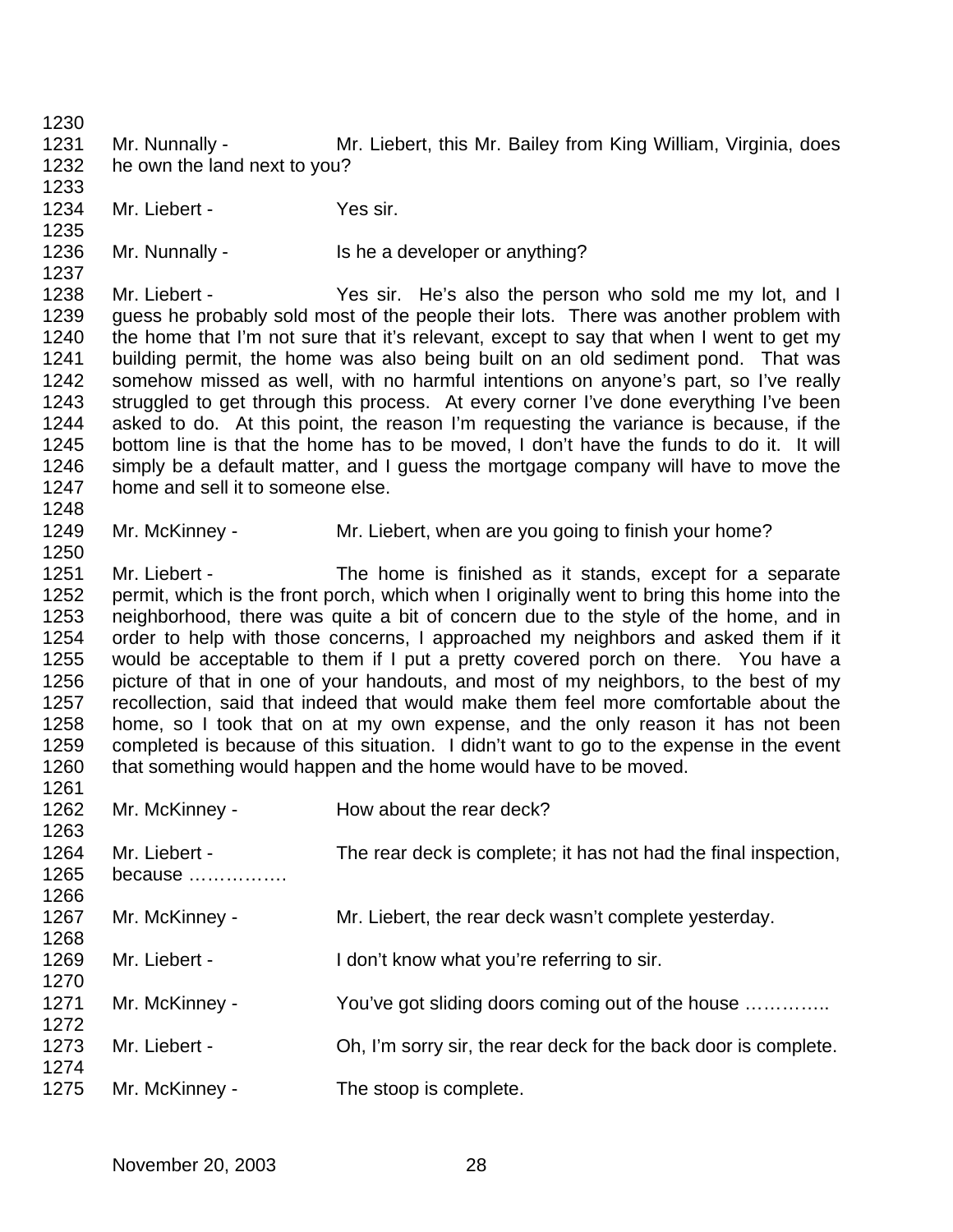1277 Mr. Liebert - Imisunderstood you. I apologize. There is no rear deck 1278 planned at this time, due to the extra expense of putting on the front porch. I asked the County what my obligations were; they told me to put a cattle guard across it, and I've built that to Code and put it across, and is will remain until I can build a deck in the very near future. Mr. McKinney - My question was, if this should be granted, when do you expect to complete this house, according to what you have given us here in this picture? 1286 Mr. Liebert - The porch, you mean, sir? 1288 Mr. McKinney - And is this what it will look like? 1289<br>1290 Mr. Liebert - The It is a very close approximation, my home is longer than that home, and ……………. 1293 Mr. McKinney - I'm not talking about the length of it; I understand that. But is 1294 this what your porch is going to look like? 1296 Mr. Liebert - Not exactly. That porch is brick. Save the brick, excluding the brick ………………….. Mr. McKinney - Your foundation's brick. Mr. Liebert - Yes sir, but my porch does not have a brick foundation; I wanted to be clear on that. The other porches nearby me are similar in style, so it will have a lattice underneath it, and other than that, yes, it will look like that porch. Mr. McKinney - So you're talking about salt-treated? Mr. Liebert - Yes, it will be salt-treated. And it will have a white lattice to cover the under-the-deck area. 1310 Mr. McKinney - I'm looking at some of these other houses here, and they have the front porches that are brick. Mr. Liebert - Yes sir, there are some that are brick, and there are some houses that are not pictured that are on the same street as me, Edith Lane, that have the open under porch. They do some have brick pedestals, but the porch is open. 1317 Mr. McKinney - I'm talking about the ones that were submitted today. All of 1318 those have brick foundations on the front porches. Mr. Liebert - Yes sir.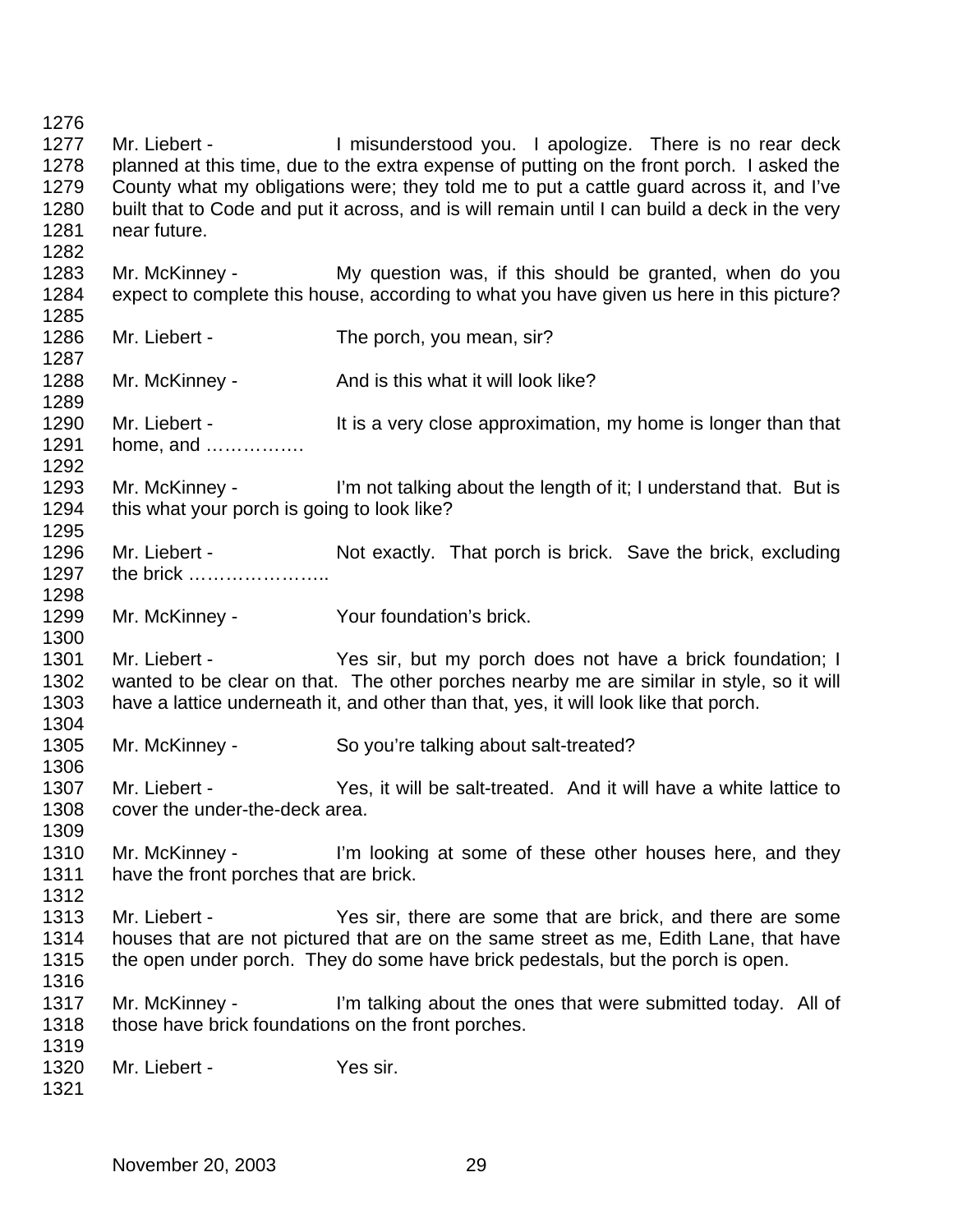1322 Mr. Wright - Can this porch be built without violating the front yard setback? 1325 Mr. Blankinship - I was just wondering the same thing. 1327 Mr. Wright - What's the size of the porch? 1329 Mr. Liebert - It extends out from the house six feet, and so it's only six feet closer to the setback. It does not impact this particular corner problem at all. 1332 Mr. Blankinship - It would be within the variance that's being requested? I don't think it could be done without the variance. Mr. McKinney - The cover's already there, temporary. It's the frame part of it. Mr. Liebert - The front porch itself meets the fifty feet back from the front property line, and I think it does not impact the cul-de-sac. If you measure from the 1340 closest corner of the porch to the cul-de-sac, there's well over fifty feet, and if you<br>1341 measure from the front edge of the porch, out to the road, it's six feet less. You see the measure from the front edge of the porch, out to the road, it's six feet less. You see the 49.7 where the gentleman's got the mouse there, there's slightly more distance in the very middle. I don't know exactly how much. 1345 Mr. McKinney - Mr. Liebert, where is your mortgage survey? 1347 Mr. Liebert - It is included in your documentation, and I have extra copies if you need them. That is it. 1350 Mr. McKinney - That's not a mortgage survey. 1352 Mr. Liebert - I don't understand sir. 1354 Mr. McKinney - A mortgage survey shows the improvements on a property. Okay, okay, I've got you. I'm trying to find that front porch. 1357 Mr. Blankinship - The survey shows it on there. 1359 Mr. McKinney - I see it, okay. 1361 Mr. Liebert - It was a separate permit done at a separate time. Mr. McKinney - Mr. Blankinship, on the right corner it shows 49.7 feet – what's the setback? 1366 Mr. Blankinship - Fifty.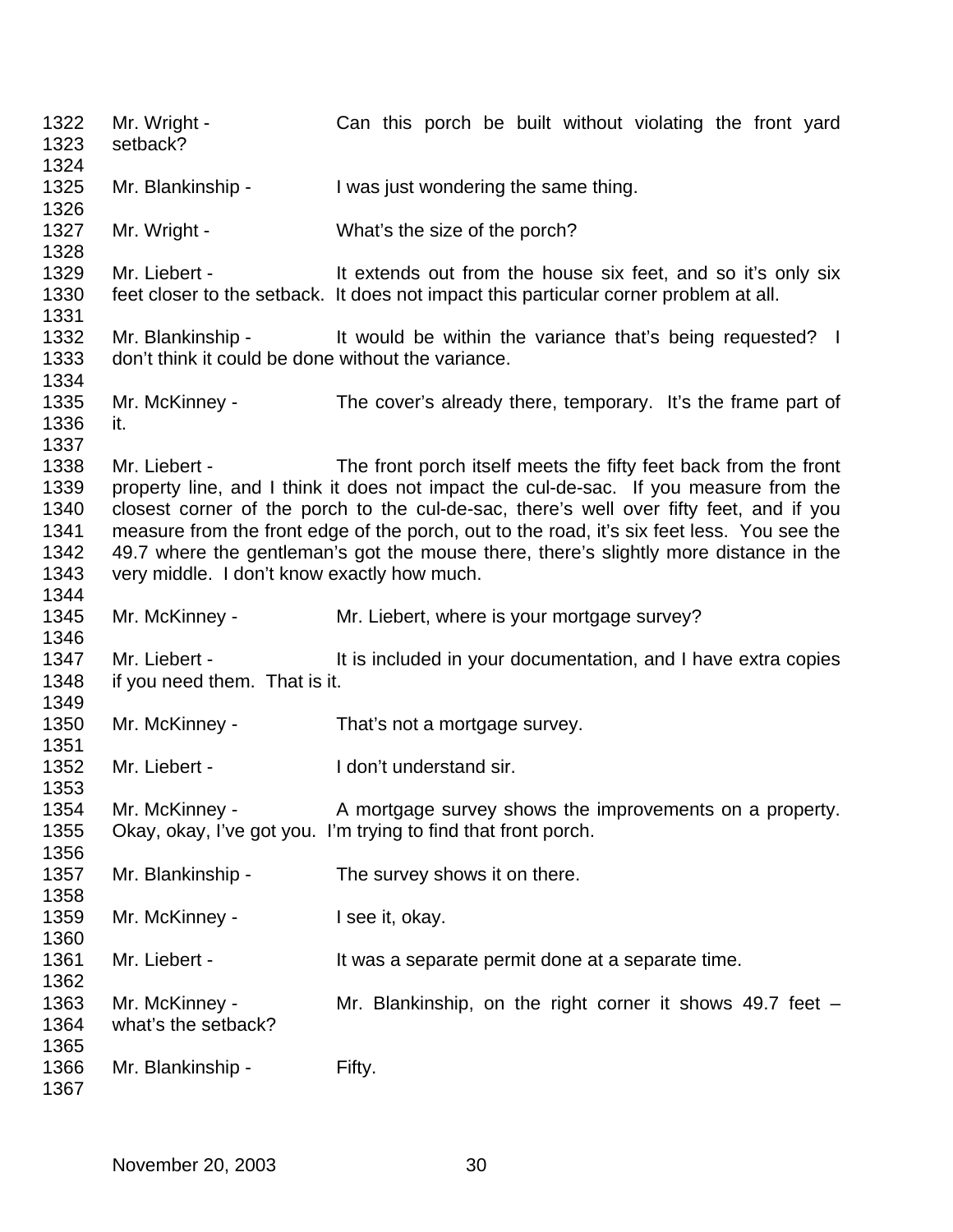Mr. McKinney - So the whole house is off? 1370 Mr. Wright - By about .3 of a foot on that end. 1372 Mr. McKinney - But again, like you brought up, the front porch, that needs to be included in this. 1375 Mr. Wright - What is the size square footage in this house? 1377 Mr. Liebert - 2,077 square feet, five bedrooms. 1379 Mr. Wright - Chiviously an appraisal was done for your mortgage. Mr. Liebert - Yes sir, I brought copies of that. Mr. Wright - No sir, I called Mr. Blankinship and asked him, and he said to bring those with me, in case you wanted to see them. I have enough copies for all of you if you wanted to look at it. 1387 Mr. Wright - I would. 1389 Mr. Liebert - Also, gentlemen, that report that you have that's in the binder there is from a real estate agent who has 32 years of experience in the Varina area. There's been a lot of concern over the style of the home, and I asked him to put that together, based on values of property and style of the home, and you can see his opinion there. He is the agent who sold me that land. I have five copies of the appraisal, and I have more if anybody else would like to see them. There are a couple of pages missing out of the appraisal. They are not the relevant pages that show value and such, and the only reason they are not included is because I didn't get them. 1398 Mr. Kirkland - Is it three pages or two that we're getting? 1400 Mr. Liebert - It's actually fifteen pages. Only the first two pages are the real critical pages regarding value. In addition, gentlemen, the appraisal was mistakenly done as a three-bedroom home. It was also done as a two-bath home, and even though it really doesn't have three bedrooms because of the closets, there are five rooms that could be called bedrooms. There's a living room, a family room, etc., so the appraisal is actually low, because it leaves out a bedroom and a bathroom, and the appraisal also doesn't include the covered front porch, so substantial value has been added in addition to the appraisal in an effort to be appeasing to the neighbors and to meet the standards to try and make it as nice as possible for the neighborhood. Mr. Nunnally - Do you have any idea what the value of the other homes in 1411 the vicinity of your house are? Mr. Liebert - That was why I asked the real estate agent, because I'm not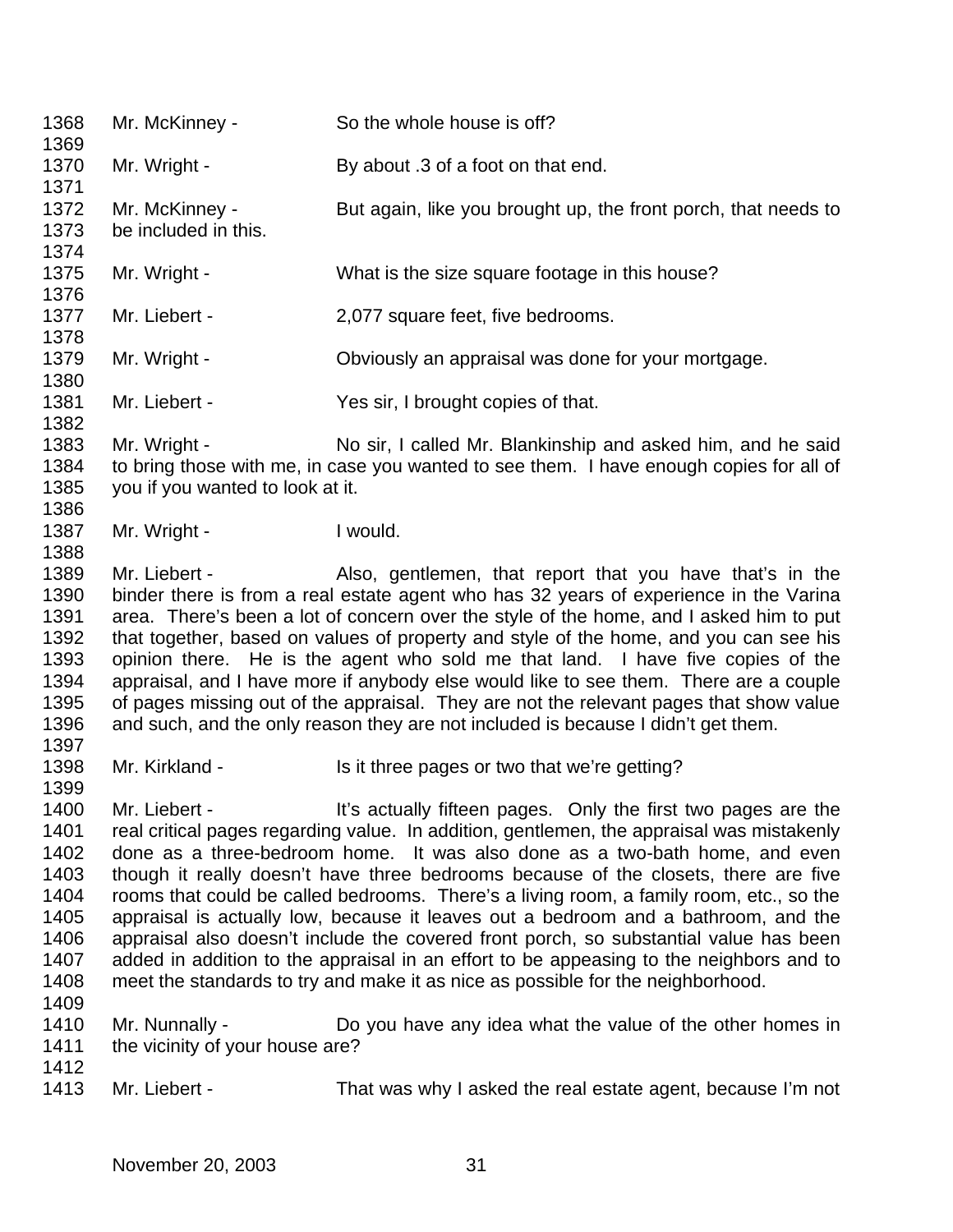really qualified to speak on that. He said there are eleven ranchers in the neighborhood. There's only one rancher in the neighborhood larger than mine, and it was his opinion that my rancher would actually bring up the value of the smaller ranchers in the neighborhood, due to its size and style. He's included that in a letter format to you.

1420 Mr. Wright - Any further questions of members of the Board? Anyone here in opposition to this request? 

 Mr. Earley - I'm Ashton Earley. First of all, I wanted to say that it's not necessarily that I'm in opposition to the Lieberts. I don't want to see them leave, but I've got some problems and some concerns that came up. There was a meeting approximately four months ago with the County about this situation, and I'd petitioned 1427 the County about this house, because it is what they consider a modular home. I<br>1428 noticed that where they had put the stakes, it wasn't even fifty feet to begin with. I told noticed that where they had put the stakes, it wasn't even fifty feet to begin with. I told the County this, right from the beginning, and it was overlooked, over and over again. Another problem right now is that the house doesn't even meet Code. I don't understand how they were given a certificate of occupancy. 

 Mr. Blankinship - They haven't been, but why do you say it doesn't meet Code? 

1436 Mr. Earley - The front trap door on the rear, there's no trap door. I remember when I was going for my CO, I got turned down because it wasn't painted. They don't even have a trap door.

1440 Mr. Blankinship - The door on the crawl space?

1442 Mr. Earley - Correct.

 Mr. Blankinship - I'm sure that will be corrected before a CO is issued. A CO has not been issued.

1447 Mr. Earley - How long is a temporary CO actually good for?

 Mr. Blankinship - That depends on the individual circumstances, but I don't believe a temporary has been issued either.

1452 Mr. Earley - Ckay, well, they're living in the house; they've been living in 1453 the house for approximately a month.

Mr. Blankinship - Was a temporary issued – okay, oh, no.

 Mr. McKinney - Temporary is good for thirty days, renewable every thirty days.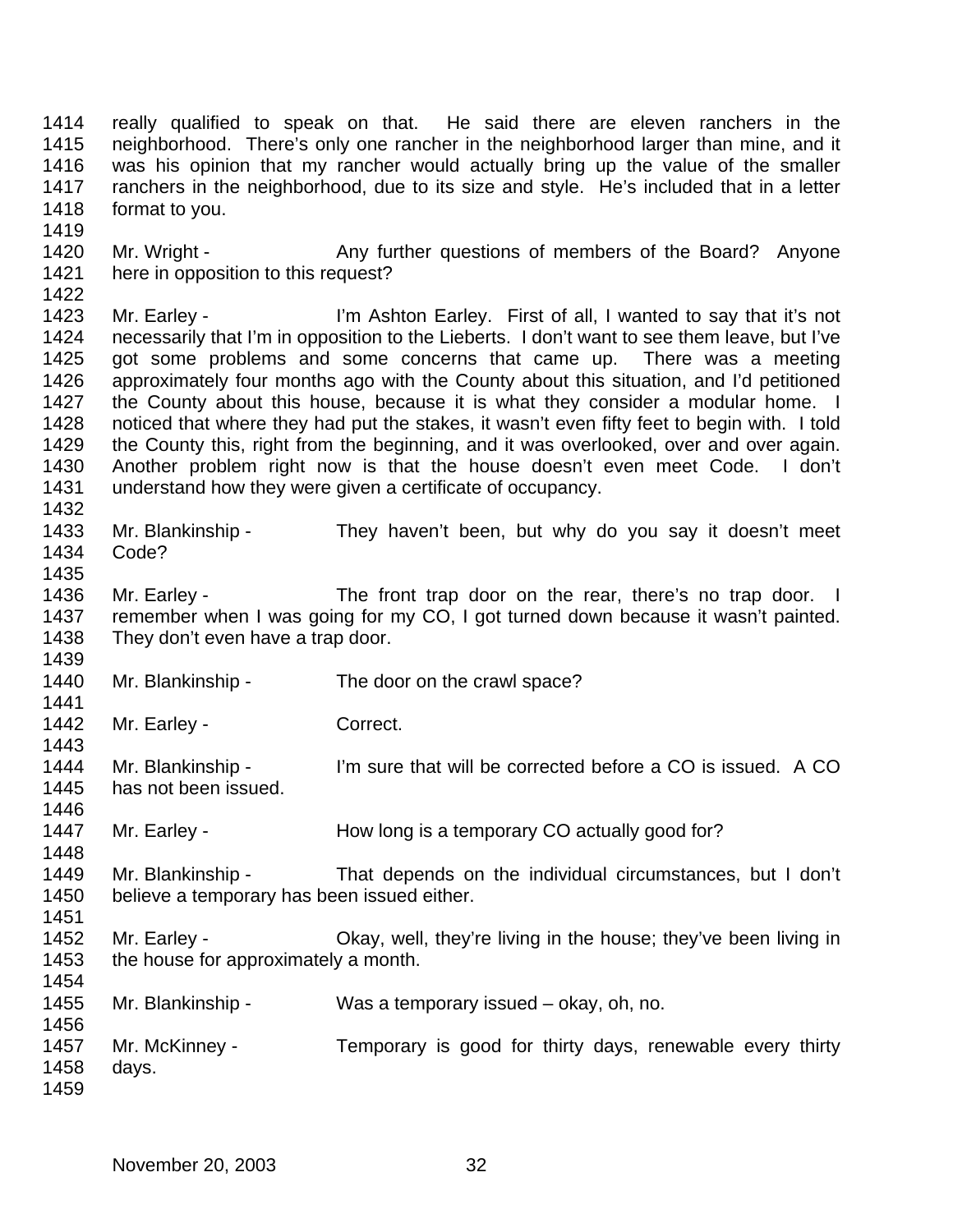Mr. Earley - One has not been issued? Mr. Kirkland - Mr. Liebert, you stated that you do not have a temporary occupancy? 1465 Mr. Liebert - That is correct. 1467 Mr. Wright - What other violations of the Code do you know about? 1469 Mr. Earley - I was under the impression that the front porch was being constructed when the house was set in place. I don't know how it works with modular homes if there is a building permit. I would imagine so. The front porch has not been completed, and I was under the impression that they had a Certificate of Occupancy, so 1473 that's why I was questioning that, the fact that it was not complete. 1475 Mr. Wright - They won't get the CO until it's completed, I'm sure. 1477 Mr. Earley - Right, but how do you occupy a home without an occupancy certificate? 1480 Mr. Blankinship - I don't have an answer to that. 1482 Mr. Wright - All right sir, anything further? Mr. Emerson - I'm Scott Emerson. I reside at 1242 Archie Lane. It's not that we oppose the Lieberts. Personally, we have nothing against them, except for the design and the fabrication of the house and being placed, certainly incorrectly on the lot. 1487 It's hard for me to try to understand that they had a mortgage survey, the County was 1488 supposed to come out and do their survey, check the proper layout of the foundations,<br>1489 etc., that this problem has even come up. I don't see how this has come about and etc., that this problem has even come up. I don't see how this has come about and gotten by three or four different agencies – mortgage, County, etc. I'm surprised personally that Mr. Bailey is not here, because he owns the adjacent lot. If you want that piece of property, the Lieberts' house basically, the way the property, and I would say it's 8005 there, where the Lieberts' house is now standing, that is a drop-off to the very back of their property, and it goes down to a rolling hill and backs up to the lake and Osborne Pike. I'm surprised Mr. Bailey is not here, even though he was the seller of the property at 8009, which the Lieberts bought. 1498 Mr. Wright - We have a letter from Mr. Bailey, which says, "I am in full 1499 agreement that you grant the 11-foot variance for the vard setback." agreement that you grant the 11-foot variance for the vard setback." Mr. Emerson - Because he wants to have his hands clean of this whole situation. Mr. Wright - I don't know whether you want to see a copy of this letter that we got submitted to us this morning, but it looks like it's signed by Jack H. Bailey. I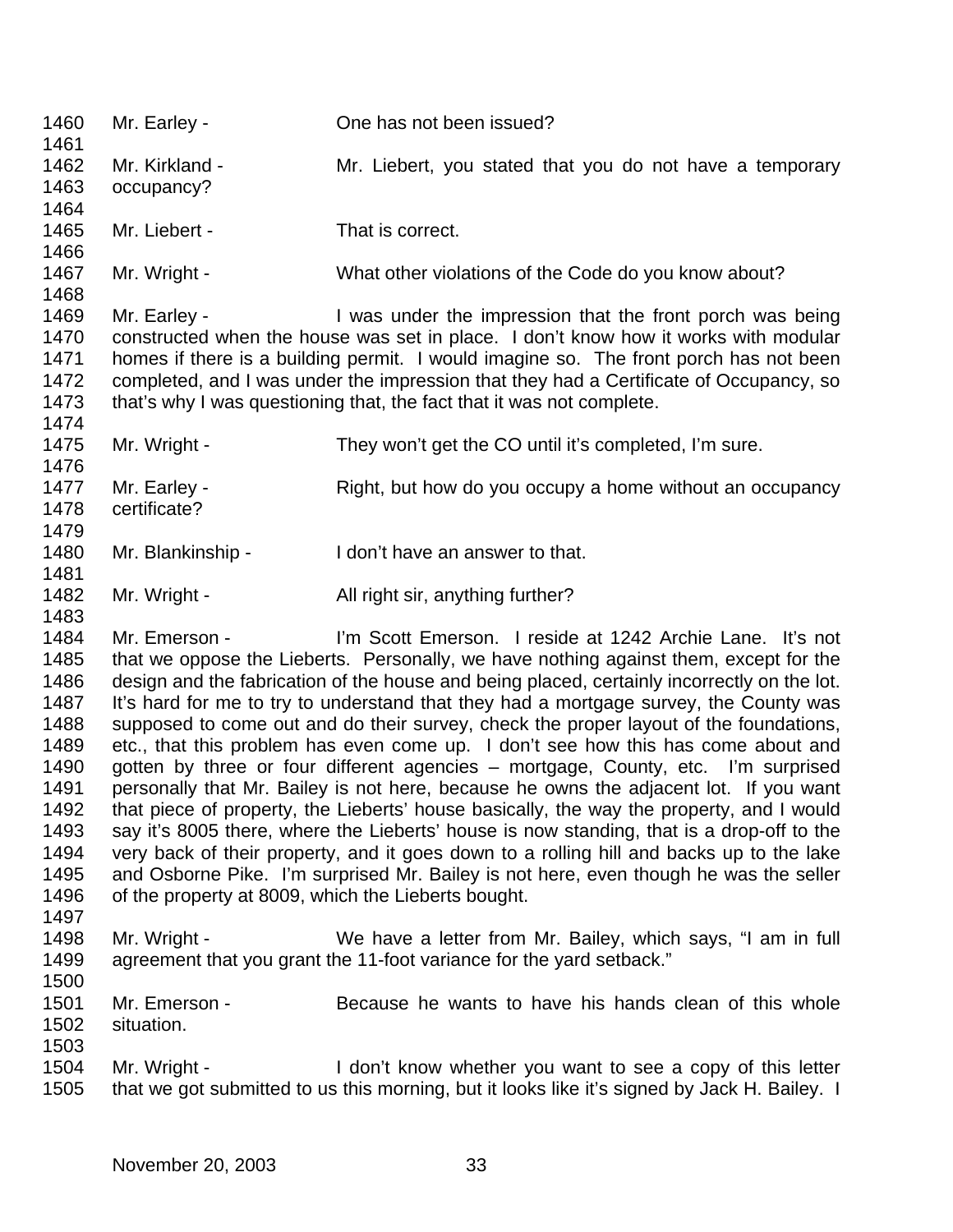can't say that he signed it, but there's a signature on it. 

 Mr. Emerson - I don't think we're going to dispute that, because he was the seller, and therefore he has profited from the lot. But all in turn, before the house was even brought to the property, I may add on wheels, being prefab, there was an erosion. That whole corner and across, adjacent at 1255, both were erosion lots, where they collected water. The meeting that we had four months ago with this gentleman here in Planning, we requested that the ground had a survey and an impaction, because we knew that this pit was built, we knew that it was filled in, we also requested an impaction ratio, and we feel that we never received, I may add. Secondly, we never received any of that, and we feel that the trailer was put closer to that property line because of the impaction ratio, and maybe the long-term fact that there may be some settling, etc. Other than that, this has been a stickler from day one.

- Mr. Wright I understand that, Mr. Emerson, let me ask you this question. If this house, or whatever you want to call it, had been built back so that it was fifty feet from the front yard line, we wouldn't be here today, would we?
- Mr. Emerson Like I say, three or four different agencies definitely missed.

 Mr. Wright - If it had been built pushed back, there's plenty of room; it looks like the lot's deep enough. If it had been correctly positioned on the lot, we wouldn't be here. This house could be there, and it would be valid, and he could get a CO assuming he completed it in a proper manner. Is that correct? 

Mr. Emerson - Yes sir, I think so.

 Mr. Wright - So we're talking about the fact that a mistake was made; it looks like it was compounded. You wonder how these things happen. Sometimes I wonder how accidents happen, when you say "how did it happen," but it happened. The fact is that the house is sitting there, and evidently there were errors made in the process, without a doubt.

- Mr. Emerson - The only thing that I'm here to say is. 1), that it was zoned A-1540 1, and that a prefab could come in there. The thing about it was that he has every right to put the house in there. He got basically the square footage for the buck. There's been opposition, although we really couldn't do anything about it, we did speak our piece.
- 

- Mr. Wright That was my point. If it had been properly placed on the lot, we wouldn't be here.
- Mr. Emerson Secondly, I would just like to see a driveway put in, the front porch completed, and with every other house being in there, being fifty feet off the property line, I think it should be conformed. I'm sure that's all going to be left up to you, but that's all I have to say.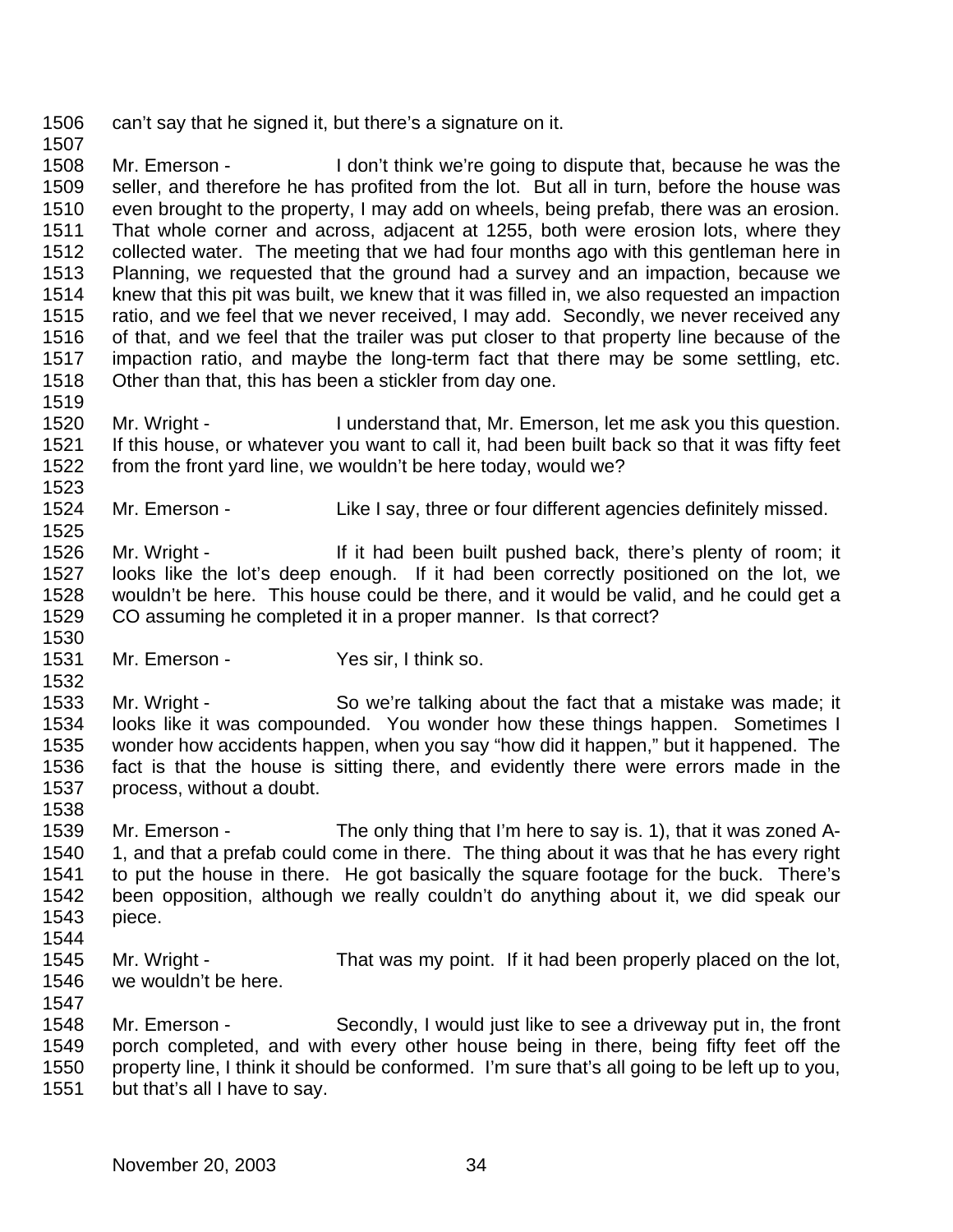Mr. McKinney - You addressed it one time as a trailer. Do you consider it a trailer? Mr. Emerson - I consider it to be, it's about the closest thing I can see to a doublewide trailer. Secondly, it hasn't, at this point, it doesn't conform to what we have in the rest of the subdivision. Mr. McKinney - Why do you say that? 1562 Mr. Emerson - Because you can look at the structure Mr. McKinney - I looked at it yesterday. I liked it. Just for your information, when the large hurricane came through Florida, took out all the houses, all the stick-built houses like yours and mine were blown away. All the manufactured homes, like this home, stood. These homes are made in jigs. I've been a builder since 1975, and they build better than I do. Once you put a brick foundation in, and you finish it, it has no appearance of being a pre-manufactured home. Code-wise there's nothing wrong with pre-manufactured homes, and you can get them in different styles, etc. The public's got a bad taste on them, like they used to have pool halls had a bad taste. Now they call them billiard parlors. Mr. Emerson - Since the brick foundation has been put in, it is looking closer to being what represents what we have in the subdivision. Mr. McKinney - I don't know if you got a chance to look at the picture, completed, of the front porch, etc., or the one that's proposed, but it looks good, and that's just over and done with. There's a lot of these homes in the West End, and there's like 19 million Americans living in them today, and 25% of new housing starts are pre-manufactured homes. 1583 Mr. Emerson - Sir, it sounds like you've already made up your mind, but .... Mr. McKinney - No, I haven't made up my mind, but I'm just bringing this up for information, and I don't appreciate your saying that. Mr. Emerson - No, the problem I have with this, you know, we've got a couple of major issues. Mr. Wright - But as I said, if he'd built the house back another fifteen feet, we wouldn't be here. The County is going to see, before they give him a CO, that it's properly constructed and it's completed in a proper manner. Mr. Emerson - Okay, should you be living in a house without a CO? Mr. Wright - That's a question I can't answer.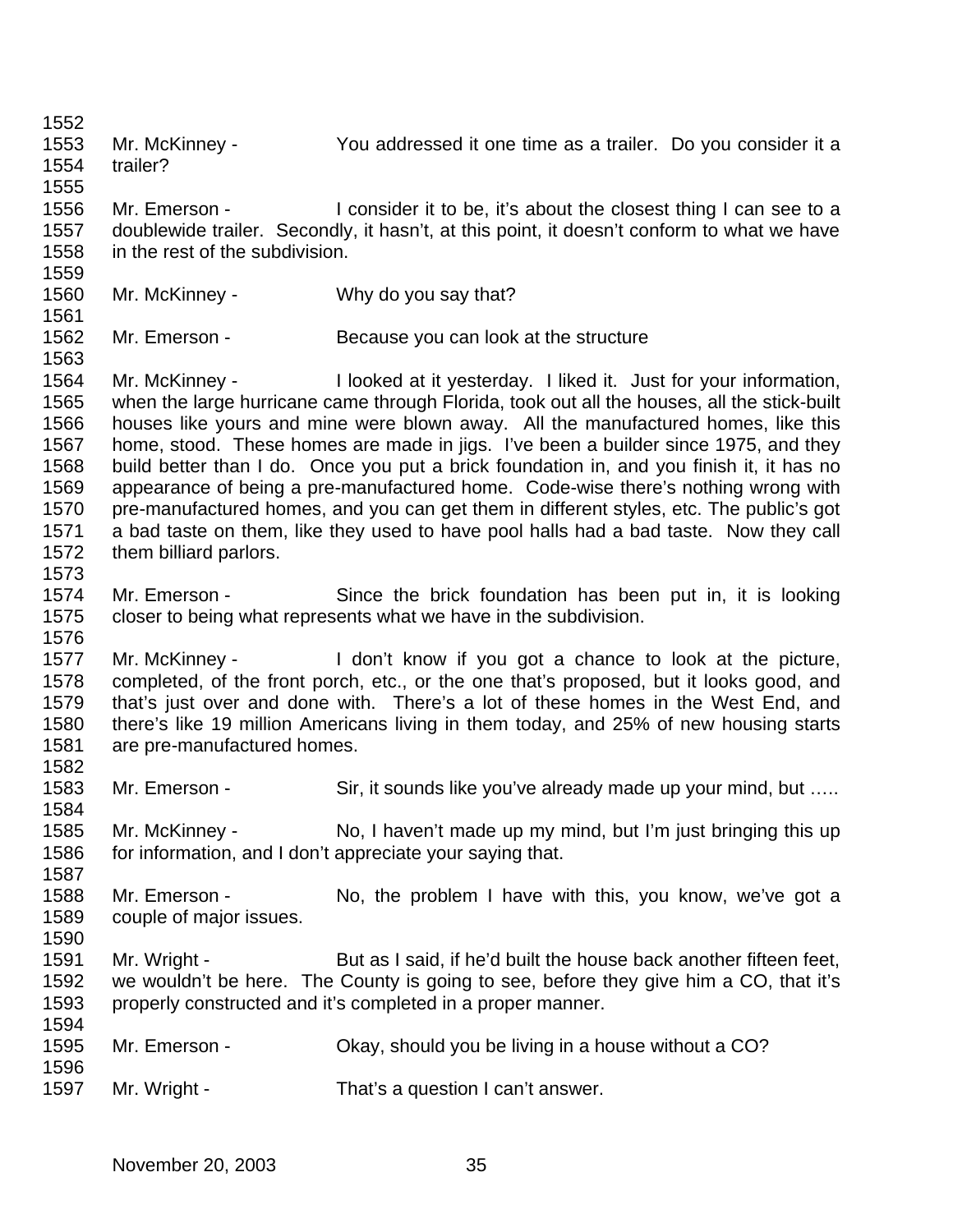- Mr. Nunnally The only thing we're talking about is whether it has its location. That's the only thing that's before our Board. The other matters you're bringing up is something that the two gentlemen here will look into.
- 1603 Mr. Emerson I appreciate your hearing us out. Like I say, personally, nothing against the Lieberts. If they can conform it, make it look good, make it fall so that it fits into the subdivision, we would appreciate it.
- 1607 Mr. Wright Any further questions? Any further opposition. Then you have the opportunity to rebut, Mr. Liebert.
- Mr. Liebert Thank you gentlemen. I want to say first off that had I had any idea that this was going to raise this type of problem, I would have never located my home here, and I would have never put my neighbors through this. The meeting that he mentioned, I was not invited to that meeting. I would have been happy to come to that meeting, provide this appraisal, provide these pictures, talk with my neighbors. I intend to do everything I can to landscape this home and make it nice. The issue of the CO that has come up, I don't have a good answer for that, gentlemen, except that the other problem with the sediment pond that they mentioned, did require engineering tests. Engineering tests have been done; compaction tests have been done, required by the County, even though that was totally overlooked by all parties involved until they brought it up. That would have not even been on the plate, because somehow it got missed, except that they brought it up. When they brought it up, we spent \$2700, and we did everything that was asked. Throughout this whole process, I've done everything that's been asked of me. Had I known about the setback problem, I absolutely would have done everything in my power to correct it. At this point, I can't. I don't have \$20,000. I've asked for an estimate from my builder to move the home, and at this point, I apologize, I cannot do that. I would if I could. The problem he's brought up about the Code, there is an extra hatch behind the home that was put there for storage. The main hatch that's there, that every home has that has a well system, is covered. The other hatch has been covered at times with plywood, but for now it is uncovered. I have ceased expenditures on the home, due to the fact that I don't know what's going to happen. The last thing that I would like to reiterate is what I think the Chairman said, is that I share my neighbors' concerns, because I'm going to live here, and I will work to meet them in any regard, but this isn't about the modular situation, and it's not about the style of the home. It's about the eleven feet, and I agree with him as to how could it have been missed. Believe me, I'm stunned and in total shock to be in this situation, and I'll do everything I can to landscape and beautify the home to make it acceptable to the neighbors.
- 

- Mr. Wright Thank you very much for appearing. The Board will take a seven-minute recess.
- 

 After an advertised public hearing and on a motion by Mr. Nunnally, seconded by Mr. McKinney, the Board **granted** application **A-134-2003** for a variance to allow a new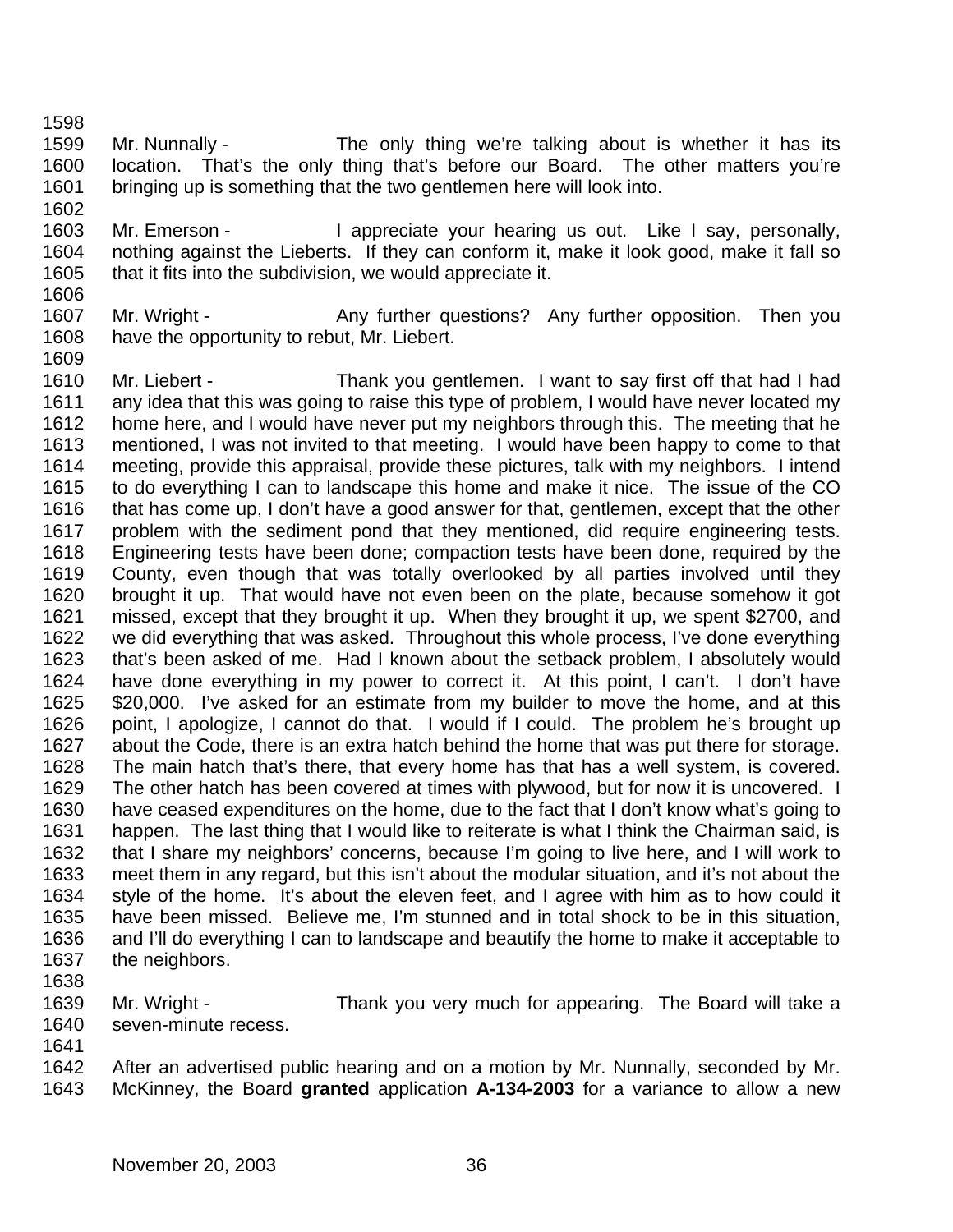- home to remain at 8009 Edith Hill Court (Osborne Heights) (Parcel 803-687-5391). The Board granted the variance subject to the following condition:
- 

 1. This variance applies only to the front yard setback to the existing dwelling. All other applicable regulations of the County Code shall remain in force.

| 1650 | Affirmative:   | Balfour, Kirkland, McKinney, Nunnally, Wright | 5 |
|------|----------------|-----------------------------------------------|---|
|      | 1651 Negative: |                                               |   |
| 1652 | Absent:        |                                               |   |
| 1653 |                |                                               |   |

 The Board granted this request, as it found from the evidence presented that, due to the unique circumstances of the subject property, strict application of the County Code would produce undue hardship not generally shared by other properties in the area, and authorizing this variance will neither cause a substantial detriment to adjacent property nor materially impair the purpose of the zoning regulations.

## *Beginning at 10:00*

 Mr. Blankinship - The rules for this meeting are as follows. As Secretary, I will call each case. At that time, the applicant should come down to the podium. I will ask everyone who intends to speak on that case, in favor or in opposition, to stand and be sworn in. The applicants will then present their testimony. After the applicant has finished, the Board will ask them questions, and then anyone else who wishes to speak will be given the opportunity. After everyone has spoken, the applicant, and only the applicant, will be given the opportunity for rebuttal. After hearing the case, and asking questions, the Board will take the matter under advisement. They will render all of their decisions at the end of the meeting. If you wish to know their decision on a specific case, you can either stay until the end of the meeting, or you can call the Planning 1672 Office later this afternoon, or you can check the website. The vote on each case will be<br>1673 posted to our website within an hour of the end of the meeting. This meeting is being posted to our website within an hour of the end of the meeting. This meeting is being tape recorded, so we will ask everyone who speaks, to speak directly into the microphone on the podium, to state your name, and to spell your last name please. And finally, out in the foyer, there are two binders, containing the staff report for each case, including the conditions that have been recommended by the staff.

- Mr. Wright - Ladies and gentlemen, we apologize. We ran a little over. A couple of the cases on the 9:00 o'clock agenda ran a little longer than we expected, but we will move this agenda along as quickly as we can. Are there any deferrals or withdrawals?
- 
- 1684 Mr. Blankinship No sir.
- 1686 Mr. Wright All right. Call the first case please.
- New Applications
	- November 20, 2003 37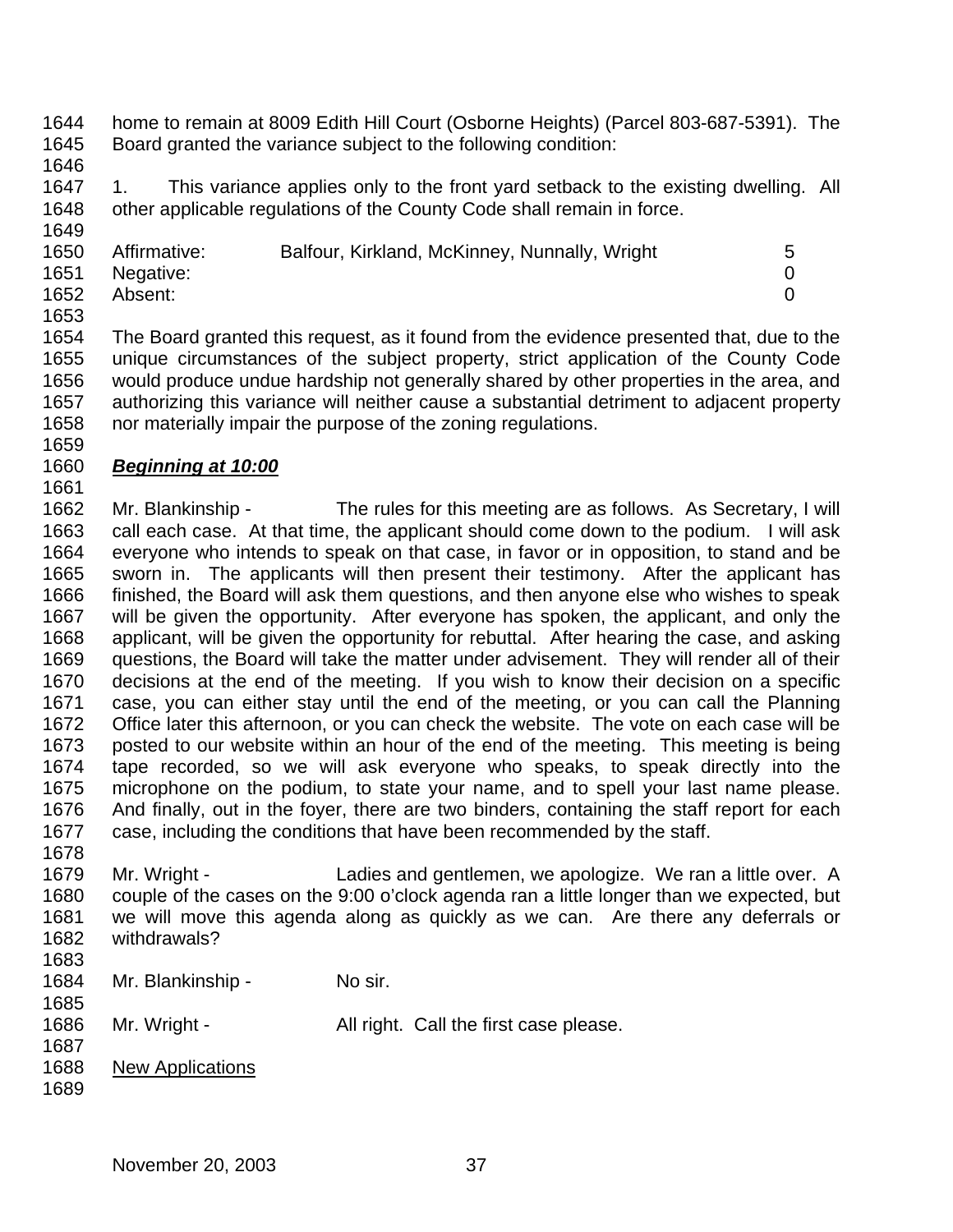**A -135-2003 HERB RUEGER** requests a variance from Section 24-95(c)(4) of Chapter 24 of the County Code to build a front porch at 1010 Orchard Road (Pine Ridge) (Parcel 766-738-8084), zoned R-3, One-family Residence District (Three Chopt). The front yard setback is not met. The applicant proposes 30 feet front yard setback, where the Code requires 35 feet front yard setback. The applicant requests a variance of 5 feet front yard setback. Mr. Wright - Does anyone else desire to speak? Would you raise your right hand and be sworn please? Mr. Blankinship - Do you swear that the testimony you are about to give is the truth, the whole truth, and nothing but the truth, so help you God? 1703<br>1704 Mr. Mitchell - The I do. I'm Roy Mitchell; I'm the architect for Herb Rueger. I didn't bring drawings. I assume you already have them of the porch. Herb asked for a 1706 porch which covers his entrance, which is a little off to the left. All the other houses in the neighborhood, more of the porches are centered, so when we did a little entrance cover for the porch, it looked a little funny, so we continued the porch all the way along the front, which balanced the house. There are certain other porches along this street that are 8 by 12 into the setback, so the main thing is to make this look right in the neighborhood, and that's what we tried to do. 1713 Mr. Wright - You say the other porches are within the setback? Mr. Mitchell - Yes, there are two or three, 914 Orchard, and a couple of other 8 by 12 porches into the setback. 1718 Mr. Wright - They don't violate the setback? Mr. Mitchell - Yes, they do. The zoning for this property says 30 feet in one case, but the subdivision says 35 feet, so we were basing it on a 30-foot setback. The porch is only five feet out from the house. I looked at the original zoning manual, and it said 30 feet in general, but the subdivision said 35. 1725 Mr. Wright - Will this be a screened porch or open? 1727 Mr. Mitchell - Open porch. Mr. Wright - What kind of construction will it be? 1731 Mr. Mitchell - Wood construction. The shingle roof and wood siding. I guess you have the drawing. It's not very clear. Mr. Blankinship - It looks better in the package. If you look at the paper copy in your package, it's a little easier to read.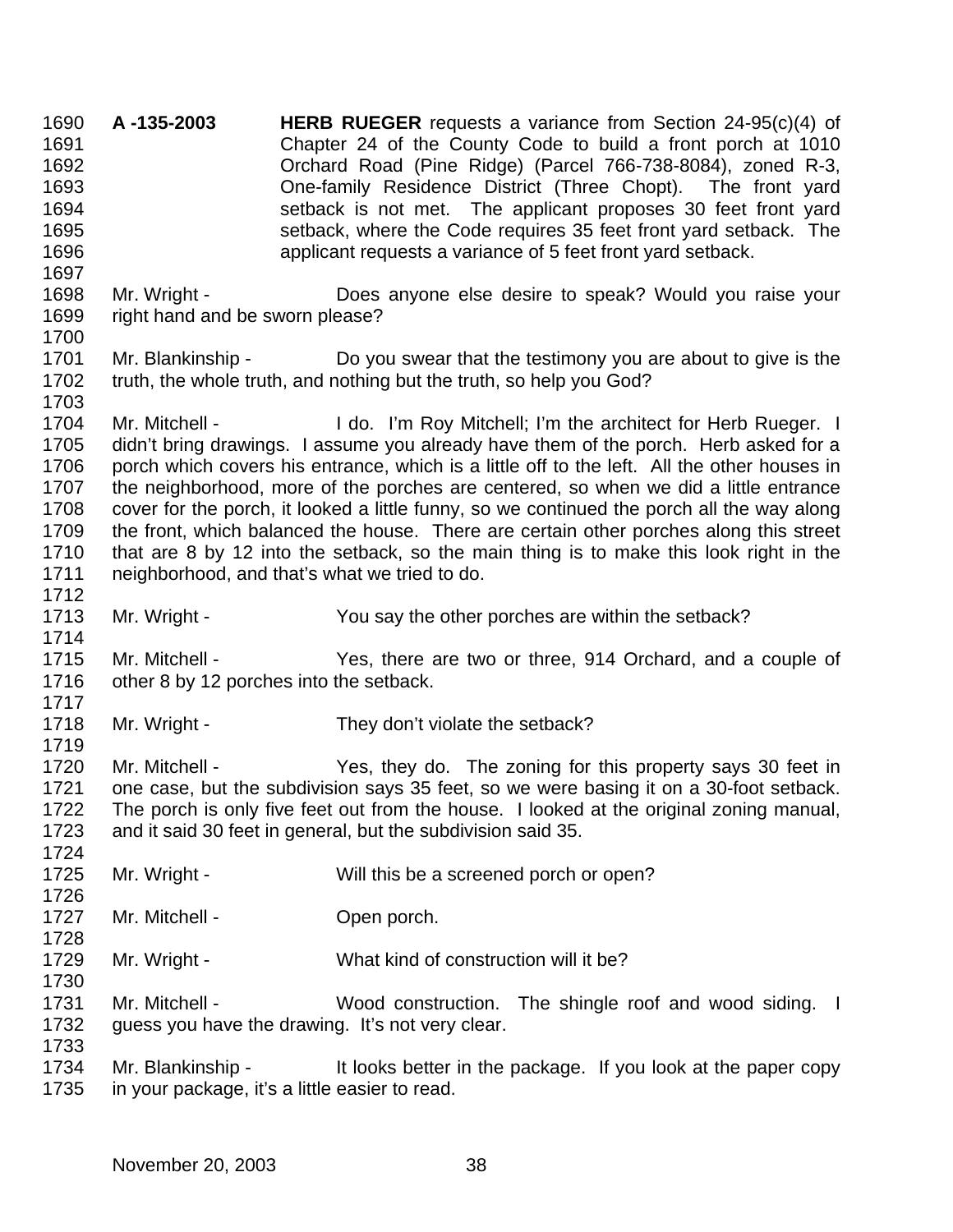| 1736 |                                        |                                                                                           |                |
|------|----------------------------------------|-------------------------------------------------------------------------------------------|----------------|
| 1737 | Mr. Mitchell -                         | The entrance is off to the left, where we did the original                                |                |
| 1738 |                                        | porch, but it looked really off-centered unless we continued the porch all the way        |                |
| 1739 | across.                                |                                                                                           |                |
| 1740 |                                        |                                                                                           |                |
| 1741 |                                        | And that's where you access the house?                                                    |                |
| 1742 | Mr. Wright -                           |                                                                                           |                |
|      | Mr. Mitchell -                         |                                                                                           |                |
| 1743 |                                        | Correct. And that's the only house in the neighborhood that                               |                |
| 1744 | does that from the side.               |                                                                                           |                |
| 1745 |                                        |                                                                                           |                |
| 1746 | Mr. Wright -                           | Any questions from members of the Board? Anyone here in                                   |                |
| 1747 | opposition to this request?            |                                                                                           |                |
| 1748 |                                        |                                                                                           |                |
| 1749 |                                        | After an advertised public hearing and on a motion by Mr. Balfour, seconded by Mr.        |                |
| 1750 |                                        | McKinney, the Board granted application A-135-2003 for a variance to build a front        |                |
| 1751 |                                        | porch at 1010 Orchard Road (Pine Ridge) (Parcel 766-738-8084). The Board granted          |                |
| 1752 |                                        | the variance subject to the following conditions:                                         |                |
| 1753 |                                        |                                                                                           |                |
| 1754 | 1.                                     | Only the improvements shown on the plan filed with the application may be                 |                |
| 1755 |                                        | constructed pursuant to this approval. No substantial changes or additions to the layout  |                |
| 1756 |                                        | may be made without the approval of the Board of Zoning Appeals. Any additional           |                |
| 1757 |                                        | improvements shall comply with the applicable regulations of the County Code.             |                |
| 1758 |                                        |                                                                                           |                |
| 1759 | 2.                                     | The new construction shall match the existing dwelling as nearly as practical.            |                |
| 1760 |                                        |                                                                                           |                |
| 1761 | Affirmative:                           | Balfour, Kirkland, McKinney, Nunnally, Wright                                             | 5              |
| 1762 | Negative:                              |                                                                                           | 0              |
| 1763 | Absent:                                |                                                                                           | $\overline{0}$ |
| 1764 |                                        |                                                                                           |                |
| 1765 |                                        | The Board granted this request, as it found from the evidence presented that, due to the  |                |
| 1766 |                                        | unique circumstances of the subject property, strict application of the County Code       |                |
| 1767 |                                        | would produce undue hardship not generally shared by other properties in the area, and    |                |
| 1768 |                                        | authorizing this variance will neither cause a substantial detriment to adjacent property |                |
| 1769 |                                        | nor materially impair the purpose of the zoning regulations.                              |                |
| 1770 |                                        |                                                                                           |                |
| 1771 | A-136-2003                             | <b>COLUMBIA PROPERTIES RICHMOND, LTD. requests a variance</b>                             |                |
| 1772 |                                        | from Section 24-96(b) of Chapter 24 of the County Code to build                           |                |
|      |                                        |                                                                                           |                |
| 1773 |                                        | meeting rooms in addition to the hotel at 4240 Dominion Boulevard                         |                |
| 1774 |                                        | (Innsbrook) (Parcel 747-761-2490), zoned B-2C, Business District                          |                |
| 1775 |                                        | (Conditional) (Three Chopt). The off-street parking requirement is                        |                |
| 1776 |                                        | not met. The applicant proposes 341 parking spaces, where the                             |                |
| 1777 |                                        | Code requires 394 parking spaces. The applicant requests a                                |                |
| 1778 |                                        | variance of 53 parking spaces.                                                            |                |
| 1779 |                                        |                                                                                           |                |
| 1780 | Mr. Wright -                           | Does anyone else desire to speak? Would you please stand                                  |                |
| 1781 | and raise your right hand to be sworn? |                                                                                           |                |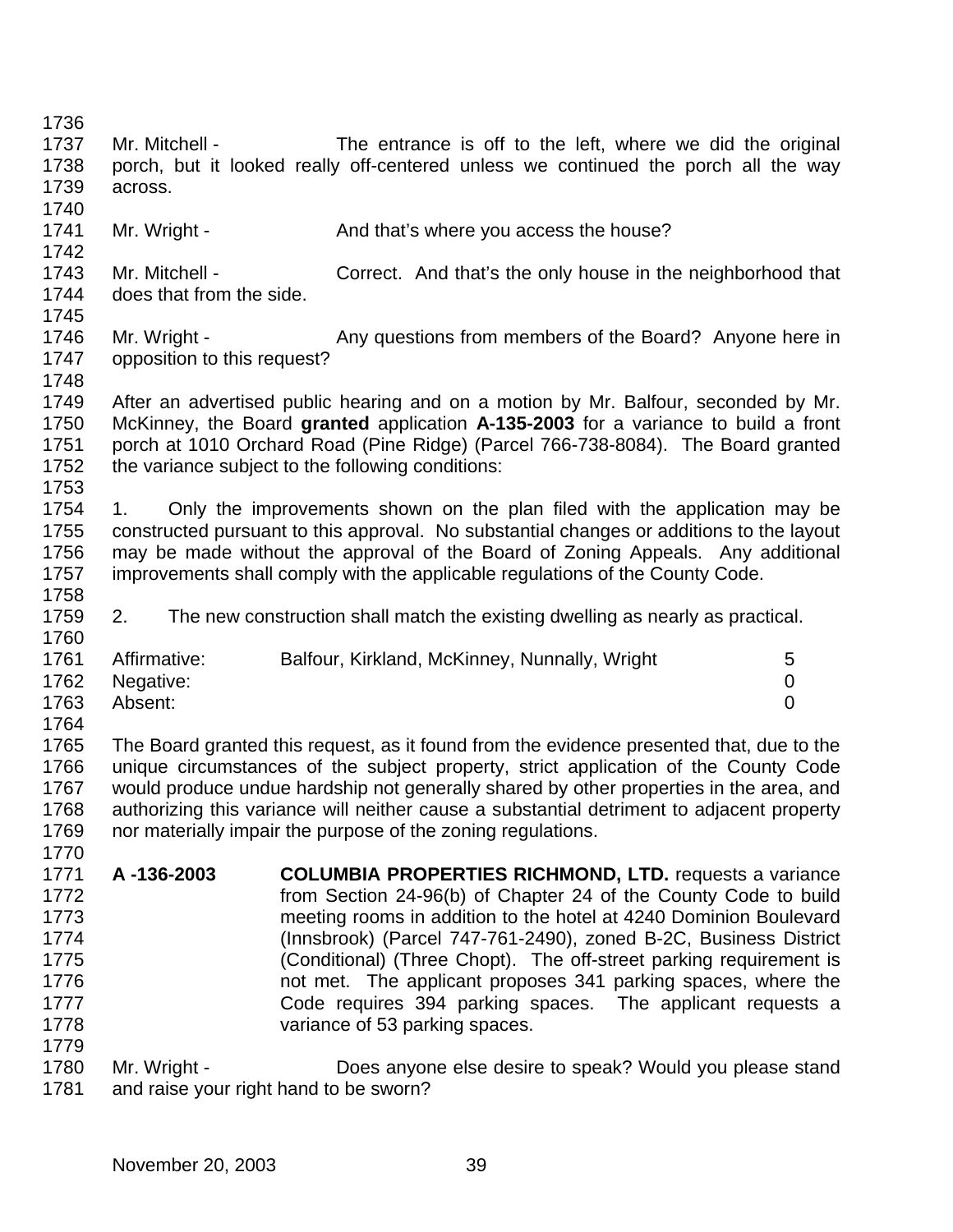Mr. Blankinship - Do you swear that the testimony you are about to give is the truth, the whole truth, and nothing but the truth, so help you God?

1786 Mr. Alwine - I do. My name is Douglas Alwine. I am the General Manager of the hotel, and we would like to add an additional ballroom onto the rear of our property. The problem then becomes the number of parking spaces that we need to meet. Prior to when this request was originally filed, I believe they were asking for a variance of 53 spaces, because the Code would require 394, and we would only have 341. However, our architect conferred with somebody in the Planning Department, and what they were able to do was identify 22 more spaces that we could add to our parking lot. Thus the variance that we really need is 31 spaces. We're basing this on two things: 1) our research from our corporate office with Marriott.

- 1795<br>1796 Mr. Wright – The Staff had requested you to submit a revised plan, showing 363 spaces, reducing the variance from 53 to 31 – is that what you're saying you've done? You're willing to do that?
- 1800 Mr. Blankinship If you look at the plan on the screen, it didn't reduce very well, and I apologize for that, but you can see that a lot of the spaces appear almost to have been blacked out. Those are the ones that were added after the staff review.
- Mr. Wright Okay, so we're talking about 31 spaces not 53.

 Mr. Alwine - What I was saying was that we based our request on two things. The first was Marriott International has done extensive research on the number of parking spaces that a typical suburban hotel like ours would require. They have found that we would need 1.2 spaces per sleeping room. This plan would actually give us 1.5 spaces per sleeping room. In addition, our architect did a study over four different times, when our hotel occupancy was ranging between 94% and 100%. The number of spaces that we used was only 74 to 187, which is less than half of what we have. In fact, in the two and a half years that I've been there, I've never seen the parking lot maxxed out at full capacity.

- Mr. Wright What additional parking will be required by this addition? Do you think you will need additional parking?
- Mr. Blankinship That's figured into the request. It should show on the plan, the reduction. I'm afraid it's very difficult to read.
- Mr. Wright You're saying that since you've been there, you have never seen it maxxed out, but of course this new addition hasn't been built yet. That could add to it. You say you had a survey done at max – how many spaces were vacant, do you know?
- Mr. Alwine I have 187 that were used, and we currently have 388, so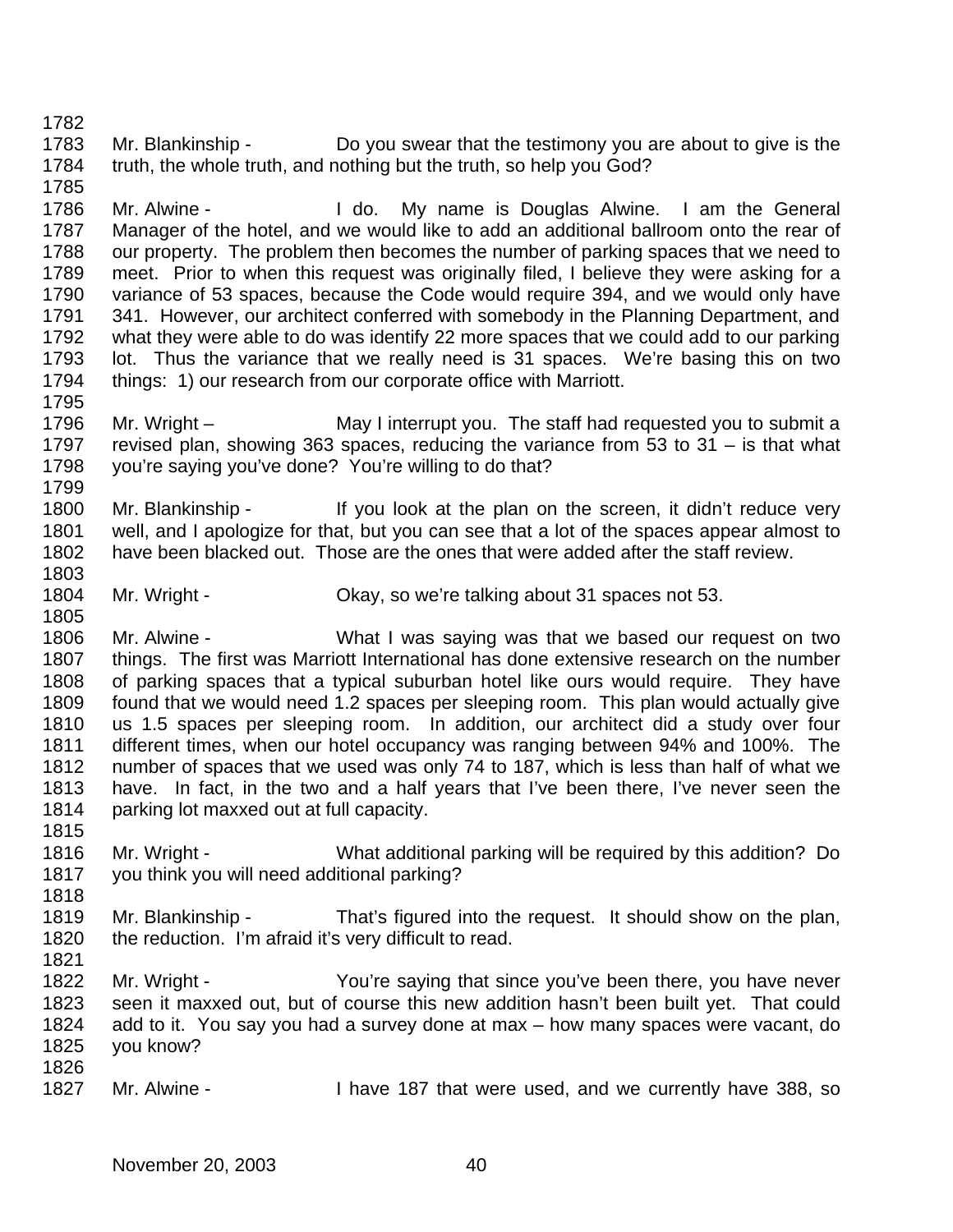| 1828<br>1829 | that would be 161.                              |                                                                                           |                  |
|--------------|-------------------------------------------------|-------------------------------------------------------------------------------------------|------------------|
| 1830         | Mr. Wright -                                    | One hundred sixty-one vacant spaces?<br>At the max                                        |                  |
| 1831         | occupancy?                                      |                                                                                           |                  |
| 1832         |                                                 |                                                                                           |                  |
| 1833         | Mr. Blankinship -                               | I see now the additional requirement is 41.                                               |                  |
| 1834         |                                                 |                                                                                           |                  |
| 1835         | Mr. Kirkland -                                  | Mr. Alwine, how many, what is the occupancy on this                                       |                  |
| 1836         |                                                 | conference room that you want to build? How many people would they hold?                  |                  |
| 1837         |                                                 |                                                                                           |                  |
| 1838         | Mr. Alwine -                                    | They'll hold up to 500.                                                                   |                  |
| 1839         |                                                 |                                                                                           |                  |
| 1840         | Mr. Kirkland -                                  | You have one, two, three, how many rooms?                                                 |                  |
| 1841         |                                                 |                                                                                           |                  |
| 1842         | Mr. Alwine -                                    | It's actually one ballroom that would divide into three                                   |                  |
| 1843         | different rooms.                                |                                                                                           |                  |
| 1844         |                                                 |                                                                                           |                  |
| 1845         | Mr. Kirkland -                                  | So the max for the whole thing without the partitions then                                |                  |
| 1846         | would be 500?                                   |                                                                                           |                  |
| 1847         |                                                 |                                                                                           |                  |
| 1848         |                                                 | Correct.                                                                                  |                  |
|              | Mr. Alwine -                                    |                                                                                           |                  |
| 1849         |                                                 |                                                                                           |                  |
| 1850         | Mr. Wright $-$                                  | Any further questions of members of the Board? Anyone in                                  |                  |
| 1851         | opposition to this request?                     |                                                                                           |                  |
| 1852         |                                                 |                                                                                           |                  |
| 1853         |                                                 | After an advertised public hearing and on a motion by Mr. McKinney, seconded by Mr.       |                  |
| 1854         |                                                 | Kirkland, the Board granted application A-136-2003 for a variance to build meeting        |                  |
| 1855         |                                                 | rooms in addition to the hotel at 4240 Dominion Boulevard (Innsbrook) (Parcel 747-761-    |                  |
| 1856         |                                                 | 2490). The Board granted the variance subject to the following conditions:                |                  |
| 1857         |                                                 |                                                                                           |                  |
| 1858         | 1.                                              | This variance applies only to the parking requirement. All other applicable               |                  |
| 1859         |                                                 | regulations of the County Code shall remain in force.                                     |                  |
| 1860         |                                                 |                                                                                           |                  |
| 1861         | 2.                                              | This approval is subject to all conditions that may be placed on the proposed             |                  |
| 1862         | Plan of Development by the Planning Commission. |                                                                                           |                  |
| 1863         |                                                 |                                                                                           |                  |
| 1864         | Affirmative:                                    | Balfour, Kirkland, McKinney, Nunnally, Wright                                             | 5                |
| 1865         | Negative:                                       |                                                                                           | $\boldsymbol{0}$ |
| 1866         | Absent:                                         |                                                                                           | $\overline{0}$   |
| 1867         |                                                 |                                                                                           |                  |
| 1868         |                                                 | The Board granted this request, as it found from the evidence presented that, due to the  |                  |
| 1869         |                                                 | unique circumstances of the subject property, strict application of the County Code       |                  |
| 1870         |                                                 | would produce undue hardship not generally shared by other properties in the area, and    |                  |
| 1871         |                                                 | authorizing this variance will neither cause a substantial detriment to adjacent property |                  |
| 1872         |                                                 | nor materially impair the purpose of the zoning regulations.                              |                  |
| 1873         |                                                 |                                                                                           |                  |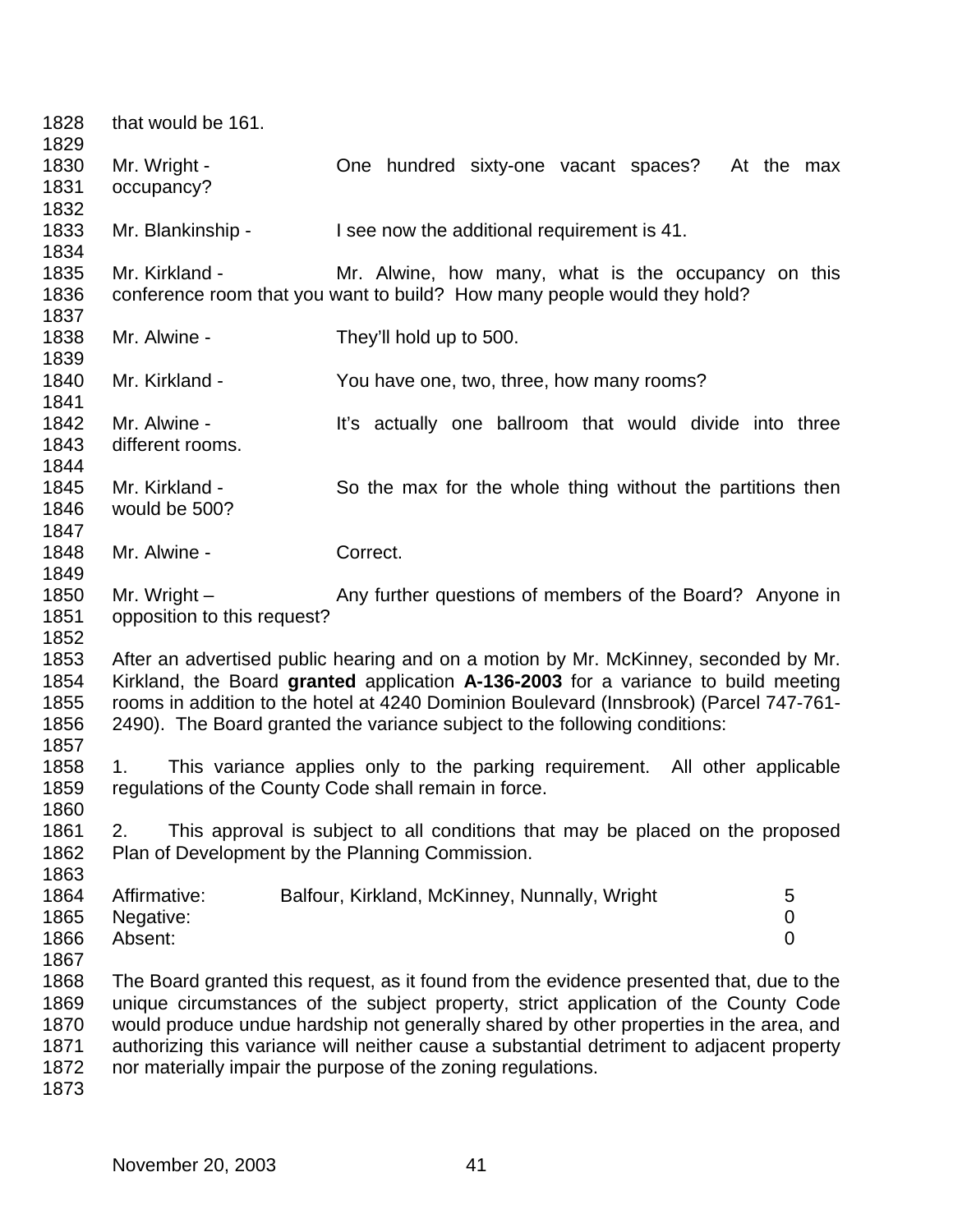**UP- 26-2003 VERIZON VIRGINIA, INC.** requests a conditional use permit pursuant to Section 24-116(c)(1) of Chapter 24 of the County Code to locate a temporary storage trailer at 2600 Brittons Hill Drive (Parcel 776-742-1905), zoned M-1, Light Industrial District (Brookland). Mr. Wright - Does anyone else desire to speak? Would you raise your right hand and be sworn please? Mr. Blankinship - Do you swear that the testimony you are about to give is the truth, the whole truth, and nothing but the truth, so help you God? 1887 Mr. Parrish - I do. My name is Dudley Parrish. I am the architect for the project. Verizon requests a temporary trailer be provided at the back end of the property so they could store some of their components for pick-up, delivery, and during the normal work process. It's a temporary situation that they feel will be taken care of within the two-year limit of the provisions that are being requested. 1893 Mr. Wright - Will you be able to know that this trailer's there? 1895 Mr. Parrish - No. I walked the site yesterday, and from the road you cannot see this back portion of the property, due to the maintenance building that that particular vehicle is located adjacent to, and the wooded lot that's behind it. 1899 Mr. Wright - And you realize that if granted, this would expire on November 20, 2005? Mr. Parrish - Yes sir. 1904 Mr. Wright - Any further questions from members of the Board? Anyone here in opposition to the case? After an advertised public hearing and on a motion by Mr. Kirkland, seconded by Mr. Nunnally, the Board **granted** application **UP-26-2003** for a conditional use permit to locate a temporary storage trailer at 2600 Brittons Hill Drive (Parcel 776-742-1905). The Board granted the use permit subject to the following condition: 1. The trailer shall be removed from the property on or before November 20, 2005, at which time this approval shall expire. This permit shall not be renewed. 1915 Affirmative: Balfour, Kirkland, McKinney, Nunnally, Wright 5 Negative: 0 Absent: 0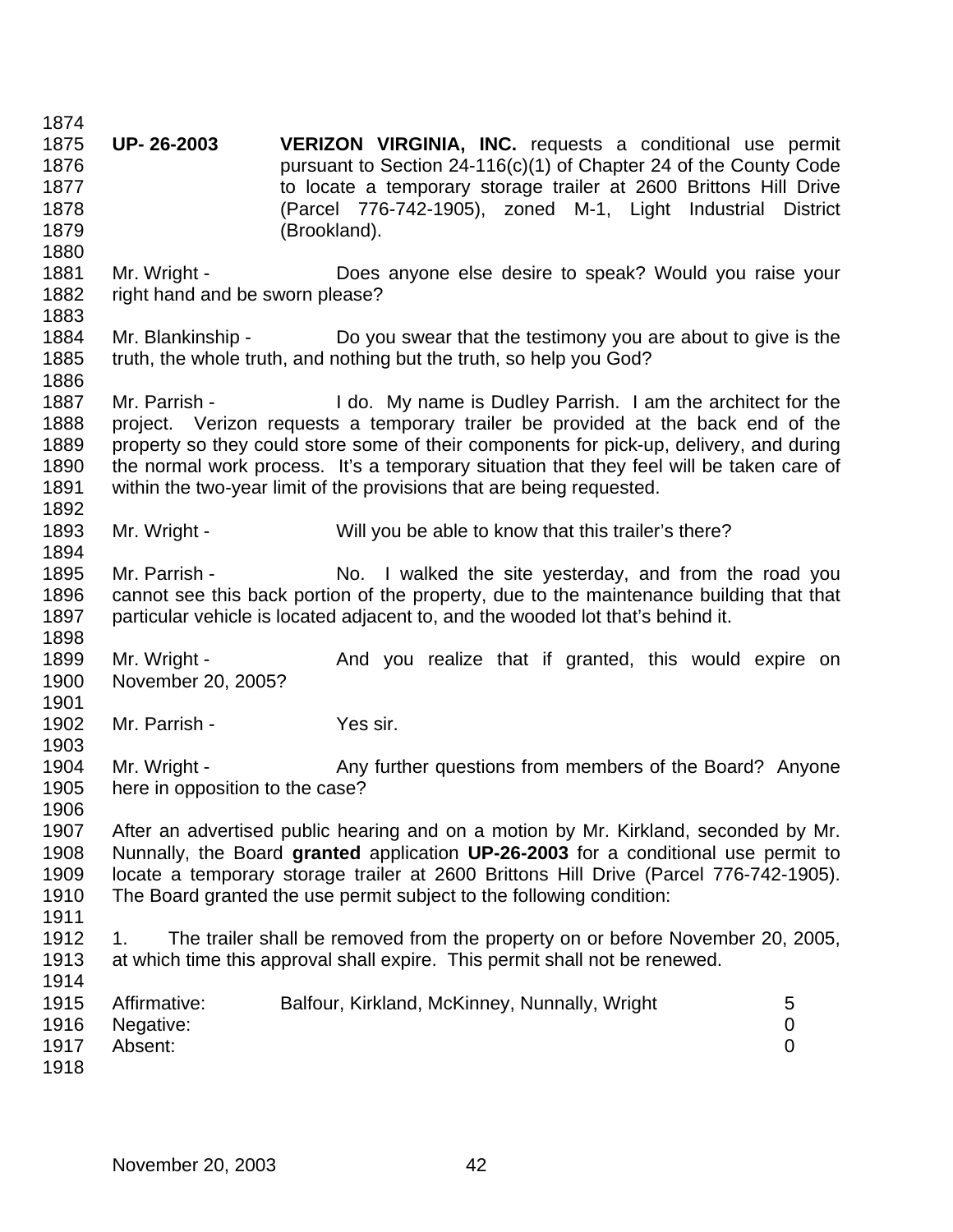The Board granted this request, as it found from the evidence presented that, due to the unique circumstances of the subject property, strict application of the County Code would produce undue hardship not generally shared by other properties in the area, and authorizing this variance will neither cause a substantial detriment to adjacent property nor materially impair the purpose of the zoning regulations.

- **A -137-2003 ALEXANDER TAYLOR** requests a variance from Section 24-94 of Chapter 24 of the County Code to build a sunroom at 5817 Hardwick Drive (Hardwick at Wyndham) (Parcel 735-777-5736), zoned R-3C, One-family Residence District (Conditional) (Three Chopt). The rear yard setback is not met. The applicant proposes 33 feet rear yard setback, where the Code requires 40 feet rear yard setback. The applicant requests a variance of 7 feet rear yard **setback**.
- Mr. Wright Does anyone else desire to speak? Would you raise your right hand and be sworn please?
- Mr. Blankinship Do you swear that the testimony you are about to give is the truth, the whole truth, and nothing but the truth, so help you God?
- Mr. Taylor Yes I do. Alexander Taylor. My wife would like for us to have a sunroom on our home, and it requires that we get a variance to do so. It would not affect the adjacent property. In fact, it would improve the overall value of our home and consequently the surrounding homes. We have nothing but trees in the back for quite some distance. You could almost build a football field between our house and the houses behind us, so we see no reason why we should not receive this variance, and hopefully, we will do so today.
- 1948 Mr. Wright It's pretty open behind your house, isn't it? 1950 Mr. Taylor - Yes sir, no question. Mr. Blankinship - Trees, it's heavily wooded. 1954 Mr. Wright - Is that all wooded back there? Mr. Taylor - Yes sir, there's some houses, but there's a football field before you get to the other houses. Mr. Nunnally - You say your wife likes it; what's your idea about it? 1961 Mr. Taylor - It's costing me quite a bit of money. Nonetheless, I want to do this. 1964 Mr. Wright - What type of construction will this proposed addition be?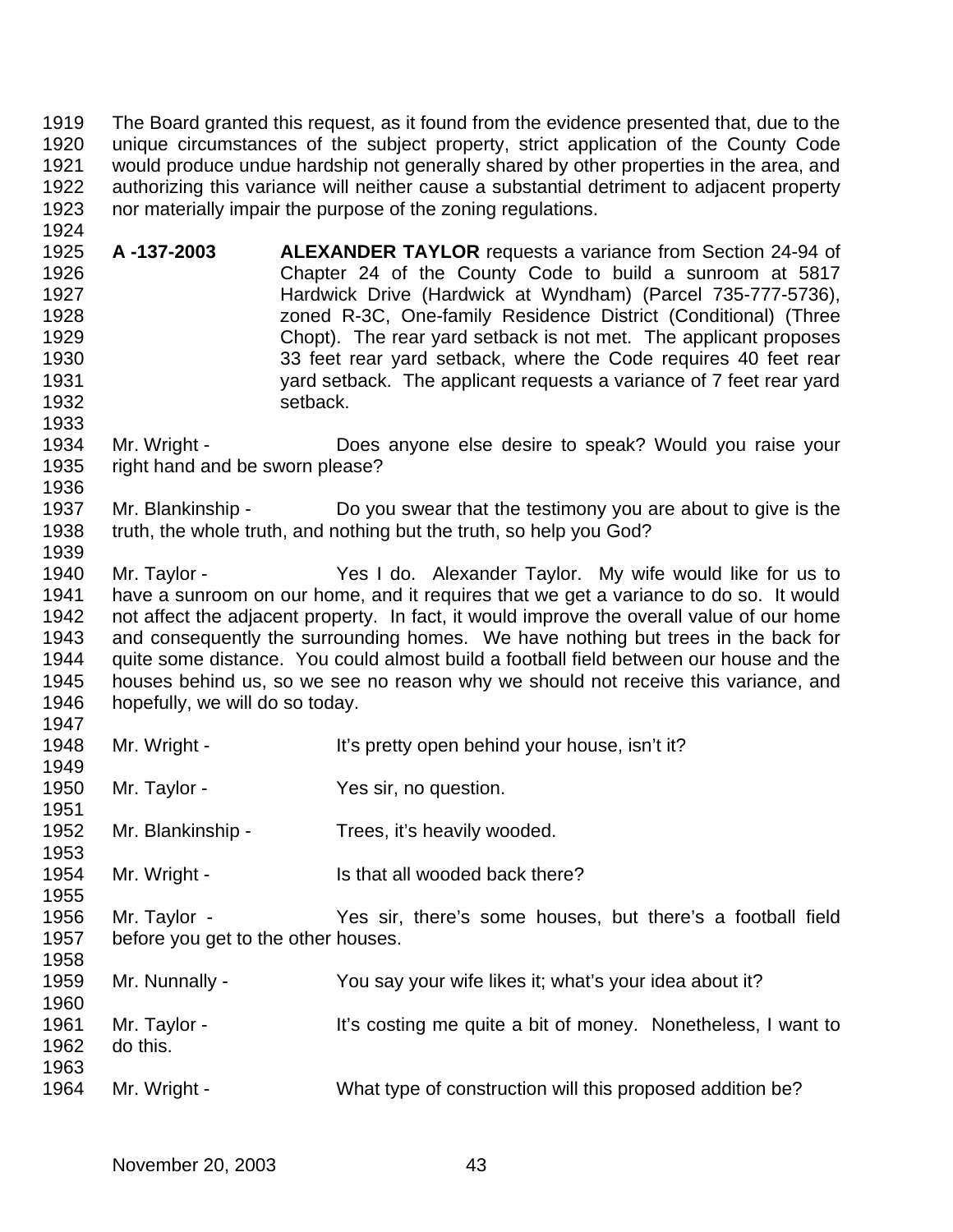Mr. Taylor - Same as the house. It will be consistent with the house, which is very common with the other houses, brick front, and then siding.

 Mr. Wright - That's one of the conditions that we would impose if we grant this. Any further questions of members of the Board? Anyone here in opposition to this request?

 After an advertised public hearing and on a motion by Mr. McKinney, seconded by Mr. Nunnally, the Board **granted** application **A-137-2003** for a variance to build a sunroom at 5817 Hardwick Drive (Hardwick at Wyndham) (Parcel 735-777-5736). The Board granted the variance subject to the following conditions:

 1. Only the improvements shown on the plan filed with the application may be constructed pursuant to this approval. No substantial changes or additions to the layout may be made without the approval of the Board of Zoning Appeals. Any additional improvements shall comply with the applicable regulations of the County Code. 

 2. The new construction shall match the existing dwelling as nearly as practical. 

| 1985 | Affirmative: | Balfour, Kirkland, McKinney, Nunnally, Wright |  |
|------|--------------|-----------------------------------------------|--|
| 1986 | Negative:    |                                               |  |
| 1987 | Absent:      |                                               |  |

 The Board granted this request, as it found from the evidence presented that, due to the unique circumstances of the subject property, strict application of the County Code would produce undue hardship not generally shared by other properties in the area, and authorizing this variance will neither cause a substantial detriment to adjacent property nor materially impair the purpose of the zoning regulations. 

- **A -138-2003 YVONNE D. FRANCIS** requests a variance from Section 24-9 of Chapter 24 of the County Code to build a one-family dwelling at 9718 North Run Road (Parcel 781-761-5908), zoned R-4, One- family Residence District (Fairfield). The public street frontage requirement is not met. The applicant has 0 feet public street frontage, where the Code requires 50 feet public street frontage. The applicant requests a variance of 50 feet public street frontage.
- Mr. Wright Does anyone else desire to speak? Would you raise your 2004 right hand and be sworn please?
- Mr. Blankinship Do you swear that the testimony you are about to give is the truth, the whole truth, and nothing but the truth, so help you God?

 Ms. Francis - I do. My name is Yvonne Francis. They are saying here, the only reason we need a variance, my sister and I, well technically right now, the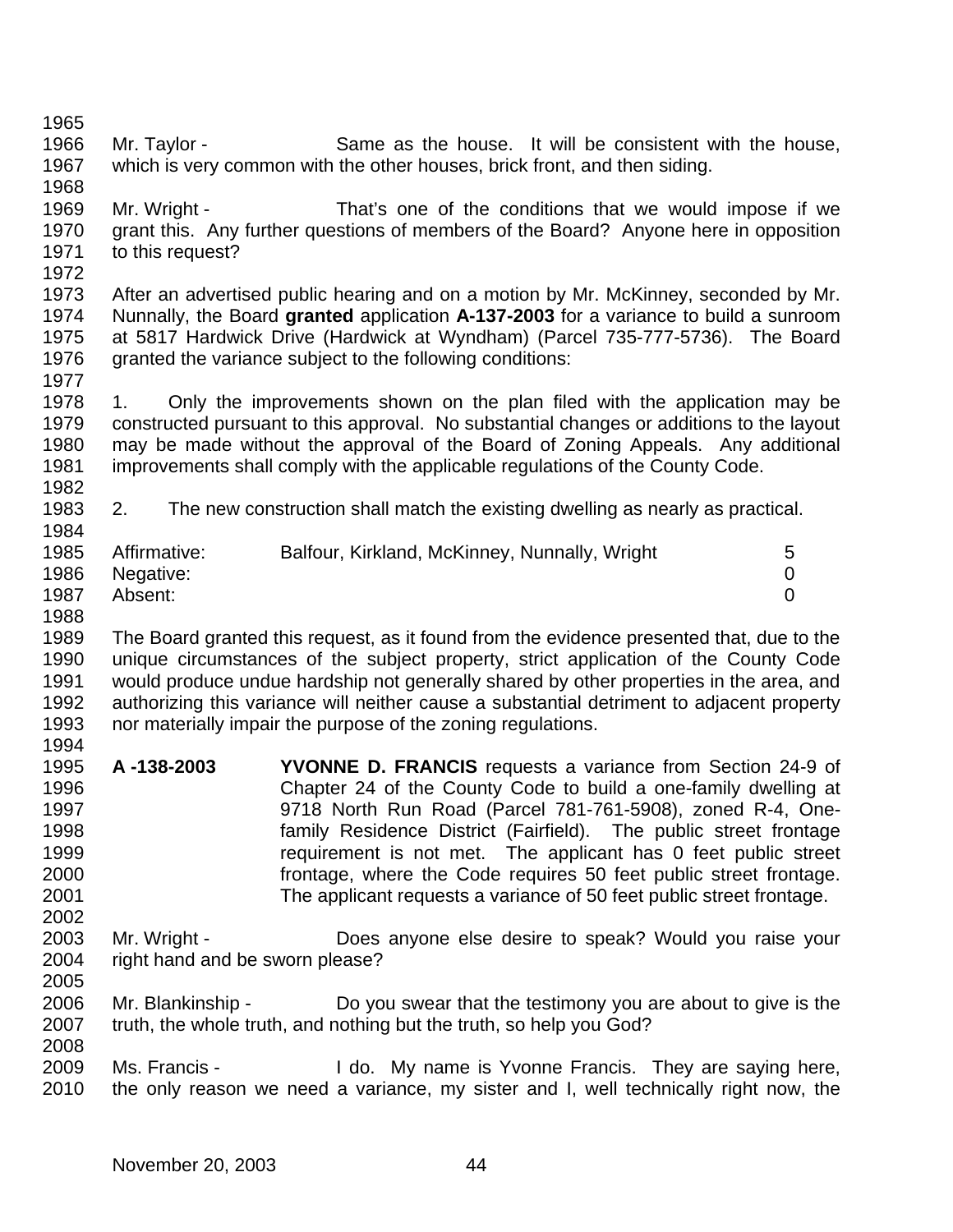property belongs to my husband and I, and it's on North Run Road, and it's about an acre lot. My sister and I would like to subdivide the property, so she can build a home there, but in order to build a home you need a variance because there is no front public roadway. As far as building a house, there's everything to Code; we don't want the Code to change as far as the offsets or anything like that. For her to build a house on the back of the property, there's no public roadway in front of it, and I was told that I need to apply for a variance for this, and that's the only reason I'm here. 2019 Mr. Wright - How would you access the property to the rear? Ms. Francis - I grew up on this property, and there's a gravel road that's been there for as long as I can remember when my grandparents bought this land in 1930 or so. So there's a gravel road that's on the side that we've always used. 2024<br>2025 Mr. Wright - Is that within the property line? Ms. Francis - Part of it is. 2029 Mr. Wright - If this were approved, one of the conditions is that you prove 2030 that you have legal access to the property. You'd have to prove that at the time you got 2031 vour building permit if this is approved. What is the size of the property that's being divided off? Ms. Francis - It's about an acre. Mr. Blankinship - The total is an acre. And how much will be cut off of that? Ms. Francis - The total is an acre. We'd divide it right in half; each one would have a half an acre. Our plan is to buy some of the property in the back, but I can't talk about that now, because we haven't done that. Right now we just want to subdivide the property that's there. 2043 Mr. Wright - And you have public water and public sewer? What type of house would you build? How many square feet? Ms. Francis - I don't know. I just know it would be all on one story, but I don't know the square footage. Mr. Blankinship - It would be similar to the house that was recently built at 9718? Ms. Francis - Yes. Like I said, we're not asking for a variance for the offsets, for the sides or the back. The only thing we need the variance for is for her to build the house back there. There's no public roadway. Mr. Blankinship - There's a building shown on the aerial photograph that's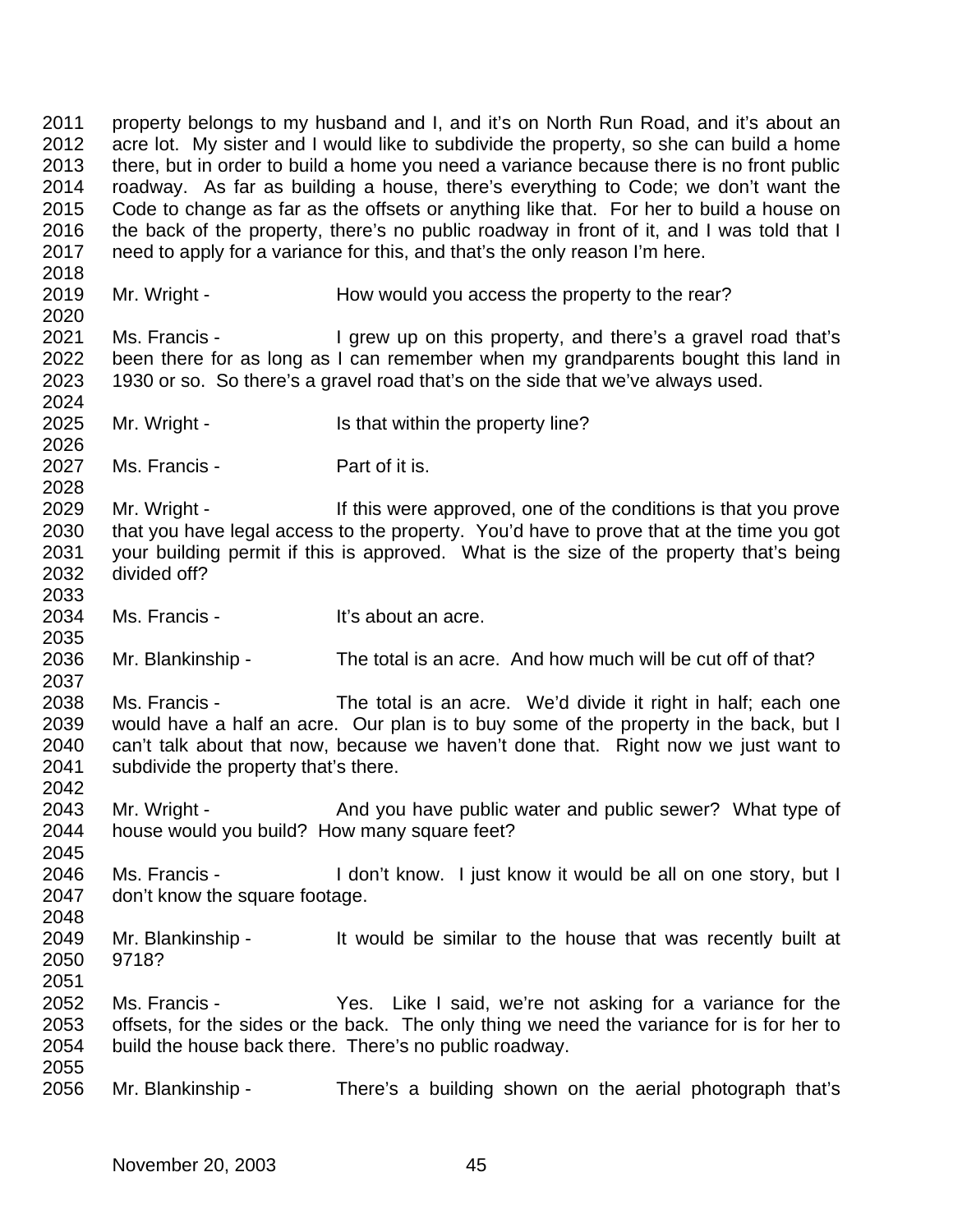been demolished. Ms. Francis - Yes, my sister and I took that down. 2061 Mr. Wright - Any questions by members of the Board? Anyone in opposition to this request? Come on down, and if you'll have a seat, you'll have a chance to rebut after the opposition. Ms. Harris - My name is Lucy Harris. My question is, the public road is leading from the back of our home. Will we have access to this public road to get back to the back of our house? We live at 1510 Woodacres Court, which is the very last house in the cul-de-sac. So would we have public access to this road to get to the back of our house? My second question is, what is a variance, and would there be a lot of in and out traffic that's going back there? 2072 Mr. Wright - I think that the answer to your first question is that you would not be able to have access to the rear of your house unless the people who own that land granted it to you. Ms. Harris - From my understanding, sir, some of our land goes in that roadway. 2079 Mr. Wright - I don't know about that. I don't have anything here to show that. Are you saying that the access road that was referred to is along the rear of your property line? Ms. Harris - Yes sir. I live at 1510. Mr. Wright - I see that. So they would come in along that road along the rear is …………. Ms. Harris - The rear of my home, yes. Mr. Wright - Is any of that road on your property? Ms. Harris - Yes. Mr. Wright - That's a legal question that would take a title examination to understand the legal derivation of that access. That's not before us. If we approve this, if the Board approves this, one of the requirements before a building permit would be approved, would be that they prove that they have legal access, by deed or by some agreement or whatever. If they can't prove that, then they can't get the building permit, even though we approve it. That's something beyond us. All we're saying is they must have legal access to the property. What was your other question? Ms. Harris - I think you answered it. So actually she needs to get legal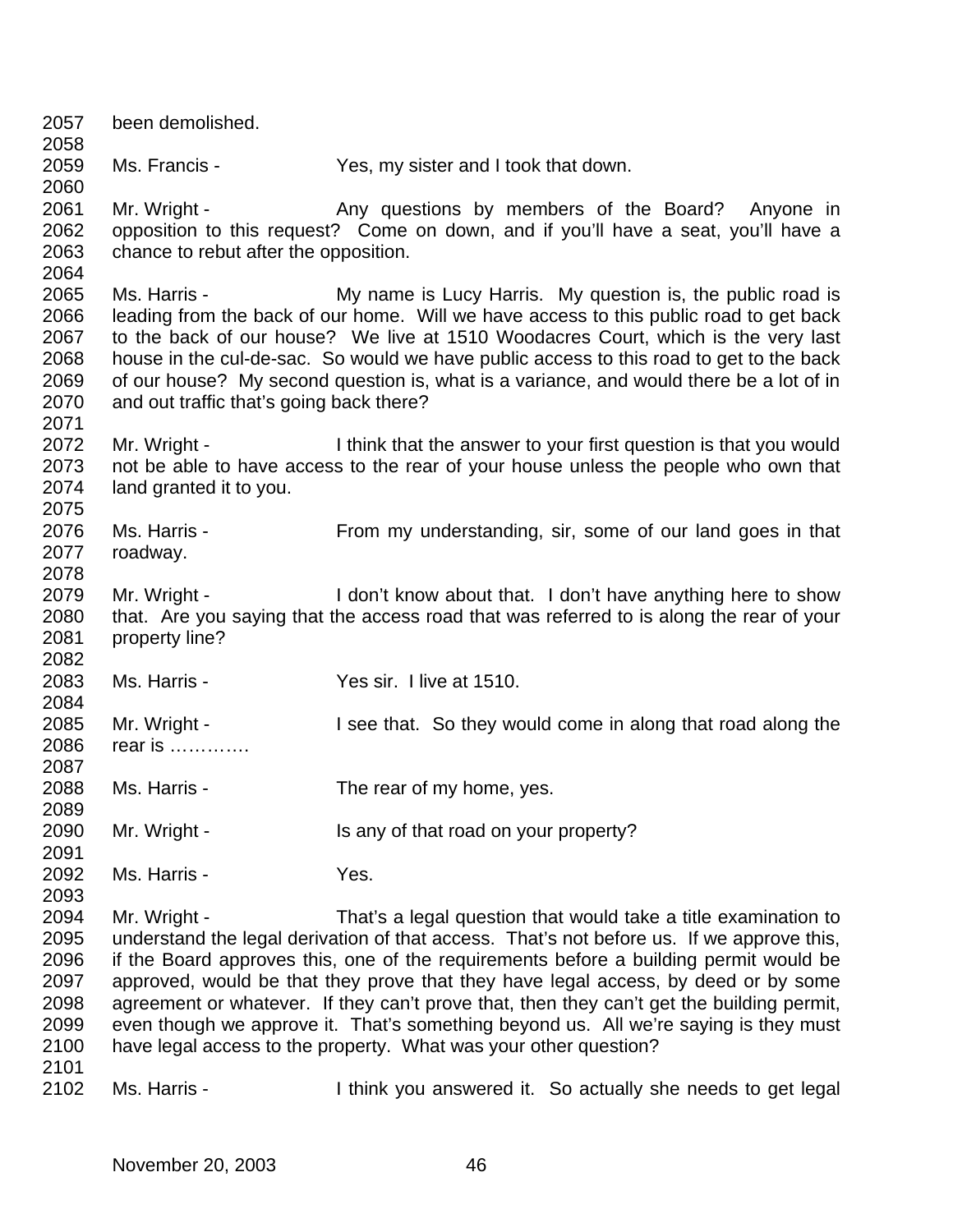access? Which is a whole different situation?

2105 Mr. Wright - And I would just say that if that road, that access lane is on other people's property, that an agreement would have to be worked out, looks like to me.

 Mr. Thompson - Good morning, Board. My name's Raymond Thompson. The Chairman has hit on a good point there, as far as legal access. This road we're talking about, is on other people's property. The subdivision boundaries run right to the rear of that white line on top of 1510; that's where the property lines end, and I don't know where this road is going to be put. Where is it going? 

- 2115 Mr. Wright They say there is already a lane in there, some sort of access.
- Mr. Thompson Go to plat A-138, the plat there. Where is the road going?
- 2120 Mr. Wright We'll get clarification on that, if you'll go ahead and state ...
- Mr. Thompson My property is 1500, right here. Right now, where that gravel road is, I own half that road.
- Mr. Blankinship The word "gravel" is on his property; the word "drive" is on hers.

 Mr. Wright - That's what I believe the testimony was to begin with, that the road was not entirely within this property line. I say again, in order to get a building permit, even if this case is approved, one of the requirements is that they satisfy the Planning Office that they have legal access. Usually that's by deed, by agreement, and if they can't prove legal access, they can't get the building permit, because that's a requirement here. We have a condition to the case if it's approved, "The applicant shall present proof with the building permit application that a legal access to the property has been obtained." That's one of the requirements, even if we were to approve it, it would be subject to that condition, and if the applicant could not satisfy that condition, they would not be able to get a building permit. So that would put the burden upon the applicant, to work out an agreement, or whatever, to have legal access. You're involved, because if it's on your property, you would have to be involved in any agreement, I would think, unless it was something legal. A title examination going back over the years could establish what legal rights may be to that road, and I don't know the answer to that, but they would have to prove that before they could get a building permit.

- Ms. Thompson Good morning. My name is Jackie Thompson. Explain to me again, 1500 Woodacres Court.
- 

Mr. Wright - You're Mr. Thompson's wife.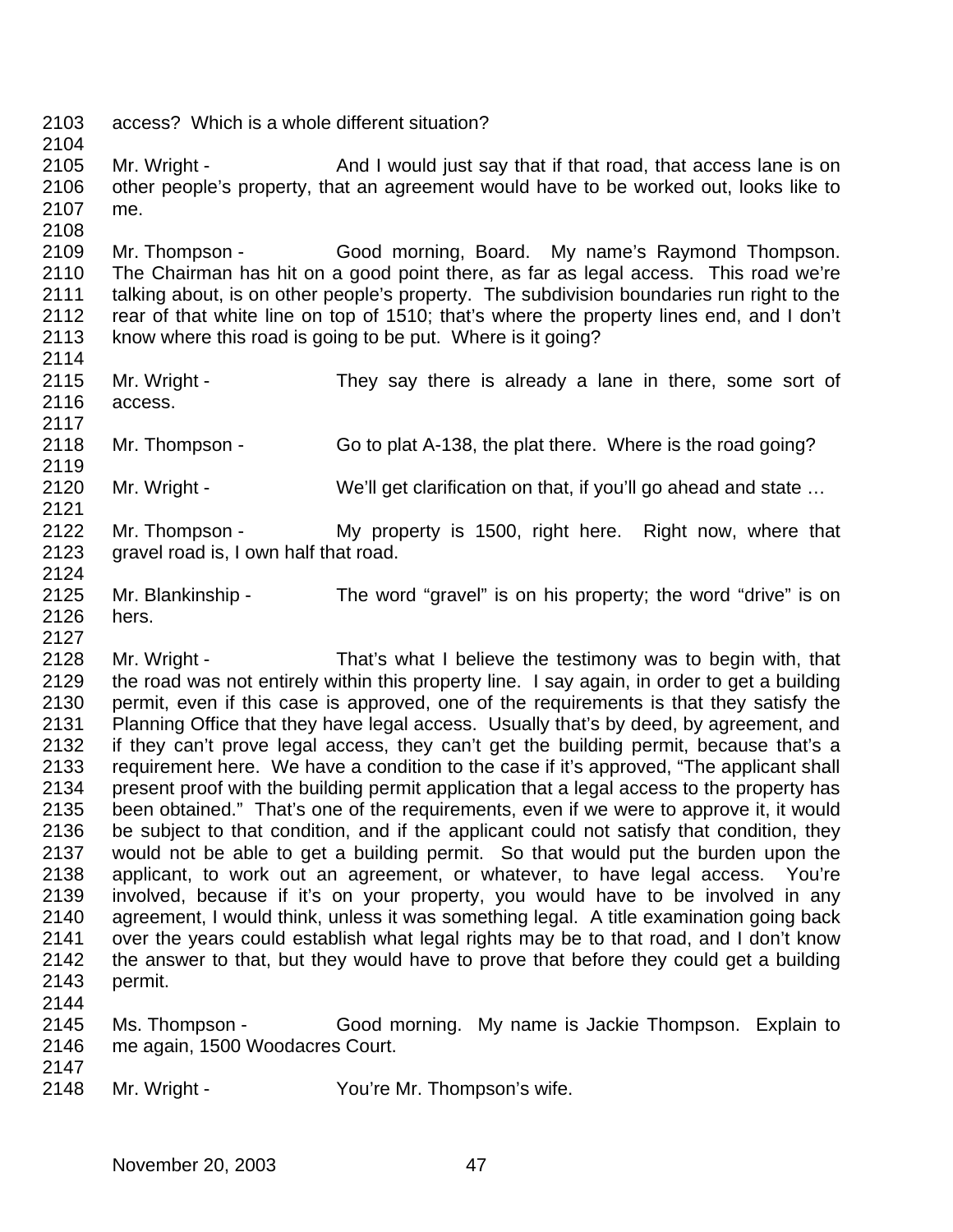Ms. Thompson - Yes. Explain to me again exactly what public street frontage

 is. 

 Mr. Wright - The Ordinance requires any person who builds to have at least a 50-foot frontage on a public road. Obviously, if this property, and we grant a lot of these variances, especially out in the country where people can't get access to a legal road, they can show they have access to their property so they can use the property, we grant a variance. There is not a 50-foot public access to this property, so they have to prove to the Planning Office that they have access that is legal, not on a public road.

- Mr. Blankinship If the variance is approved, they're still not going to have access on a public street.
- Mr. Wright We don't grant them that. They have to prove that they have a way to get to the property before a building permit can be issued.
- Mr. Blankinship The Board will just be waiving that requirement of the Code. We will allow them to build on the lot even though it doesn't have public street frontage.
- Mr. Wright Provided they can prove they have legal access.
- 2172 Ms. Thompson Even though part of the property is ours, and the other part is theirs.
- - 2175 Mr. Wright If you don't agree to it, and they can't get legal access, they couldn't build on it, even though we approve it.
	- 2177<br>2178 Mr. McKinney - They'll probably be coming to you if they need that road, to 2179 try to work out some kind of agreement, if part of the road is on your property, that they may use it, and you still have use of it, or if that's not worked out, they would have to find a way within their property to get to the other lot, without impacting the part that's on your property.
	- Mr. Harris Good morning. My name is Roger Harris, 1510 Woodacres Court, and my concern is mostly what the other neighbors and my wife have gotten up and said, but all I want is just, I don't want, like for instance, if we have our back of our house, and say for instance I want a utility shop or something put in the back, I don't want to have to go and find somebody and have permission to go back there. As long as they have permission, and we have permission, we won't have to ask for permission to do something. I want to do everything that is right.
	- Mr. Wright I think that you would have complete control. I think you'll control the situation. If this access road is partly on your property, nothing can be done without your consent. All right, any others?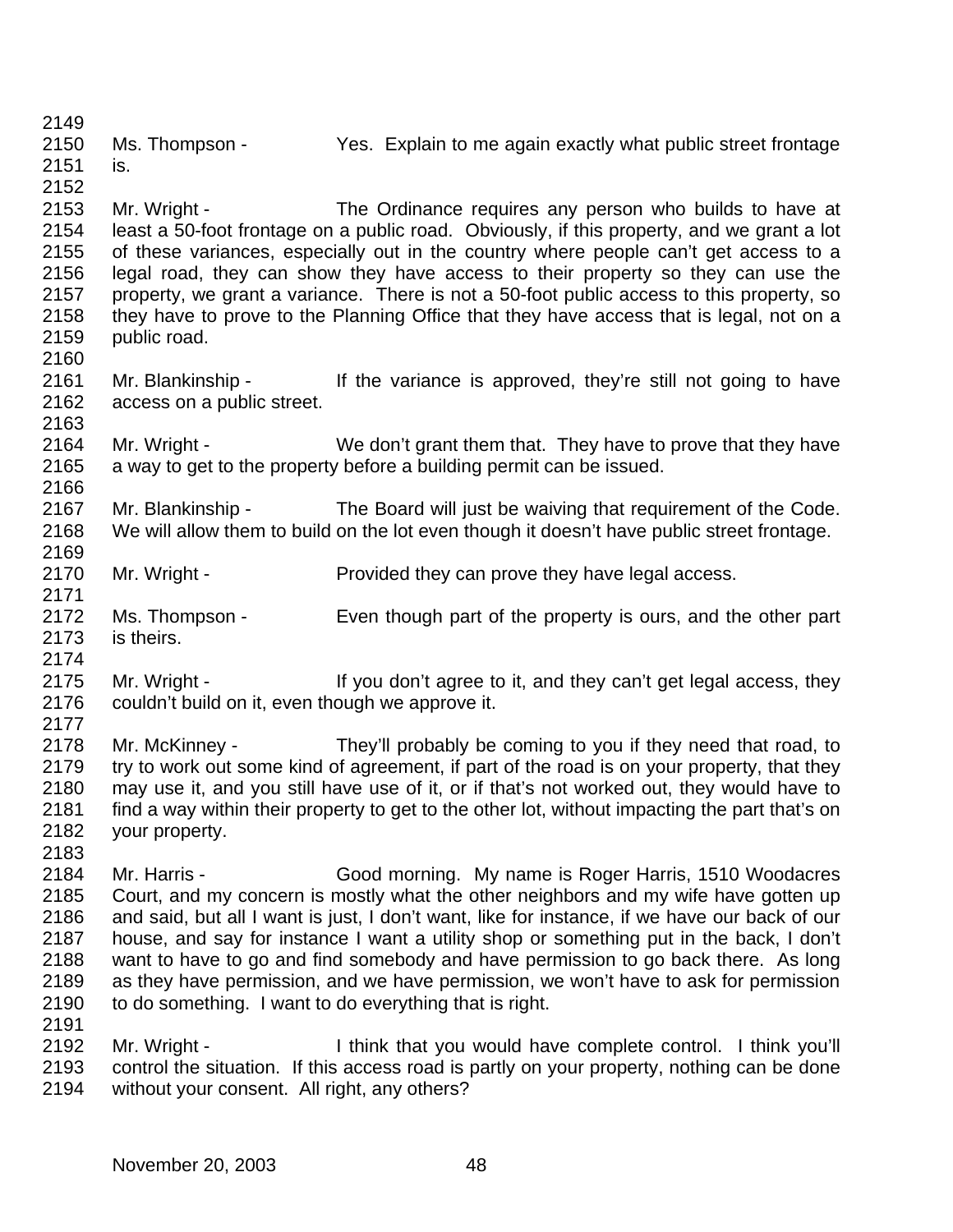Ms. Francis - I think they've totally misunderstood the variance and the reason why we're here, as you said, because I think they didn't understand what public roadway meant. North Run Road is the public road, and to build a home behind that, there's no public roadway, and evidently they didn't understand what that meant and why I'm here. But since they came, and I think you hit that nail on the head when you said as far as the roadway, as long as we don't do anything with the roadway that's on their property, correct? Mr. Wright - What I'm saying is, if that roadway is on their property, you'll have to work out some sort of agreement with them to use it, unless through the years, there are a lot of legal issues here that we can't address. That's what you have to prove 2207 to the Planning Office when you get your building permit. Ms. Francis - Okay, that's already been done. Thank you. I don't need any more. After an advertised public hearing and on a motion by Mr. McKinney, seconded by Mr. Nunnally, the Board **granted** application **A-138-2003** for a variance to build a one-family dwelling at 9718 North Run Road (Parcel 781-761-5908). The Board granted the variance subject to the following conditions: 2217 1. This variance applies only to the public street frontage requirement. All other applicable regulations of the County Code shall remain in force. 2220 2. At the time of building permit application the owner shall demonstrate that the parcel created by this division has been conveyed to members of the immediate family, and the subdivision ordinance has not been circumvented. 3. The applicant shall present proof with the building permit application that a legal access to the property has been obtained. 2227 Affirmative: Balfour, Kirkland, McKinney, Nunnally, Wright 5 Negative: 0 Absent: 0 The Board granted this request, as it found from the evidence presented that, due to the unique circumstances of the subject property, strict application of the County Code would produce undue hardship not generally shared by other properties in the area, and authorizing this variance will neither cause a substantial detriment to adjacent property nor materially impair the purpose of the zoning regulations. **A -139-2003 SCOTT AND KIM BOWES** request a variance from Section 24- 95(c)(4) of Chapter 24 of the County Code to build a sunroom at 115 N. Daisy Avenue (Highland Springs) (Parcel 823-725-0996), zoned R-4, One-family Residence District (Varina). The front yard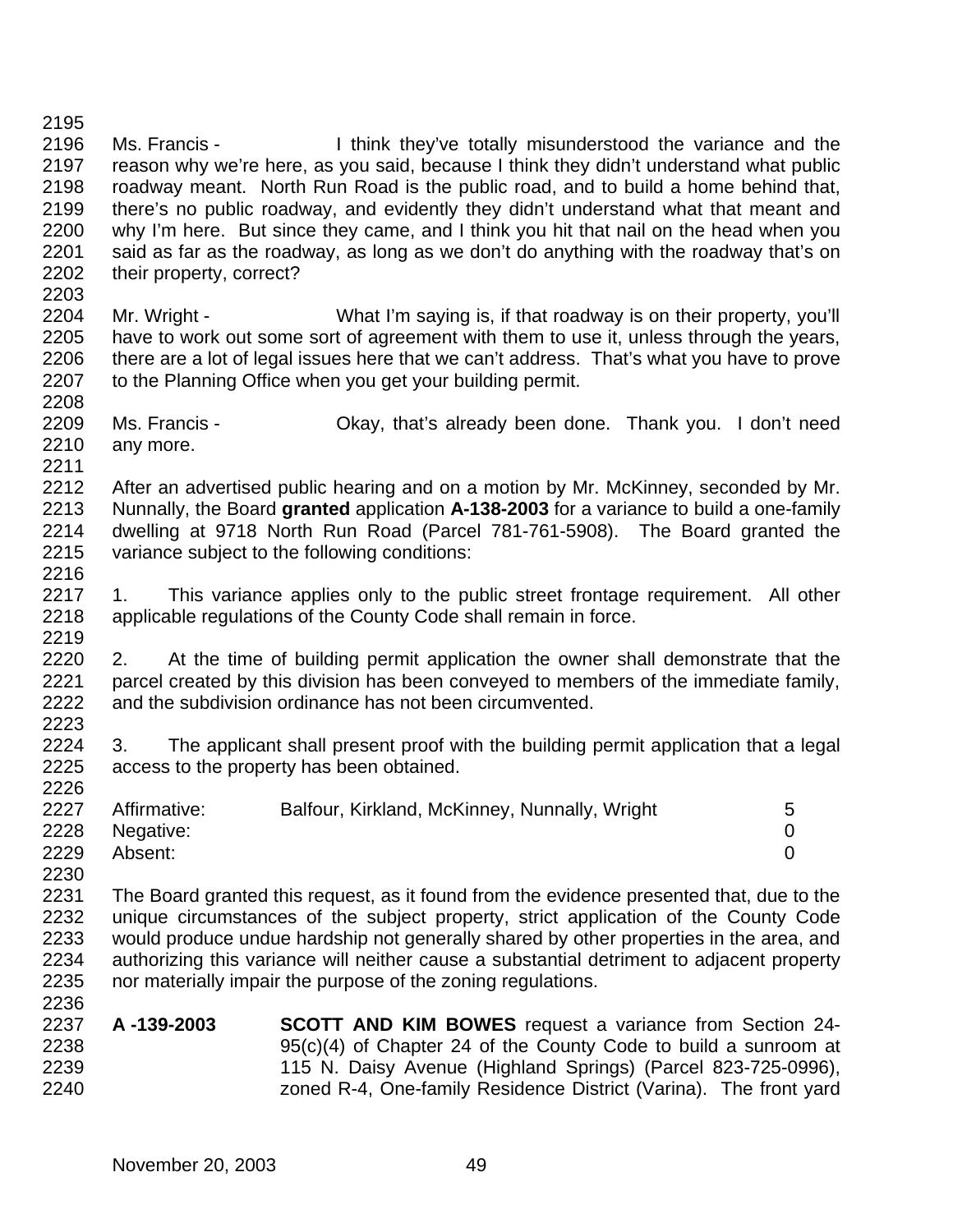setback is not met. The applicants propose 8 feet front yard setback, where the Code requires 35 feet front yard setback. The applicant requests a variance of 27 feet front yard setback. Mr. Wright - Does anyone else desire to speak? Would you raise your 2246 right hand and be sworn please? Mr. Blankinship - Do you swear that the testimony you are about to give is the truth, the whole truth, and nothing but the truth, so help you God? 2251 Mr. Britt - I do. George Britt. I'm with Melani Bros, and we represent, we're the contractor representing the homeowner. Very simply here, the applicant has an existing screened room, which you can see from pictures here, has been there for quite some time, a very old structure actually. What they're requesting to do is modify this, turn it into a sunroom, and very simply, if this request is granted, it's going to do nothing but actually make a significant improvement to this previously existing structure. 2258 Mr. Wright - It appears, just from this picture here, that the screened room is pretty well in line with the one next to it, on the left. Mr. Britt - Yes. 2263 Mr. Nunnally - Is the sunroom going to be the same size as the screened porch? Mr. Britt - No size modification, only modification to the existing structure. 2269 Mr. Wright - Built on the same foundation? 2271 Mr. Britt - Yes sir. 2273 Mr. Nunnally - Inoticed this screened porch here looks like it's a storage room instead of a screened porch. Is that what the sunroom is going to be too? 2276 Mr. Britt - No, that's not the idea, but that's what screened rooms turn into because you can't use them. Once it's done, it would be used for people actually. 2279 Mr. Wright - Any further questions of members of the Board? Mr. Blankinship - Jim, would you put up the aerial. Mr. Chairman, one thing 2282 that didn't make it into the report, that I think is significant, the plats and everything show North Daisy Avenue as if it goes all the way through to West Willow, but if you can pick up on the aerial, it actually ends right in front of the houses at 118 and 119 there, so there's significantly less traffic there than there might otherwise be.